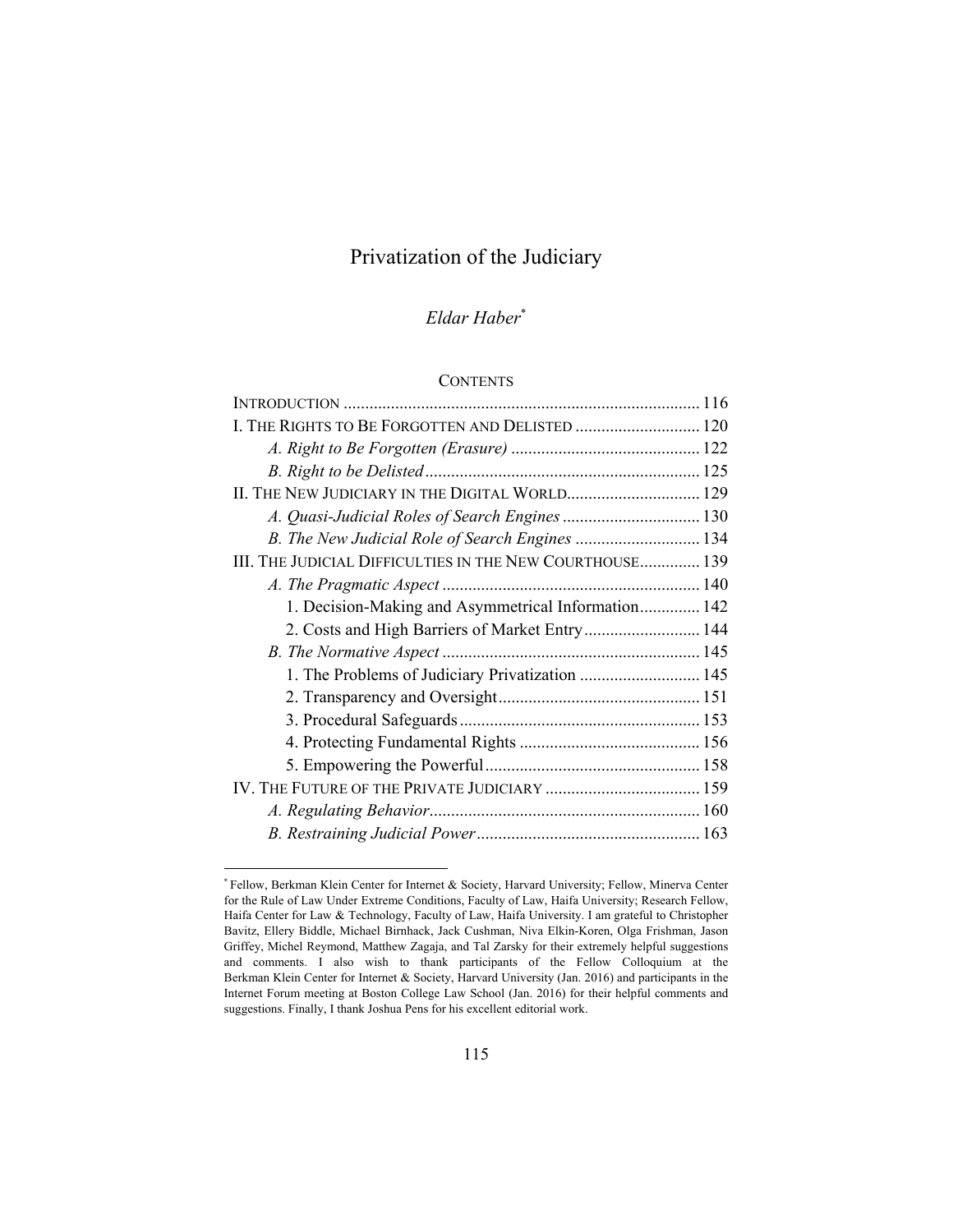CONCLUSION ....................................................................................... 171

# **ABSTRACT**

The digital era invoked new challenges to judicial systems. The Internet enabled violation of privacy and intellectual property rights and enhanced the magnitude of criminal activity. Recognizing the inability of courts to handle a high magnitude of lawsuits, along with enforcement difficulties, policymakers worldwide chose to delegate quasi-judicial powers to online intermediaries that facilitate or enable such potential violations or infringements of rights. Search engines were first tasked to perform a quasi-judicial role under a notice-and-takedown regime to combat copyright infringement around the world. Recently, the European Union (EU) decided to delegate judicial authority to search engines by granting rights of erasure, or delisting of personal data, about EU individuals under certain circumstances. Effectively, the EU placed search engines—mainly Google currently—as a judiciary, tasked to balance different fundamental human rights. This privatization of the judiciary represents a new paradigm in legal systems and possesses vast global ramifications, which must be further scrutinized.

This Article provides such scrutiny. It begins by briefly exploring the rights to be forgotten and delisted. It then provides an overview of the quasi-judicial roles played by search engines prior to the new EU rights regime and compares them to their new judicial role. Following an examination of the pragmatic and normative difficulties in the implementation of the EU rights regime, this Article evaluates and discusses the future of the private judiciary. It examines the drawbacks and benefits of judicial privatization; explores whether other means of regulation are more appropriate; and proposes modest solutions to properly address the shortcomings of the new privatized judiciary. This Article warns against such form of privatization and its current implementation, especially when fundamental rights are at stake. If policymakers insist on adjudicating search engines, they must also restrain their judicial power and provide adequate safeguards for society in the form of transparency and proper oversight on both their removal procedure and decisions.

## **INTRODUCTION**

Digital technology invoked many new challenges to judicial systems. The Internet, along with its benefits, created a space in which individuals could misuse and violate rights. It made it easier to violate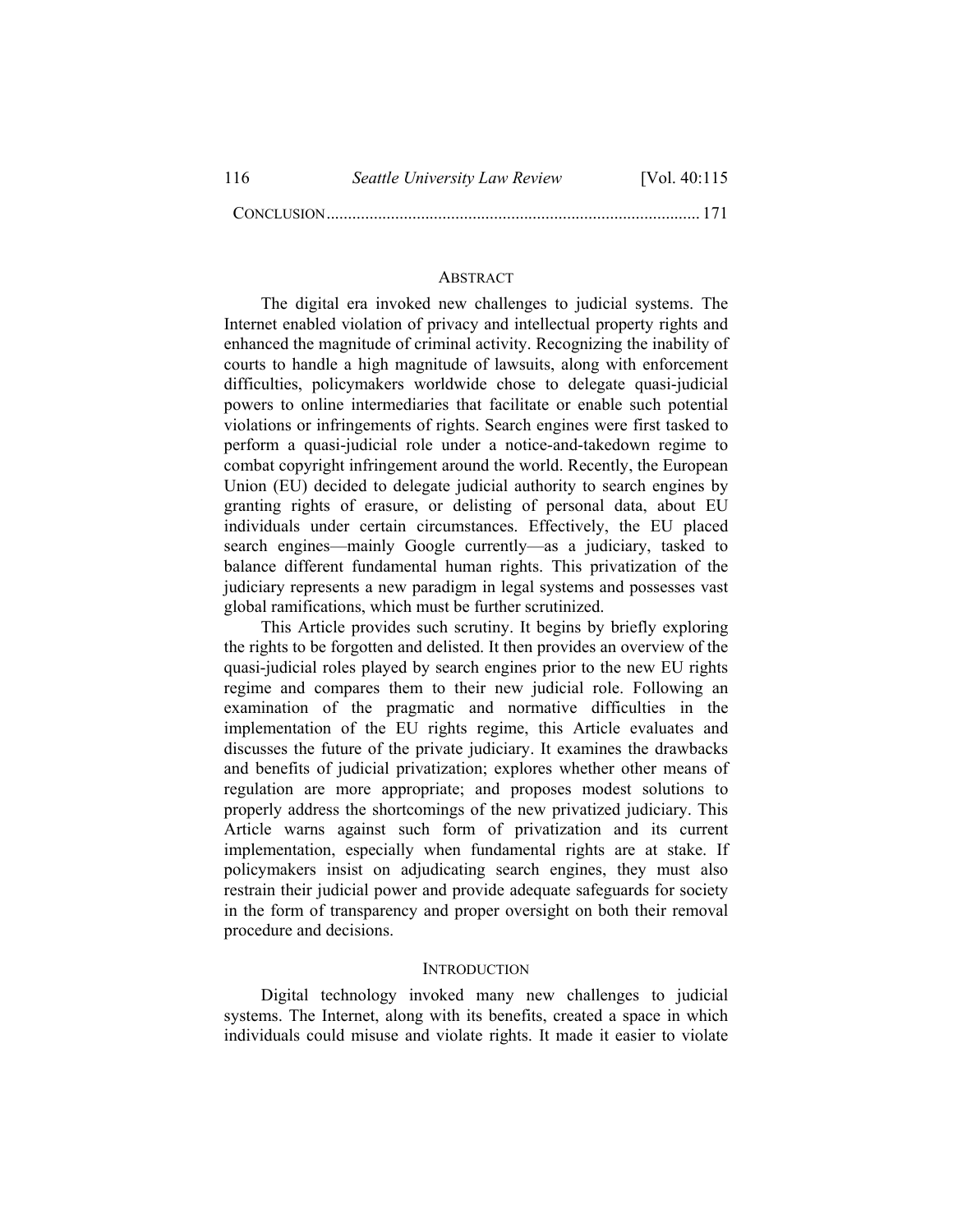privacy laws, infringe intellectual property rights, and commit crimes. Due mainly to financial, enforcement, and other technical difficulties, many policymakers worldwide chose to delegate quasi-judicial powers to online intermediaries that facilitate or enable such potential violations or infringements of rights. To a great extent, it makes sense. The state was unable to deal with the enormous number of potential violations that the Internet facilitates and thereby created a preliminary process for examination of the violation of such rights, while granting a right to appeal intermediaries' decisions to judicial authorities. Under such a mechanism, online intermediaries allegedly play merely a quasi-judicial role as a preliminary process before the judicial process. However, this Article shows that assumption is not always true.

Online intermediaries—perhaps, mostly search engines—make decisions on content based on two factors: internal policy and regulation. Filtering search results based on internal policy does not generally categorize search engines as a judiciary. As long as search engines comply with the law, as private companies, they are entitled to decide how to construct their services. Regulation does not also necessarily imply that search engines act as a judiciary. While search engines are subject to regulation regarding their search results, e.g., removing links to illegal content from a search query, they do not generally replace the role of courts. But along the way, search engines were tasked with making decisions on content removal, which changed their role from a preliminary decider to a quasi-judicial entity, and, most recently, in the European Union as a judiciary that effectively replaces courts.

The move to intermediaries acting as quasi-judicial entities began in 1998 in the United States under the Digital Millennium Copyright Act  $(DMCA)^1$  and continued via other forms of regulation worldwide.<sup>2</sup> These forms of regulation created a notice-and-takedown regime to combat copyright infringement in which search engines receive requests from copyright owners or their representatives to remove search results that link to allegedly infringing materials.<sup>3</sup> Directly, the DMCA tasked search engines with making decisions on intellectual property rights, but indirectly, it also enabled them to decide on fundamental rights like free speech. Mostly, it triggered a potential paradigm shift: private entities that operated online could be delegated with judicial power and obligations previously reserved for courts. But such a judicial role is limited to a great extent. While fundamental rights are indirectly involved in the process, such claims revolve mostly around economic

 <sup>1</sup>*. See infra* note 88.

<sup>2</sup>*. See infra* note 89.

<sup>3</sup>*. See infra* Part II.A.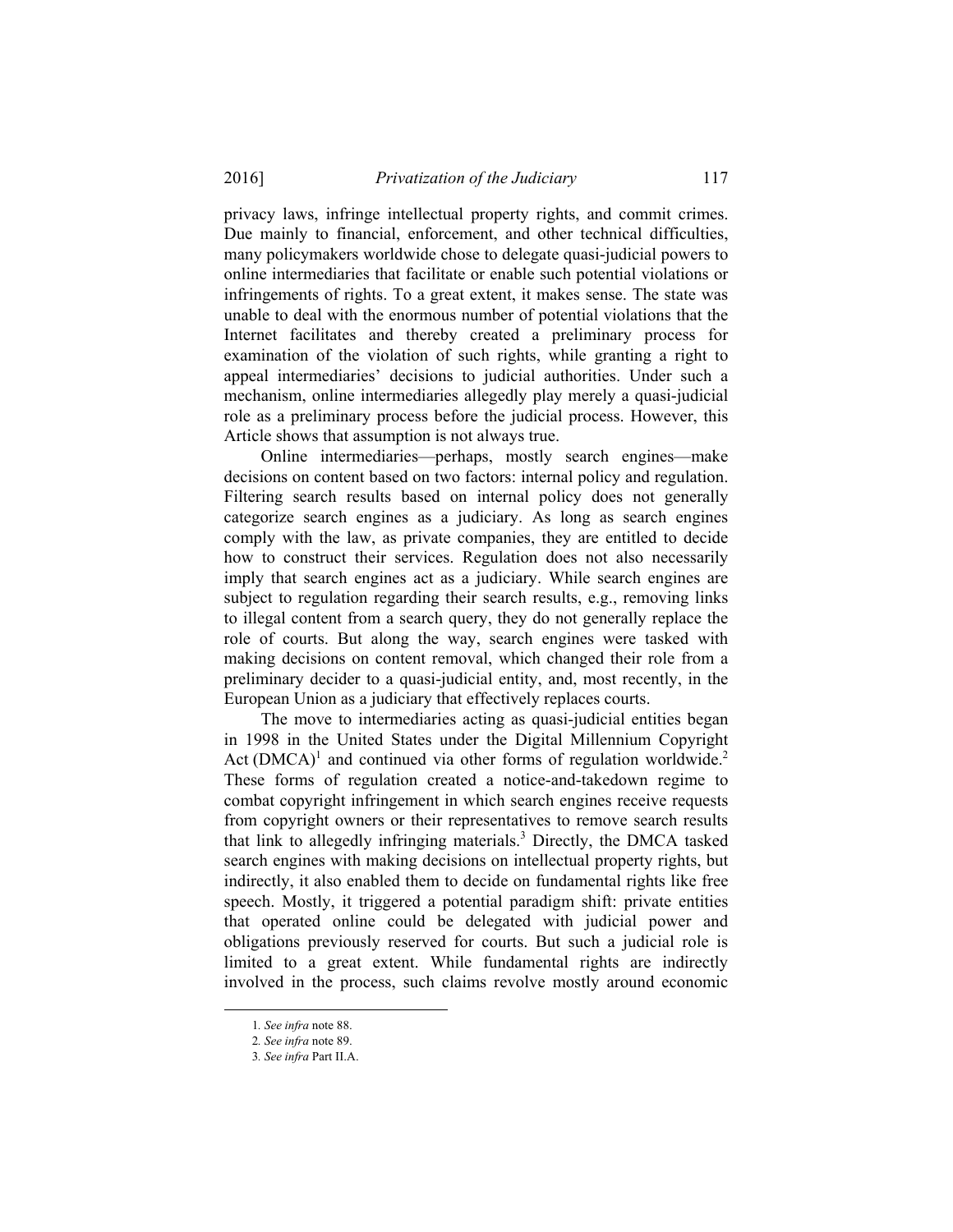interests; these rights have more adequate safeguards that rely on oversight and transparency and generally comply with the rule of law.

The EU has recently taken the privatization of the judiciary a step further by adopting a right of erasure (right to be forgotten) under the General Data Protection Regulation (GDPR).<sup>4</sup> It is a "right of individuals" to have their data no longer processed and deleted when they are no longer needed for legitimate purposes."<sup>5</sup> Prior to its adoption, and until the GDPR takes effect after a two-year transition period, the European Court of Justice (ECJ) granted EU individuals a more limited right to be delisted under an interpretation of the Data Protection Directive (DPD).<sup>6</sup> On May 13, 2014, the ECJ held that Google, and more broadly, search engine operators, are responsible for the processing of personal data that appears on web pages published by third parties. Practically, it means that search engines that operate in the EU are obliged to "delist" any material that is inadequate, irrelevant, no longer relevant, or excessive in relation to those purposes and in the light of the time that has elapsed,<sup>7</sup> as balanced against the public's right to the information.<sup>8</sup> In other words, under the current EU regime, search engines are obliged, under some circumstances, to remove search queries related to the search of a specific name.

Under the right to be delisted, search engines are tasked with a judicial role. They are obliged by the ECJ to decide which content will appear or disappear when someone uses a specific search query related to his or her name. If we once referred to search engines as gatekeepers of information,<sup>9</sup> they have now taken it upon themselves, or rather, have been ordered to undertake a new judicial task of balancing between legal and fundamental rights: privacy and data protection on the one hand, and freedom of speech, freedom of information, and freedom of the press on the other. Such a move delegates judicial power to search engines, which

 <sup>4</sup>*. See infra* note 29.

<sup>5</sup>*. A Comprehensive Approach on Personal Data Protection in the European Union*, *infra* note 29.

 <sup>6.</sup> Directive 95/46/EC, of the European Parliament and of the Council of 24 October 1995 on the Protection of Individuals with regard to the Processing of Personal Data and on the Free Movement of such Data, 1995 O.J. (L 281) 31 [hereinafter EU Data Protection Directive].

<sup>7</sup>*. See* Case C–131/12, Google Spain SL v. Agencia Española de Protección de Datos (AEPD), 2014 EUR-Lex CELEX 62012CJ0131 (May 13, 2014) [hereinafter *Google Spain*].

<sup>8</sup>*. Id.*

<sup>9</sup>*. See, e.g.*, Niva Elkin-Koren, *Let the Crawlers Crawl: On Virtual Gatekeepers and the Right to Exclude Indexing*, 26 DAYTON L. REV. 179 (2001); Urs Gasser, *Regulating Search Engines: Taking Stock and Looking Ahead*, 9 YALE J.L. & TECH. 201 (2006); Eric Goldman, *Search Engine Bias and the Demise of Search Engine Utopianism*, 8 YALE J.L. & TECH. 188 (2006).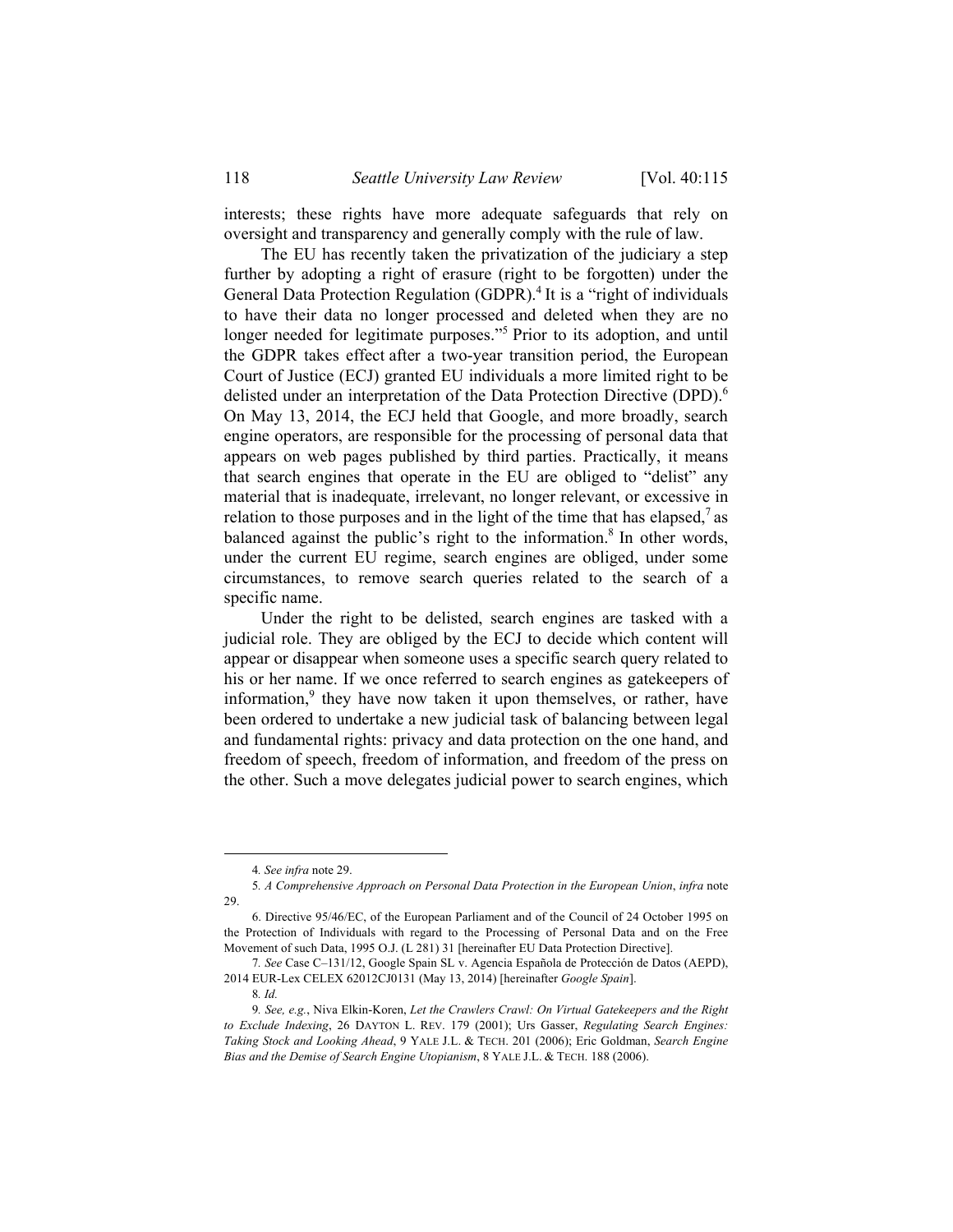now operate as a judiciary in the digital world.<sup>10</sup> Their employees are the new digital judges, and they now act as a courthouse.

The judicial-like roles of search engines under the right to be delisted enhances and expands the roles of intermediaries in the digital era. It constitutes a form of privatization: For-profit, commercial entities—not the state—are placed as the judiciary to decide on fundamental rights. Indeed, privatization of governmental roles is not new in either the digital or kinetic worlds. States sometimes privatize some portion of the executive and the legislature by granting authorities a prerogative to regulate, allowing private forms of enforcement, and even hiring private militaries.<sup>11</sup> To some extent, even judicial roles are privatized, mainly through Alternative Dispute Resolution (ADR) procedures<sup>12</sup> or a unique procedure commonly referred to as "rent-a-judge," in which parties commission retired judges to make binding adjudications.<sup>13</sup> But in terms of judiciary privatization, the right to be delisted takes two steps forward: It authorizes and obligates for-profit commercial entities to balance between fundamental rights and liberties with almost no oversight or transparency. Furthermore, it impacts the rights of many people that are not parties to the dispute.

What are the ramifications of this form of privatization? Can for-profit organizations serve as adequate judges on fundamental rights and liberties? What are the benefits and drawbacks of such an approach to human rights and the rule of law? This Article provides a normative evaluation of and strives to enrich the discussion on privatization, the roles of the judiciary in a democratic society, and the future of the Internet under the right to be forgotten and the right to be delisted.

The Article proceeds as follows: Part I explores the rights that are invoked in the new judiciary—the right to be forgotten and the right to be delisted under the ECJ ruling. Part II provides an overview of judicial roles played by online search engines prior to the right to be delisted and compares them to the new judicial role that they play under it. Part III scrutinizes the judicial difficulties in the implementation of the right to

 <sup>10.</sup> Edward Lee argued that under the right to be forgotten, Google is "functioning similar to how a government agency or administrative body might act." Edward Lee, *Recognizing Rights in Real Time: The Role of Google in the EU Right to Be Forgotten*, 49 U.C. DAVIS L. REV. 1017, 1024 (2016). This Article argues further that search engines' role in the right to be delisted (which will be further differentiated from the right to be forgotten) resembles judicial decisions made by courts.

<sup>11</sup>*. See infra* Part III.B.

 <sup>12.</sup> For more on ADR of Internet-related disputes, see Jacques de Werra, *ADR in Cyberspace: The Need to Adopt Global Alternative Dispute Resolution Mechanisms for Addressing the Challenges of Massive Online Micro-Justice*, SWISS REV. INT'L & EUROPEAN L. (forthcoming, 2016) (discussing the potential of ADR mechanisms for solving Internet-related disputes in which online platforms are challenged by a massive amount of removal requests).

<sup>13</sup>*. See infra* note 184.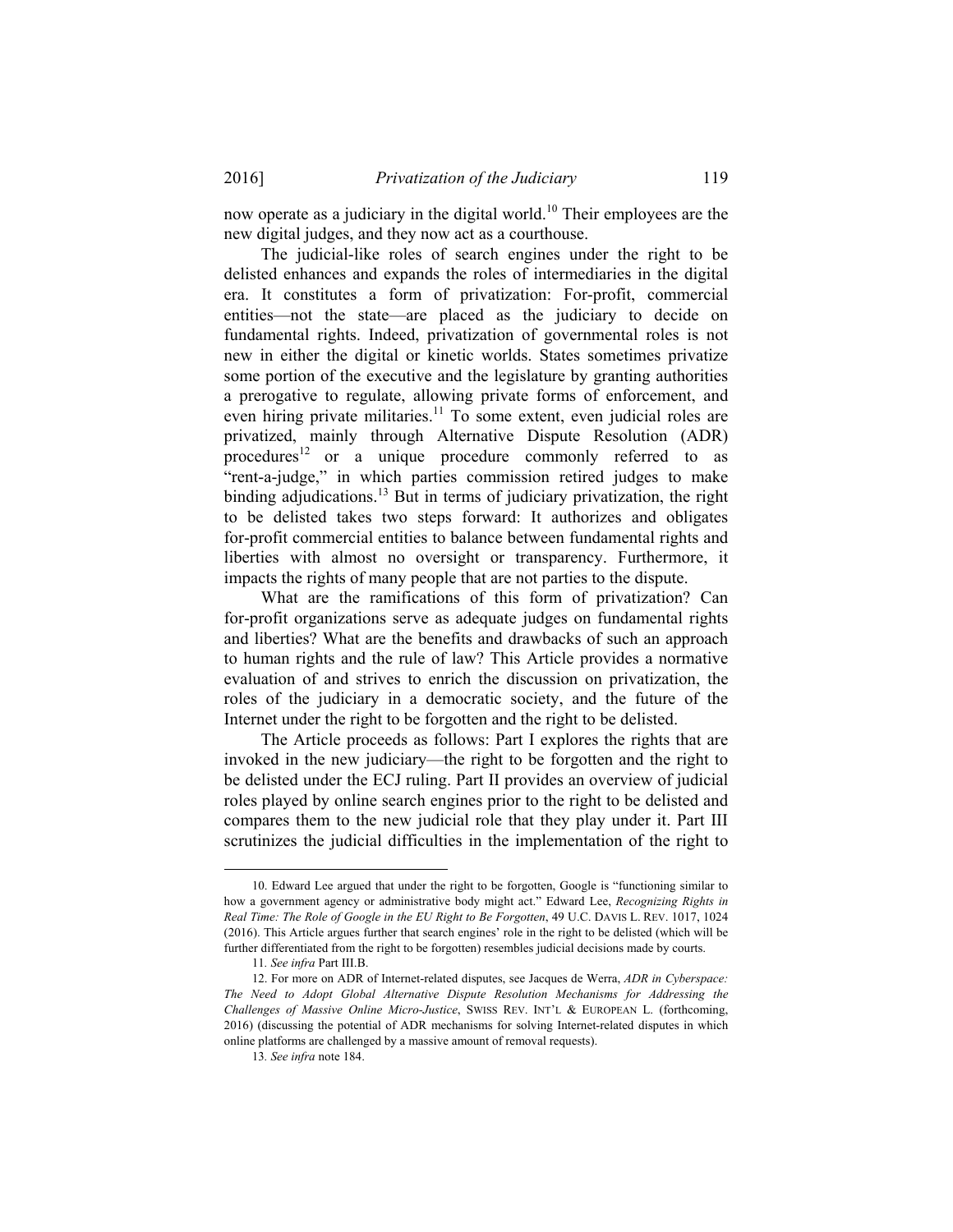be delisted under the new courthouse from both pragmatic and normative aspects. Part IV evaluates and discusses the future of the private judiciary. It examines the drawbacks and benefits of judicial privatization; discusses whether other means of regulation are more appropriate; and proposes modest solutions to properly address the shortcomings of the new judiciary. Finally, Part V argues that when dealing with fundamental rights, the privatization of the judiciary is dangerous to both the rule of law and to the existence of a democratic society. If any country insists on using search engines as a judiciary, it must draw the contours of its judicial power and provide adequate safeguards for society.

# I. THE RIGHTS TO BE FORGOTTEN AND DELISTED

The availability of information has dramatically increased in the digital age. Once information is posted online, it could forever orbit the digital atmosphere.<sup>14</sup> Unlike the limited capacity of the human mind to remember everything, the *e-memory revolution* could enable a never forgetting Internet.15 Every picture of us posted, comment made, or video uploaded remains there for others to see. Anything that has been openly written about us could be accessible at all times by almost anyone with access to the Internet. Search engines make this information easily accessible to the public*.*

Although it would appear optimal to live in an ever-knowing society with endless access to information and potential for knowledge, it will hardly be utopian. The Internet works well for those individuals who can obtain information on anyone without ever meeting him or her. In that way, we can fulfill our voyeuristic needs and use it, for example, to pre-screen potential dates, pre-screen candidates for jobs, or even learn more about our neighbors and people living elsewhere. By the same

 <sup>14</sup>*. See* VIKTOR MAYER-SCHÖNBERGER, DELETE: THE VIRTUE OF FORGETTING IN THE DIGITAL AGE 50–91 (2009) (arguing that digital technology and storage have led to the demise of forgetting). However, it would be false to assume that the Internet never forgets. Information persistence research, a field of research dedicated to measuring how long information remains accessible and unchanged, suggests otherwise. Various studies on content availability found that most online content is not available after one year*. See, e.g.*, Junghoo Cho & Hector Garcia-Molina, *The Evolution of the Web and Implications for an Incremental Crawler*, *in* PROC. OF THE 6TH INT'L CONF. ON VERY LARGE DATA BASES 200–09 (2000); Dennis Fetterly, Mark Manasse, Marc Najork & Janet L. Wiener, *A Large-Scale Study of the Evolution of Web Pages*, 34 SOFTWARE PRAC. & EXPERIENCE 213, 213–37 (2004). However, along with technological advancement in various fields, e.g., storage capabilities, this might also change in the near future. For a summary of information persistence research and conclusions, see Meg Leta Ambrose, *It's About Time: Privacy, Information Life Cycles, and the Right to Be Forgotten*, 16 STAN. TECH. L. REV. 369, 372–73, 389 (2013).

 <sup>15.</sup> For a general overview and discussion of the e-memory revolution, see GORDON BELL & JIM GEMMELL, TOTAL RECALL (2009).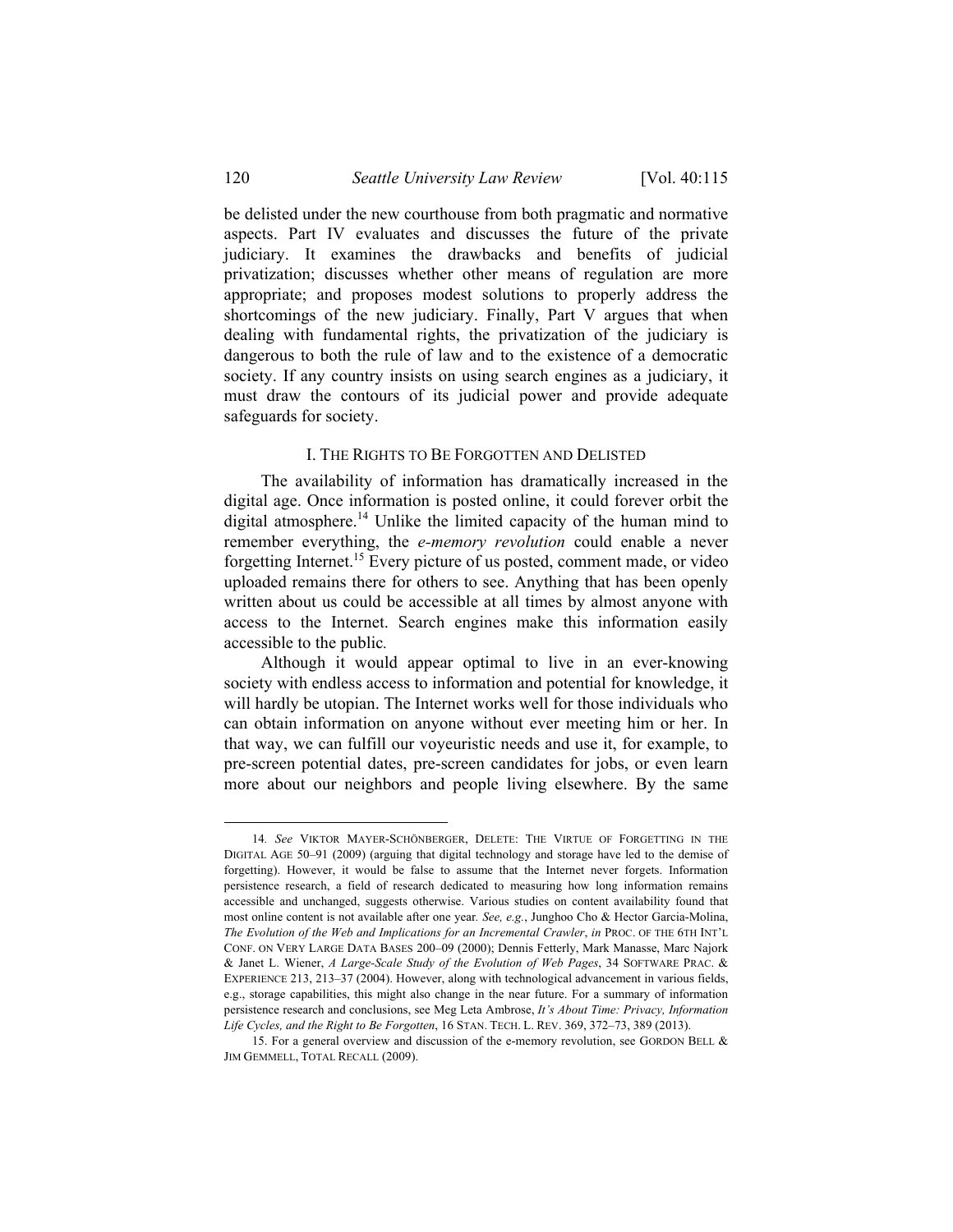token, everyone else could be harmed. The fact that online information cannot be removed for almost any reason<sup>16</sup> is not necessarily good. Constantly being under a magnifying glass could prove to be harmful for our social opportunities. For example, a picture of a teenager drinking at a party could affect her career opportunities for the rest of her natural born life.<sup>17</sup> Should technological advancements imply that we lost our ability to have or regain anonymity?<sup>18</sup> Could the Internet lead to a "Reputation Bankruptcy"?<sup>19</sup>

The concept of digital oblivion is intriguing.<sup>20</sup> The digital age clearly possesses potential negative ramifications for humankind, which should not be completely waived under the auspices of freedom of speech and freedom of information. Digital technology allows for unprecedented amounts of data collection and retention, which could be harmful for our existence.<sup>21</sup> However, as many scholars argue, regulation in the form of both the right to be delisted and the right to be forgotten could endanger freedom of speech, freedom of information, and freedom of press.22 It raises concerns of censorship and presents many challenges to the framers of such rights. But what perhaps is more intriguing, and rarely discussed under the right to be delisted, is the reshaping of roles of search engines. $23$ 

But before we delve deep into the right to be forgotten and the ECJ ruling on the right to be delisted, we need to briefly understand their origins. It all goes back to Samuel Warren & Louis Brandeis who

 <sup>16.</sup> Both information and links to information could be removed under limited circumstance, depending on the type of information and the jurisdiction. *See infra* Part IIA.

 <sup>17.</sup> Here are two examples of how online information negatively affected employment of individuals. Kimberley Swann, a sixteen-year-old British employee (at that time) at Ivell Marketing & Logistics, was fired for moaning on Facebook, "I'm so totally bored!!." Stacy Snyder posted a photo on her Myspace account showing her at a party wearing a pirate hat and drinking from a plastic cup along with the caption "Drunken Pirate." She was fired for promoting drinking in view of her under-age students. Andrew Levy, *Teenage Office Worker Sacked for Moaning on Facebook About Her 'Totally Boring' Job*, DAILY MAIL (Feb. 26, 2009), http://www.dailymail.co.uk/news/article-1155971/Teenage-office-worker-sacked-moaning-

Facebook-totally-boring-job.html; Jeffrey Rosen, *The Web Means the End of Forgetting*, N.Y. TIMES (July 21, 2010), http://www.nytimes.com/2010/07/25/magazine/25privacyt2.html?pagewanted=all& $r=0$ .

 <sup>18.</sup> Briscoe v. Reader's Digest Ass'n, 483 P.2d 34, 41 (Cal. 1971) ("[J]ust as the risk of exposure is a concomitant of urban life, so too is the expectation of anonymity regained.").

 <sup>19.</sup> JONATHAN ZITTRAIN, THE FUTURE OF THE INTERNET AND HOW TO STOP IT 228–29 (2008). 20*. See generally* MAYER-SCHÖNBERGER, *supra* note 14.

<sup>21</sup>*. See* Meg L. Ambrose & Jef Ausloos, *The Right to Be Forgotten Across the Pond*, 3 J. INFO. POL'Y 1, 3 (2013).

<sup>22</sup>*. See infra* note 143.

 <sup>23.</sup> For a brief history of the roles of search engines in the Internet, see, for example, Jonathan Zittrain, *A History of Online Gatekeeping*, 19 HARV. J.L. & TECH. 254 (2006).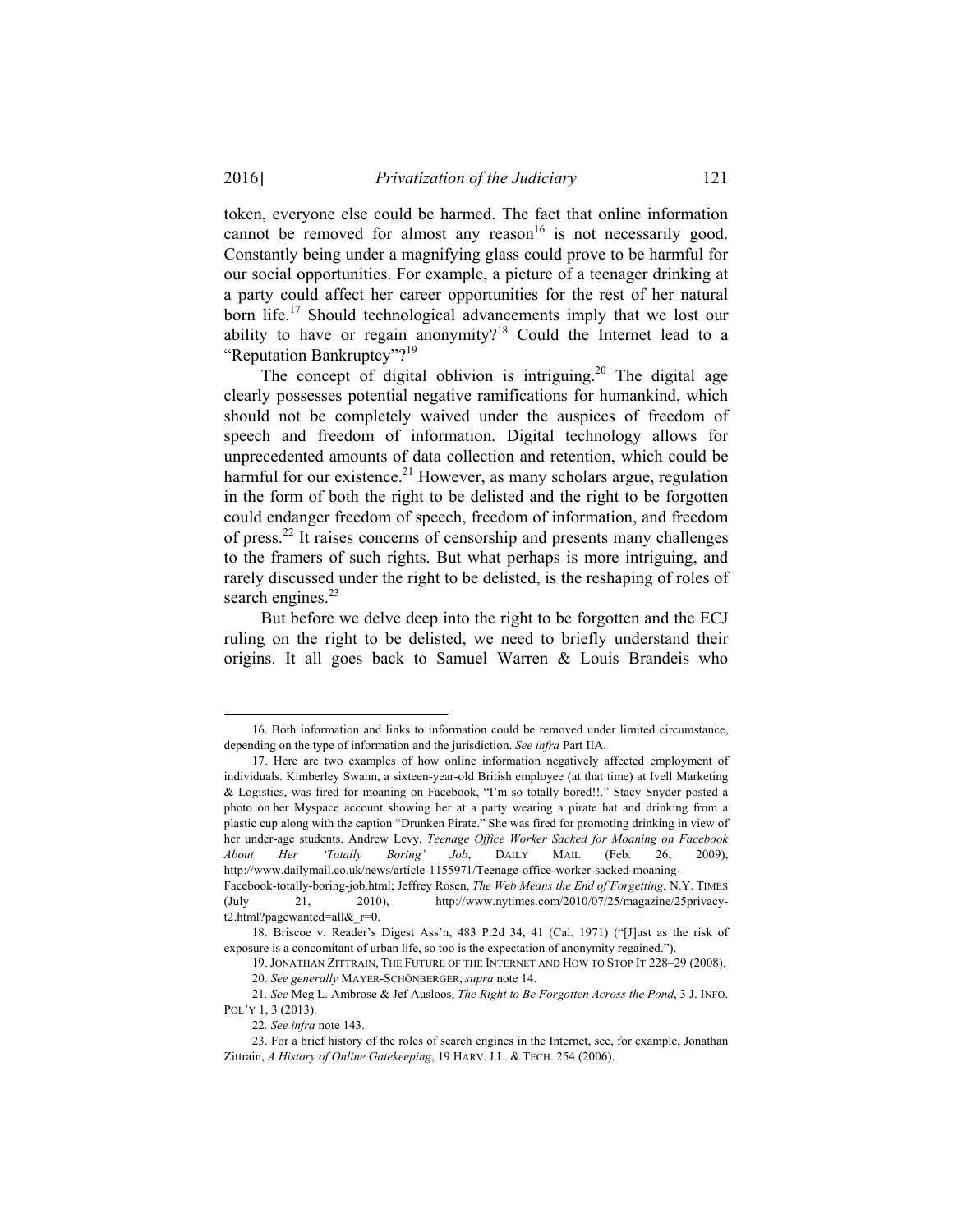articulated the need for a "right to be let alone."24 They gave birth to the right to privacy. Since then, various forms of privacy rights have appeared with different levels of legal protections.<sup>25</sup> Over time, and mainly after the emergence of digital technologies, the right to privacy seemed insufficient to cover many new aspects of our lives. For example, it did not sufficiently protect the interests of individuals to control information posted online that relates to them. Individuals were in need of new legal mechanisms to control the vast amount of information posted online. They were in need of a legal right that would enable them to decide what personal information may be posted online or available via search engines. This gave birth to a new privacy right, $26$  the so-called "right to be forgotten."<sup>27</sup>

#### *A. Right to Be Forgotten (Erasure)*

The right to be forgotten originates from the French and Italian "right of oblivion"—*le droit à l'oubli* and *diritto al' oblio*, respectively—which censors the facts of an ex-criminal's conviction and

1

 <sup>24.</sup> Samuel D. Warren & Louis D. Brandeis, *The Right to Privacy*, 4 HARV. L. REV. 193, 193 (1890).

 <sup>25.</sup> The right to privacy is protected differently around the world. Under United States law, for example, while the word "privacy" does not appear in the Constitution, certain aspects of the right to privacy are protected by various amendments to the Constitution, and perhaps mainly, by the Fourth Amendment. Other than the Constitution, privacy in the United States is protected by various federal and state laws, such as the Children's Online Privacy Protection Act of 1998, Pub. L. No. 105–277, 112 Stat. 2681–728 (1998). The EU—aside from privacy protection in each Member State's constitutions and laws—protects privacy under, *inter alia*, Article 8 of the Convention for the Protection of Human Rights and Fundamental Freedoms, which provides the protection of "the right to respect for [an individual's] private and family life, his home and his correspondence." (Convention for the Protection of Human Rights and Fundamental Freedoms art. 8, Nov. 4, 1950, 213 U.N.T.S. 221); and by the Charter of Fundamental Rights of the European Union, article 7 (protects respect for private and family life) and article 8 (mentioning the protection of personal data). *See* Charter of Fundamental Rights of the European Union, 18 December 2000, O.J. C 364/1–22.

 <sup>26.</sup> Few scholars argue that the right to be forgotten should not be treated as a privacy right, but rather as a different kind of human right. *See, e.g.*, Napoleon Xanthoulis, *The Right to Oblivion in the Information Age: A Human-Rights Based Approach*, 10 U.S.–CHINA L. REV. 84, 98 (2013) ("It is clear that 'oblivion' has proven, under certain circumstances, to be a necessity for safeguarding human well-being. A right to oblivion confirms the need for a paradigm shift in privacy, leading to a multidimensional conceptualization of the right to privacy.").

 <sup>27.</sup> The OECD also recognized in 2013 that "more extensive and innovative uses of personal data bring greater economic and social benefits, but also increase privacy risks." *See* ORG. FOR ECON. CO-OPERATION AND DEV. (OECD), OECD GUIDELINES OF THE PROTECTION OF PRIVACY AND TRANSBORDER FLOWS OF PERSONAL DATA ch. 1, 11 (1980), http://www.oecd.org/sti/ieconomy/2013-oecd-privacy-guidelines.pdf [https://perma.cc/7F89- VHUF].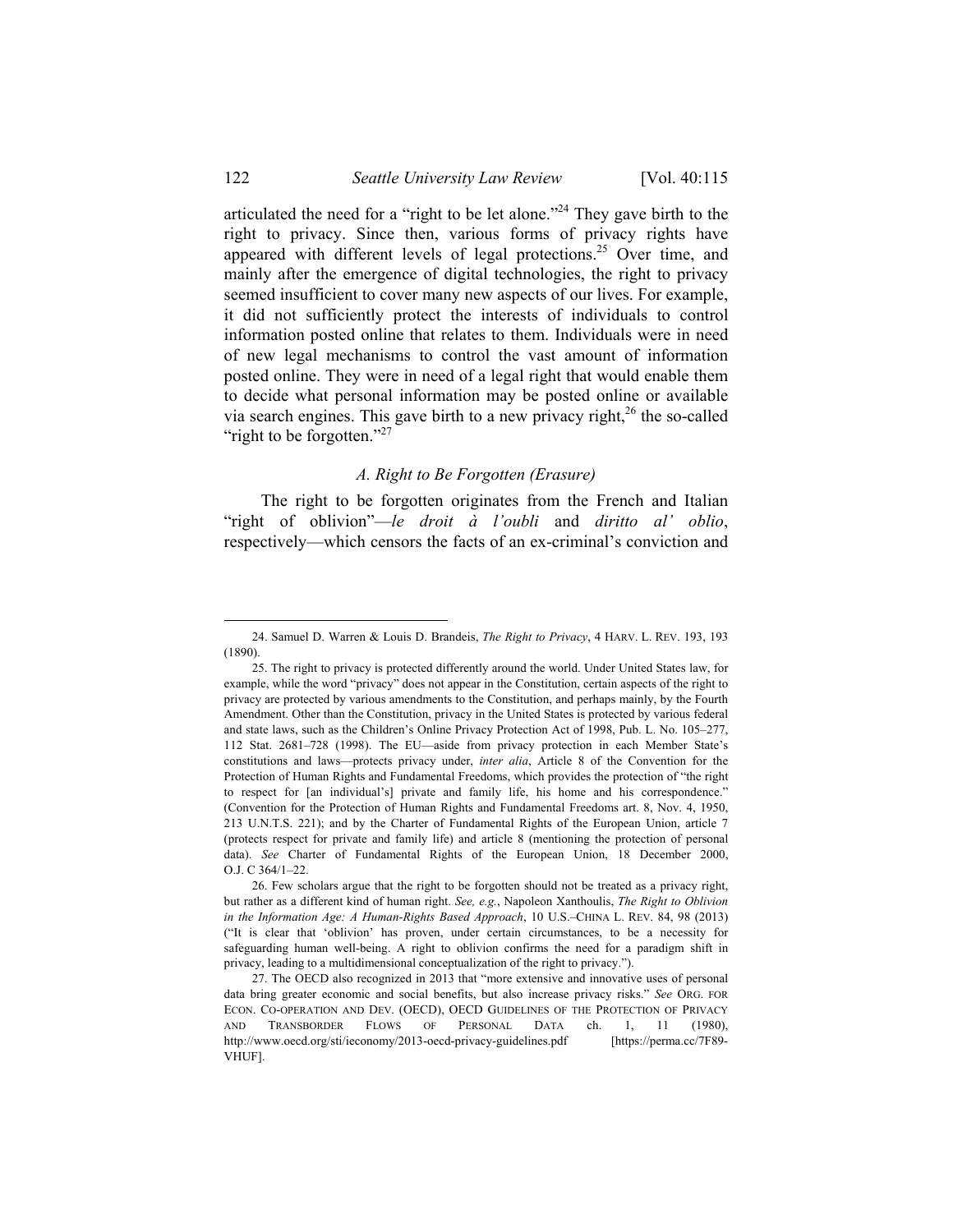incarceration and is designed to allow rehabilitation.<sup>28</sup> In the context of online privacy, the right to be forgotten (articulated also as the right of erasure) made its debut in the EU as part of the GDPR.<sup>29</sup> Proposed by Viviane Reding, the European Commissioner for Justice, Fundamental Rights, and Citizenship,  $30$  the right to be forgotten enables a data subject (an individual) to "obtain from the controller the erasure of personal data concerning him or her without undue delay and the controller shall have the obligation to erase personal data without undue delay. $131$ 

Such erasure should occur based on one of the following grounds: first, the data is no longer necessary in relation to the purposes for which it was collected or otherwise processed; $32$  second, the data subject withdraws consent on which the processing is based and where there is no other legal ground for the processing of the data;<sup>33</sup> third, the data subject objects to the processing of personal data and there are no overriding legitimate grounds for the processing,  $34$  or where personal data are processed for direct marketing purposes and the data subject objects to the processing of his data; $35$  fourth, the data has been unlawfully processed;<sup>36</sup> fifth, the data has to be erased for

*Id.* at art. 4(1).

1

 <sup>28.</sup> Jeffrey Rosen, *The Right to Be Forgotten*, 64 STAN. L. REV. ONLINE 88, 88 (2012). A more limited description of the right to be forgotten before the passage of the GDPR appeared in Eldar Haber, *The Cyber Civil War*, 44 HOFSTRA L. REV. 41, 63–67 (2015).

 <sup>29.</sup> Regulation (EU) 2016/679 of the European Parliament and of the Council of 27 April 2016 on the protection of natural persons with regard to the processing of personal data and on the free movement of such data, and repealing Directive 95/46/EC (General Data Protection Regulation), 2016 (Apr. 27, 2016) [hereinafter GDPR]. Alex Türk, the French data privacy commissioner, was actually first to endorse the creation of a "right to oblivion." Türk proposed forming an international body, which would evaluate removal requests on a case-by-case basis. *See* Jeffrey Rosen, *The Deciders: Facebook, Google, and the Future of Privacy and Free Speech*, 80 FORDHAM L. REV. 1525, 1533 (2012). Prior to the GDPR, the right to be forgotten was discussed in a communication of the EU in 2010. *See A Comprehensive Approach on Personal Data Protection in the European Union*, at 8, COM (2010) 609 final (Nov. 4, 2010).

 <sup>30.</sup> Viviane Reding, Vice-President of the European Comm'n, EU Justice Commissioner, The EU Data Protection Reform 2012: Making Europe the Standard Setter for Modern Data Protection Rules in the Digital Age (Jan. 22, 2012). *See generally* Rosen, *supra* note 28 (exploring the right to be forgotten proposal in the EU).

 <sup>31.</sup> GDPR, *supra* note 29, at art. 17. This article will mainly refer to the latest version of the GDPR from April 2016. The GDPR defines personal data as:

Any information relating to an identified or identifiable natural person ('data subject'); an identifiable natural person is one who can be identified, directly or indirectly, in particular by reference to an identifier such as a name, an identification number, location data, an online identifier or to one or more factors specific to the physical, physiological, genetic, mental, economic, cultural or social identity of that natural person*.* 

<sup>32</sup>*. Id.* at art. 17(1)(a).

 <sup>33.</sup> *See, e.g.*, *id.* at art. 6(1)(a), 9(2)(a). *Id.* at art. 17(1)(b).

 <sup>34.</sup> Pursuant to article 21(1). *Id.* at art. 17(1)(c).

 <sup>35.</sup> Pursuant to article 21(2). *Id.*

<sup>36</sup>*. Id.* at art. 17(1)(d).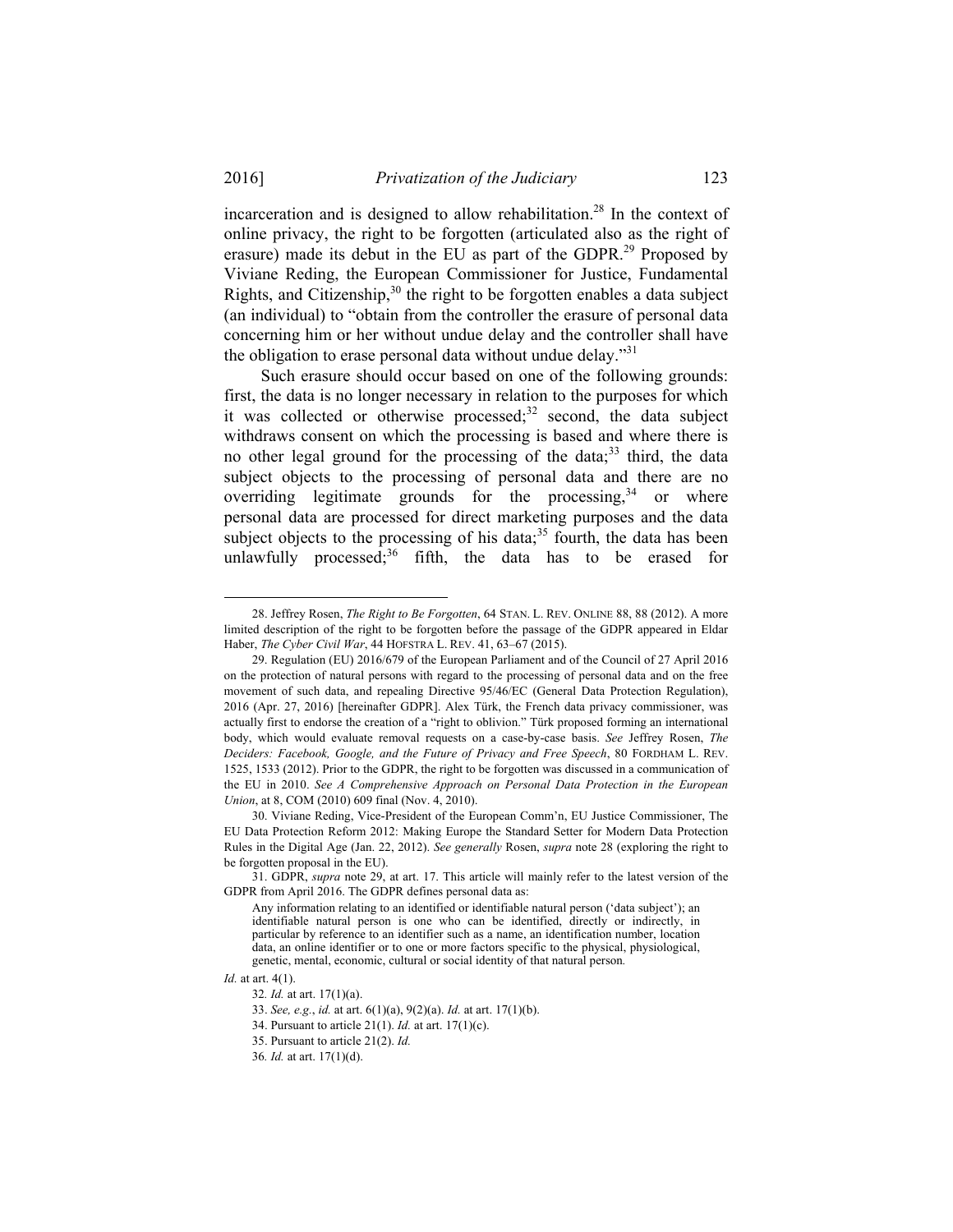compliance with a legal obligation under EU or Member State law to which the controller is subject;<sup>37</sup> and finally, the collection and/or processing of personal data belongs to a child below the age of sixteen.<sup>38</sup>

When the GDPR comes into force in early 2018, the EU will grant its citizens and residents a right to delete information from the Internet<sup>39</sup> upon meeting these criteria. The GDPR sets five exceptions.<sup>40</sup> First, for exercising the rights of freedom of expression and information; $41$  second, for compliance with a legal obligation which requires processing of personal data under EU or Member State law to which the controller is subject, for the performance of a task carried out in the public interest, or in the exercise of official authority vested in the controller; third, for reasons of public interest in the area of public health;<sup>42</sup> fourth, for archiving purposes in the public interest, scientific or historical research purposes, or statistical purposes;<sup>43</sup> and finally, for the establishment, exercise, or defense of legal claims.<sup>44</sup>

The GDPR applies to "data controllers" that "determine the purposes and means" of processing personal data. Who are those data controllers?45 Beyond search engines, it is currently unclear. Will hosting platforms like Facebook have erasure obligations under the GDPR? Only time will tell. Whoever will be subject to erasure obligations, violation of the right to be forgotten under the GDPR could lead to administrative fines up to 20,000,000 EUR, or in the case of an undertaking, up to 4% of the total worldwide annual turnover of the preceding financial year, whichever is higher.<sup>46</sup> Unlike EU Directives, the GDPR is self-executing:

 <sup>37</sup>*. Id.* at art. 17(1)(e).

 <sup>38.</sup> Depending on the law of the EU Member State, but not below thirteen years old. *Id.* at art. 8(1), 17(1)(f).

 <sup>39.</sup> While the right to be forgotten is often referred to as a right, it could also be characterized as an ethical or social value, or as a virtue or policy aim. *See* Bert-Jaap Koops, *Forgetting Footprints, Shunning Shadows. A Critical Analysis of the "Right to Be Forgotten" in Big Data Practice*, 8 SCRIPTED 229, 231 (2011).

<sup>40</sup>*. See* GDPR, *supra* note 29, at art. 17(3).

 <sup>41.</sup> In accordance with Article 80. *Id.* at art. 80.

 <sup>42.</sup> In accordance with Article 9(2)(h), (hb) as well as Article 9(4). *See id.* at art. 17(3)(c).

<sup>43</sup>*. Id.* at art. 17(3)(d).

<sup>44</sup>*. Id.* at art. 17(3)(e).

 <sup>45.</sup> Under the latest version of the GDPR, data controllers means,

The natural or legal person, public authority, agency or any other body which alone or jointly with others determines the purposes and means of the processing of personal data; where the purposes and means of processing are determined by Union law or Member State law, the controller or the specific criteria for his nomination may be designated by Union law or by Member State law.

*Id.* at art. 4(5).

<sup>46</sup>*. Id.* at art. 83(5).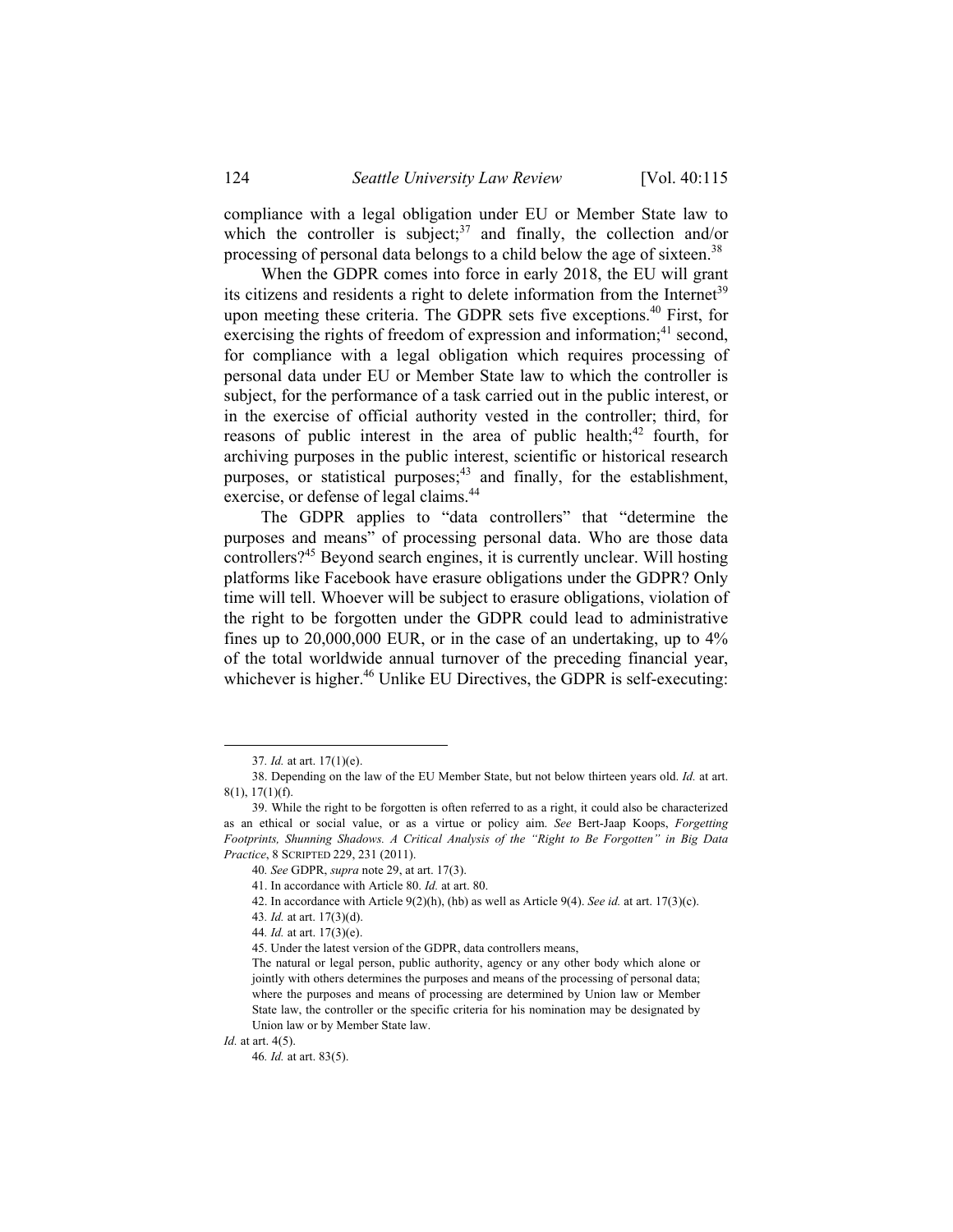when it comes into force, it will be enforceable as law in all Member States.<sup>47</sup>

The GDPR was approved in the EU and will soon grant EU citizens and residents the lengthily debated right to be forgotten or right of erasure. But, the future of such right and how it will be implemented in the EU is still highly unclear. What is clear is that the EU recognizes a more limited right, which applies to delisting results from search engines upon meeting specific criteria.

#### *B. Right to be Delisted*

A more limited right to be forgotten exists in the EU under national data protection laws, as set by the DPD.<sup>48</sup> The DPD forms a right to access data and conditions the blocking of it. Under the DPD, Member States must guarantee that every data subject has the right to obtain from the controller<sup>49</sup> "the rectification, erasure or blocking of data, when the data processing is not in compliance with the Directive and particularly in instances where the data are 'incomplete or inaccurate.'"50 Article 6 ensures that personal data must be: (1) processed fairly and lawfully; (2) collected for specified, explicit, and legitimate purposes, in addition to historical, statistical, or scientific purposes;  $51$  (3) adequate, relevant, and not excessive in relation to the purposes for which they are collected and/or further processed; (4) accurate and, where necessary, kept up to  $date,52$  and (5) kept in a form that permits identification of data subjects for no longer than is necessary for the purposes for which the data were collected or for which they are further processed.<sup>53</sup>

The DPD set the grounds for a *right to be delisted*. Unlike the current interpretation of the GDPR, content is not deleted, but rather delisted from some search results under certain circumstances. While this

 <sup>47</sup>*. See Regulations, Directives and Other Acts*, EUROPA, http://europa.eu/eu-law/decisionmaking/legal-acts/index\_en.htm [https://perma.cc/679X-H3TM].

<sup>48</sup>*. See* EU Data Protection Directive, *supra* note 6.

 <sup>49. &</sup>quot;Controller" under the EU Data Protection Directive means,

<sup>[</sup>T]he natural or legal person, public authority, agency or any other body which alone or jointly with others determines the purposes and means of the processing of personal data; where the purposes and means of processing are determined by national or Community laws or regulations, the controller or the specific criteria for his nomination may be designated by national or Community law.

*Id.* at art. 2.

<sup>50</sup>*. Id*. at art. 12.

 <sup>51.</sup> Provided that Member States provide appropriate safeguards. *Id.* at art. 6.

 <sup>52.</sup> Every reasonable step must be taken to ensure that data that are inaccurate or incomplete, having regard to the purposes for which they were collected or for which they are further processed, are erased or rectified. *Id.* at art. 6.

 <sup>53.</sup> Personal data stored for longer periods should be stored for historical, statistical, or scientific use. *Id.* at art. 6.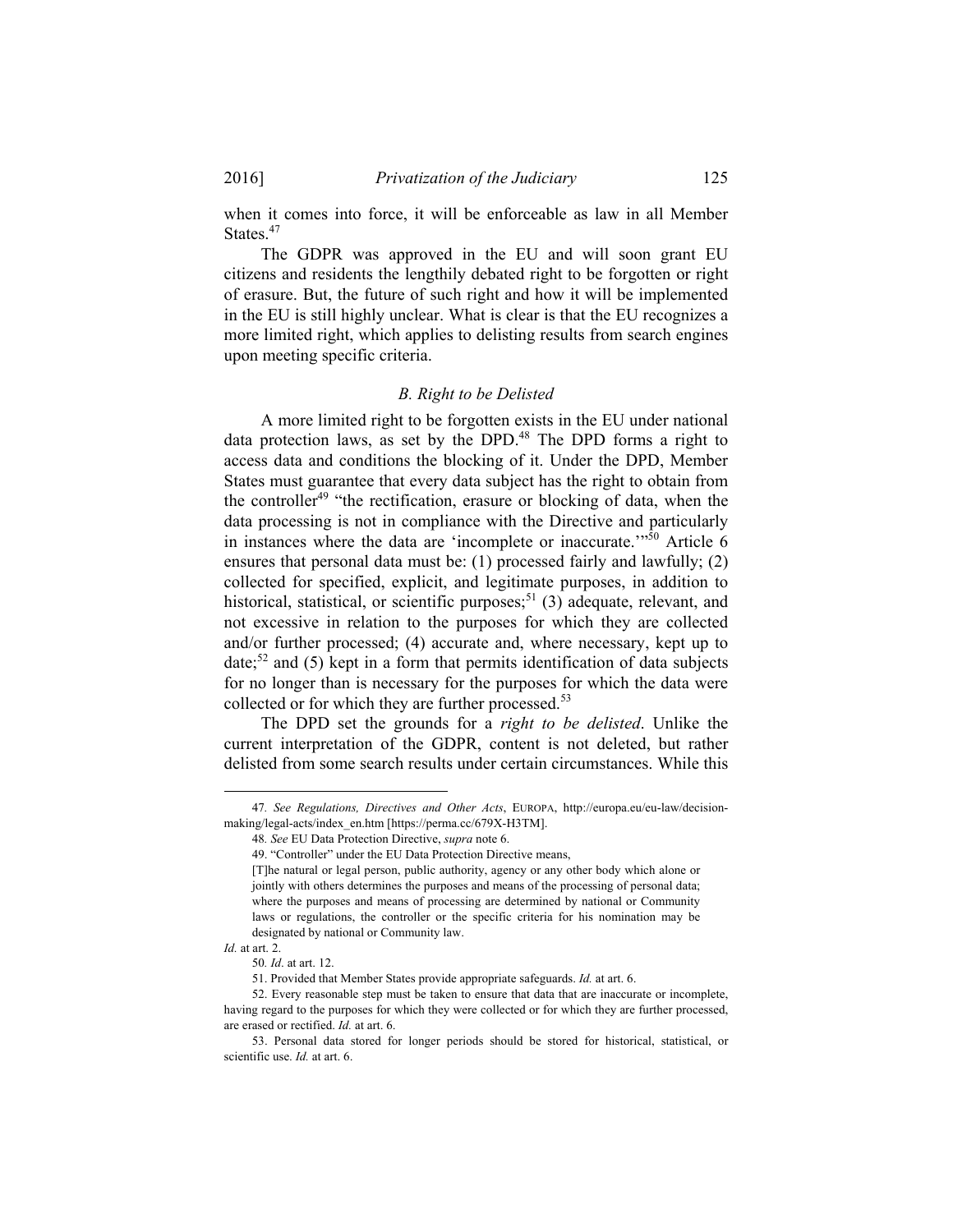Directive has existed since 1995, it was only recently that the ECJ revived such right in the digital environment, granting EU citizens and residents<sup>54</sup> an ability to better control information listed in search engines' results.

Prior to any normative evaluations of such right, we need to go back to the story behind the ECJ ruling. Back in 1998, Mario Costeja González's house was repossessed and put up for auction for the recovery of social security debts.<sup>55</sup> Under an order of the Spanish Ministry of Labour and Social Affairs, La Vanguardia Ediciones SL (La Vanguardia) published such information in its newspaper, both online and offline.<sup>56</sup> Since then, when someone Googled Mr. González's name, two links to La Vanguardia's article, from January and March 1998, would appear. Dissatisfied with Google's results, on March 5, 2010, Mr. González lodged a complaint with the Spanish Data Protection Agency (Agencia Española de Protección de Datos or AEPD) against La Vanguardia, Google Spain, and Google Inc.<sup>57</sup>

González requested that La Vanguardia remove or alter those pages so that the personal data relating to him no longer appeared. González also requested that Google remove or conceal the personal data relating to him so that they cease to be included in the search results and no longer appeared in links to La Vanguardia. The reason for such requests, according to González, was that the context of the attachment proceedings concerning him was now entirely irrelevant as it had been resolved for a number of years.<sup>58</sup>

Under the decision of the AEPD, Google was labeled a data controller,<sup>59</sup> responsible for removing search results regarding the plaintiff.<sup>60</sup> Google appealed to Spain's national high court (Audiencia

 <sup>54.</sup> Under the Working Party guidelines, a data subject is a citizen or resident of an EU Member State. *See* Article 29 Data Prot. Working Party, *Guidelines on the Implementation of the Court of Justice of the European Union Judgment on* "Google Spain and Inc. v. Agencia Espanola de Proteccion de Datos (AEPD) and Mario Costeja Gonzalez" C-131/12, 8, WP 225, 1, 3 (Nov. 26, 2014), http://ec.europa.eu/justice/data-protection/article-29/documentation/opinion-recommendation/ files/2014/wp225\_en.pdf [https://perma.cc/ALD2-NZ9M] [hereinafter Working Party].

 <sup>55.</sup> *Google Spain*, *supra* note 7, ¶ 14.

<sup>56</sup>*. Id.*

<sup>57</sup>*. Id.*

<sup>58</sup>*. Id.* ¶ 15.

 <sup>59.</sup> Under Section 2(d) of the EU Data Protection Directive which defines controller as:

<sup>[</sup>T]he natural or legal person, public authority, agency or any other body which alone or jointly with others determines the purposes and means of the processing of personal data; where the purposes and means of processing are determined by national or Community laws or regulations, the controller or the specific criteria for his nomination may be designated by national or Community law . . . .

EU Data Protection Directive, *supra* note 6, at art. 2(d).

<sup>60</sup>*. See Google Spain*, *supra* note 7, ¶¶ 17, 33, 41. Specifically in this case, the AEPD ruled that La Vanguardia's posting was lawful, as "it took place upon order of the Ministry of Labour and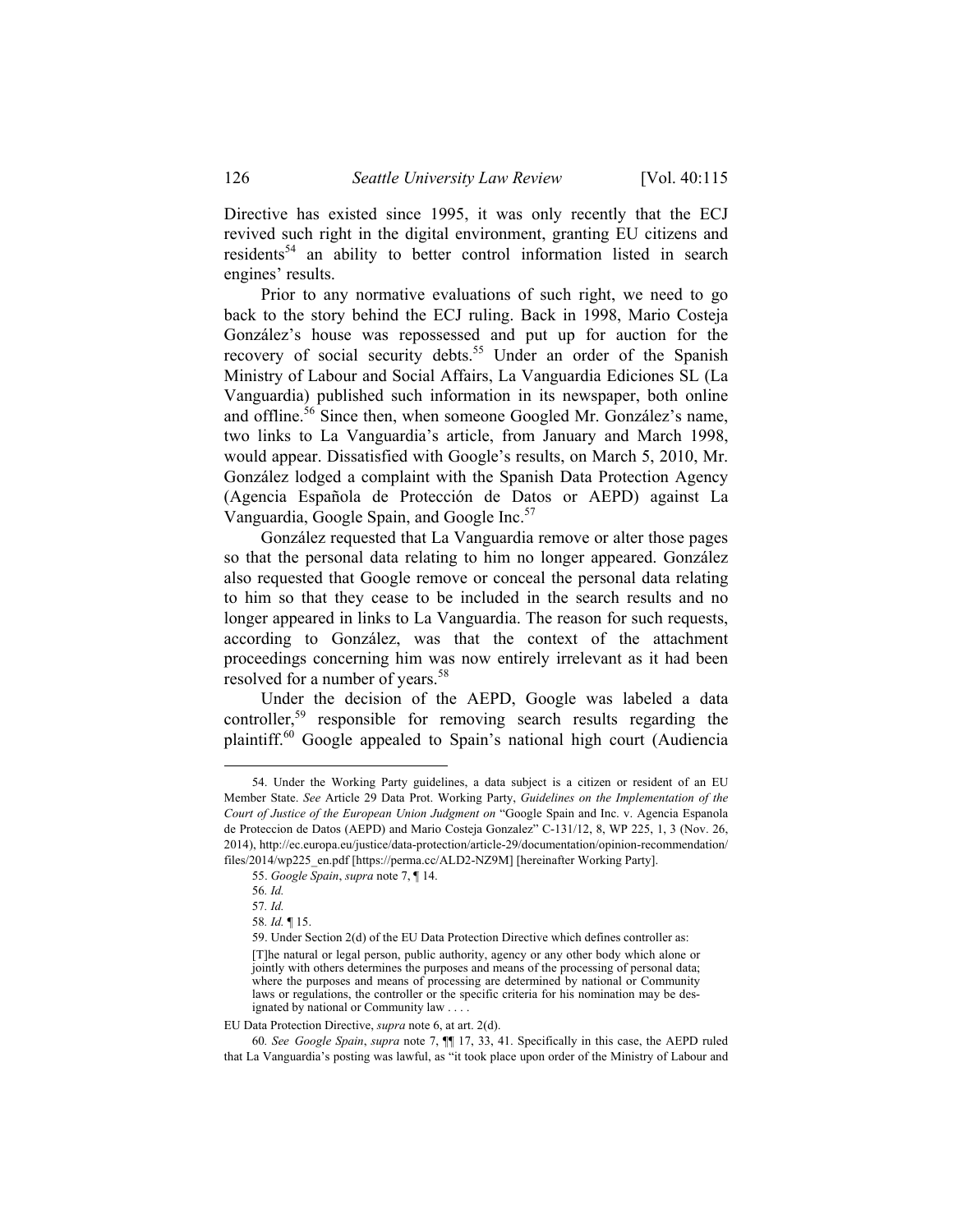2016] *Privatization of the Judiciary* 127

Nacional), which asked the ECJ for a preliminary ruling on the right to be delisted under the DPD. The ECJ held that search engine operators are responsible for their processing of personal data that appears on web pages published by third parties. Under the ECJ ruling, processing of personal data and the free movement of such data are interpreted as "processing of personal data" within the meaning of the DPD when the information contains personal data, and search engines<sup>61</sup> are "data controllers<sup>"62</sup> with respect to that processing. Thus, search engines must exclude results "where they appear to be *inadequate, irrelevant or no longer relevant, or excessive* in relation to those purposes and in the light of the time that has elapsed"<sup>63</sup> while they should be "fair[ly] balance[ed]" against the public's right to the information.<sup>64</sup> EU citizens and residents are entitled to ask search engines to remove the links, and search engines—Google in this case—are obliged to remove links to web pages that are linked to a search of their name. The exceptions include "particular reasons, such as the role played by the data subject in public life, . . . justified by the preponderant interest of the general public in having . . . access to the information" when such a search is made.<sup>65</sup>

Though limited to some extent, the ECJ ruling sets the grounds for a narrow version of a "right to be forgotten," which places liability on search engines.<sup>66</sup> But such right to be delisted is much narrower in its scope. For example, it currently applies only to search engines.<sup>67</sup> No

63*. See Google Spain*, *supra* note 7, ¶ 93 (emphasis added).

1

Social Affairs and was intended to give maximum publicity to the auction in order to secure as many bidders as possible." *Id.* ¶ 16.

 <sup>61.</sup> The scope of the decision, while currently limited to search engines, could expand to other intermediaries "whenever the conditions established in the ruling are met." *See* Working Party, *supra* note 53, at 8.

 <sup>62.</sup> While the ECJ sought the opinion of Advocate General Niilo Jääskinen, which opined that Google should not be considered as a "controller" of the personal data appearing on web pages it processes, the ECJ concluded that "It is the search engine operator which determines the purposes and means of that activity and thus of the processing of personal data that it itself carries out within the framework of that activity and which must, consequently, be regarded as the 'controller' in respect of that processing pursuant to Article 2(d)." *See Google Spain*, *supra* note 7, ¶ 33. For the opinion of Advocate General Niilo Jääskinen, see Case C-131/12, Opinion of Advocate General Jääskinen, 25 June 2013. It should be noted that prior to the ECJ ruling on the right to be delisted, the working party opined that search engines are not "primary controllers." *See* Working Party, *supra* note 53, at 14.

<sup>64</sup>*. Id*. ¶ 81.

<sup>65</sup>*. Id.* ¶ 97.

 <sup>66.</sup> As noted by the ECJ: "it should be pointed out that the processing of personal data carried out in the context of the activity of a search engine can be distinguished from and is additional to that carried out by publishers of websites, consisting in loading those data on an internet page." *Id.* ¶ 35.

<sup>67</sup>*. Cf. supra* note 61.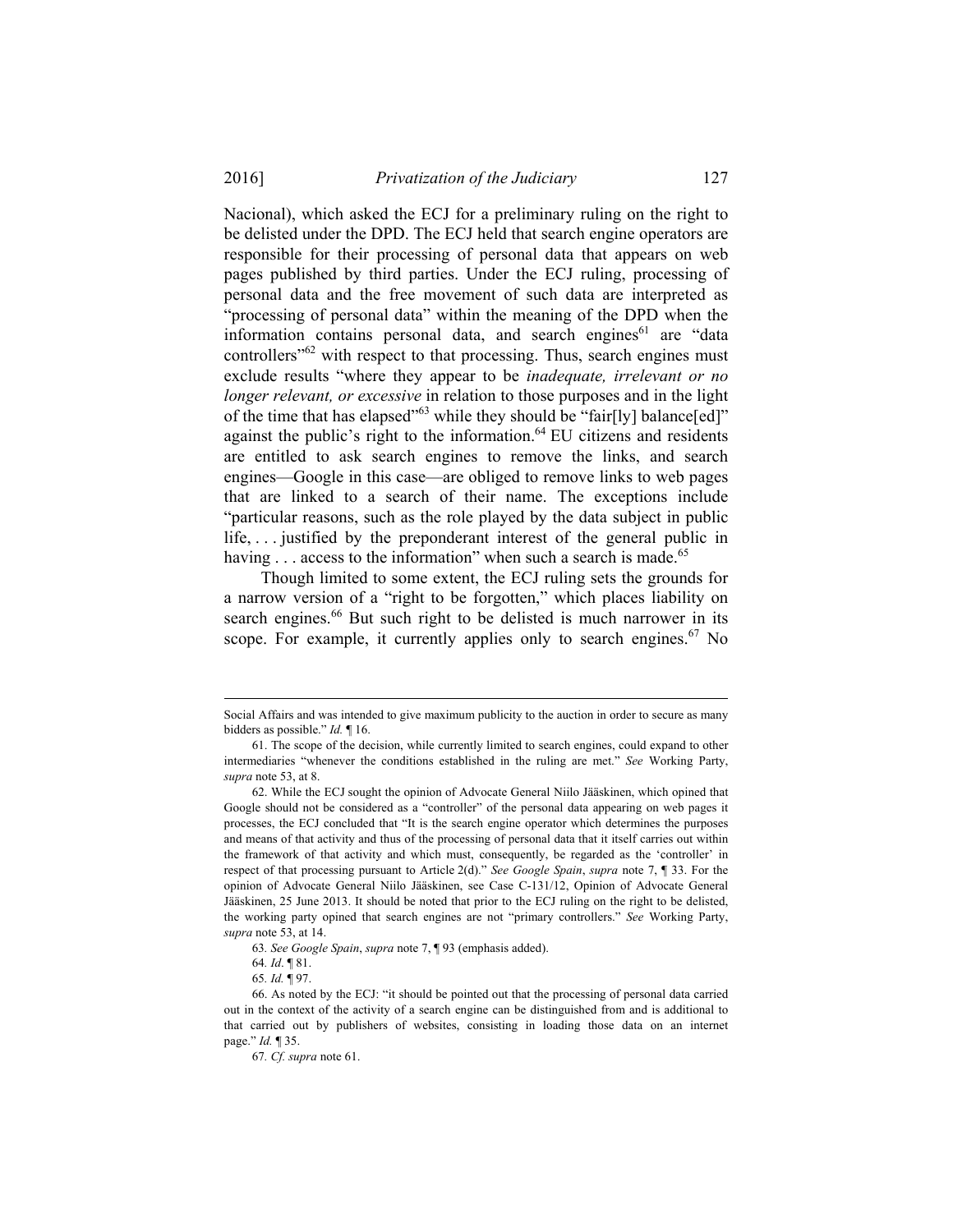other intermediary is currently considered a data controller.68 Mainly, online content is not deleted, only links for search queries upon searching an individual's name are deleted. Other links to that information will continue to exist, and perhaps more importantly, the content itself will not be deleted.

Much has happened since the ECJ ruling. Search engines like Google, Yahoo!, and Bing built online mechanisms to exercise a right to be delisted mostly under EU domains.<sup>69</sup> Not long after, requests began to flow in.<sup>70</sup> Obligated by the ECJ ruling, and, subsequently, by local data protection laws which implemented the DPD, search engines had to quickly form an evaluation process to comply with the large number of requests sent. $71$ 

The right to be delisted could have global ramifications.<sup>72</sup> One of the main drawbacks of the right to be delisted is its effect on the role of

71*. See infra* Part II.B.

 <sup>68.</sup> However, the Working Party noted in guidelines that "[t]he ruling is specifically addressed to generalist search engines, but that does not mean that it cannot be applied to other intermediaries. The rights may be exercised whenever the conditions established in the ruling are met." *See* Working Party, *supra* note 53, at 17.

 <sup>69.</sup> It should be noted that Google currently choses to apply the right to be delisted not only on the twenty-eight Member States of the EU but also on the EFTA states (Iceland, Liechtenstein, Norway, and Switzerland). *See* Alastair Jamieson & Emma Ong, *Google Opens Privacy Web Form for 'Right To Be Forgotten' Requests*, NBC NEWS (May 30, 2014), http://www.nbcnews.com/news/world/google-opens-privacy-web-form-right-be-forgotten-requestsn118211 [https://perma.cc/57AP-U7KX]. In addition, the right to be delisted may also expand beyond the EU, as it has at the beginning of 2016 in Russia. *See infra* note 254. Also, beyond disparities between the right to be forgotten and the right to be delisted, even after over two years since the ECJ ruling, much ambiguity exists in the territorial aspect of the right. While search engines currently treat the decision of the ECJ as limited to EU domains, the territorial scope of the judgment is still unclear. It is mainly unclear whether the individual's nationality or residence matters. Some commentators argued that "there would be no impediment under EU law, for example, to a Chinese citizen in China who uses a US-based Internet search engine with a subsidiary in the EU asserting the right to be forgotten against the EU subsidiary with regard to results generated by the search engine." *See* Christopher Kuner, *The Right to be Forgotten and the Global Reach of EU Data Protection Law*, CONCURRING OPINIONS (June 1, 2014), http://concurringopinions.com/archives/2014/06/the-right-to-be-forgotten-and-the-global-reach-ofeu-data-protection-law.html [https://perma.cc/NLL8-9X8B].

 <sup>70.</sup> While data on removal requests are rather limited, I analyze some statistical findings in Part IV.B.

 <sup>72.</sup> The right to be delisted should not be treated as in a vacuum, i.e., that it only effects a portion of the world. Mainly, the right to be delisted could expand to include domains beyond the EU, such as Google.com. *See infra* note 145. In addition, the right to be delisted will also highly effect the U.S.–EU Safe Harbor Agreement as long as the agreement exists. Under this agreement, the EU enables the exporting of personal data from its domain only when U.S.-based privacy policies are adequate. *See U.S.–EU Safe Harbor Overview*, EXPORT, https://build.export.gov/main/safeharbor/eu/eg\_main\_018476 (last updated Dec. 18, 2013) [https://perma.cc/2UNX-28JQ]. For a similar argument, see Michael L. Rustad & Sanna Kulevska, *Reconceptualizing the Right to Be Forgotten to Enable Transatlantic Data Flow*, 28 HARV. J.L. & TECH. 349, 386–87 (2015).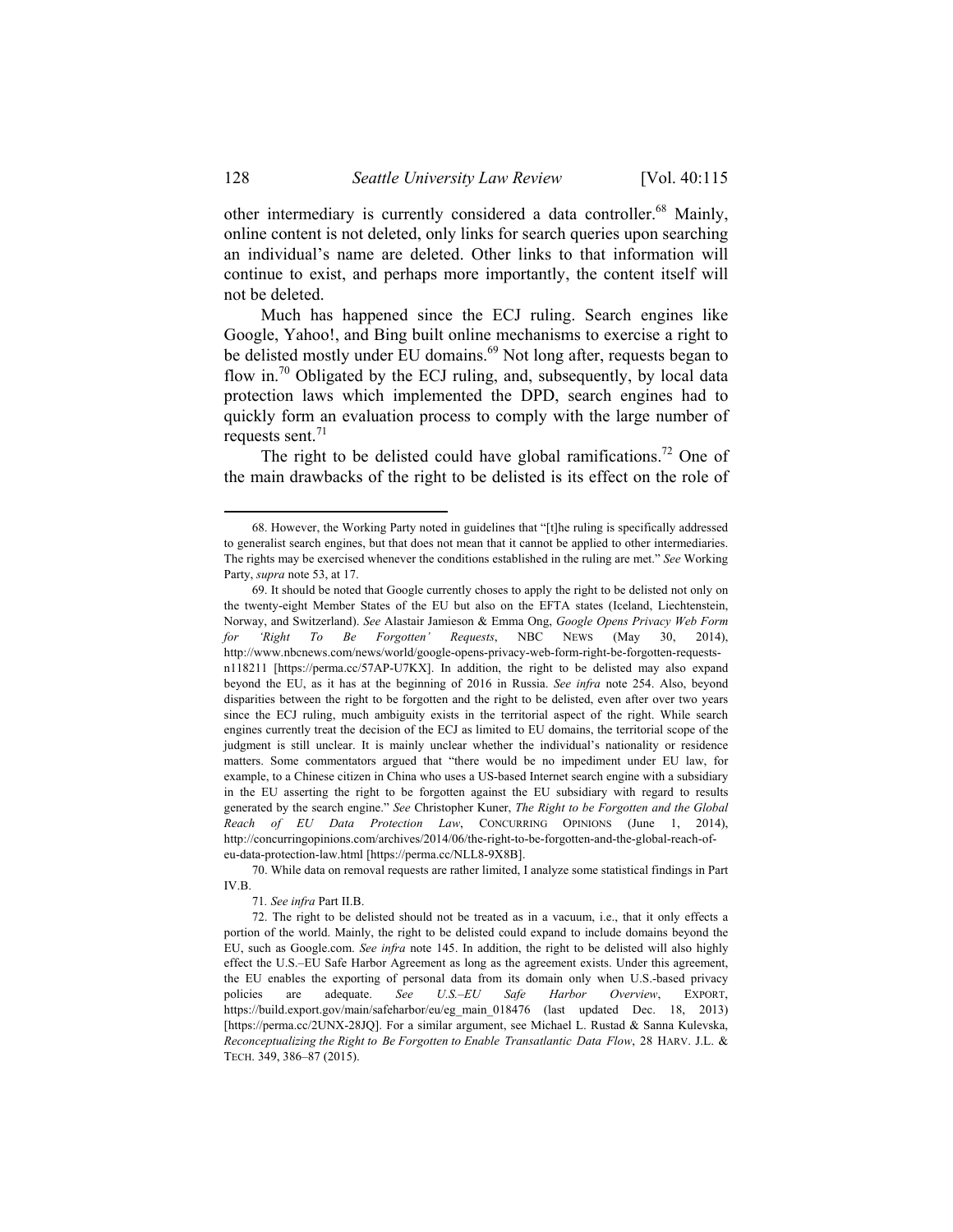the judiciary. The ECJ effectively endowed search engines with the power to decide which links will remain online and which will not; it gave search engines the power to decide which fundamental rights prevail: privacy and data protection or freedom of speech, freedom of information, and freedom of the press. Essentially, search engines have become judges that adjudicate fundamental rights and liberties.

#### II. THE NEW JUDICIARY IN THE DIGITAL WORLD

Prior to the emergence of the right to be delisted, and depending on the legal system in question, controlling the flow of information online was mostly limited to intellectual property restrictions, defamation claims, contractual obligations, and privacy torts.<sup>73</sup> The new right to be delisted, which tasked search engines to deal with a new type of claim, must be balanced against other fundamental rights before exercised. Effectively, the ECJ shifted enforcement and adjudication to for-profit commercial entities, which are not necessarily equipped or accountable to make such decisions. On the normative side, this move could lead to a paradigmatic shift in jurisprudence, transferring the traditional function of adjudication from public officials to private entities.<sup>74</sup>

Such *judiciary privatization* raises both pragmatic and normative difficulties that should be scrutinized. But prior to such evaluation, we first need to understand to what extent the ECJ ruling changed the roles of search engines. Is this indeed a new judicial role? What current legal obligations and practices apply to search engines that could also be labeled as adjudicative? How is such right different from current removal practices of search engines? In order to answer such questions, Part II.A will summarize and evaluate the judicial roles that search engines have played thus far in the digital world, mainly focusing on Google.<sup>75</sup>

 <sup>73</sup>*. See* Leta Ambrose, *supra* note 14, at 375. *See generally* Eugene Volokh, *Freedom of Speech and Information Privacy: The Troubling Implications of a Right to Stop Others from Speaking About You*, 52 STAN. L. REV. 1049 (2000).

<sup>74</sup>*. See* William M. Landes & Richard A. Posner, *Adjudication as a Private Good*, 8 J. LEGAL STUD. 235, 235 (1979) (reviewing the traditional roles of courts).

 <sup>75.</sup> While various search engines currently exist, Google has unrivalled dominance in the search engine sector, with the most significant market share (as of October 2015, 89.2% of the global market), and therefore in many times will be used in this article as a key-example of search engines. For updated statistics on search engines' market share, see *Worldwide Market Share of Leading Search Engines from January 2010 to October 2015*, STATISTA, http://www.statista.com/statistics/216573/worldwide-market-share-of-search-engines (last visited Jan. 17, 2016) [https://perma.cc/64Y7-UGSU].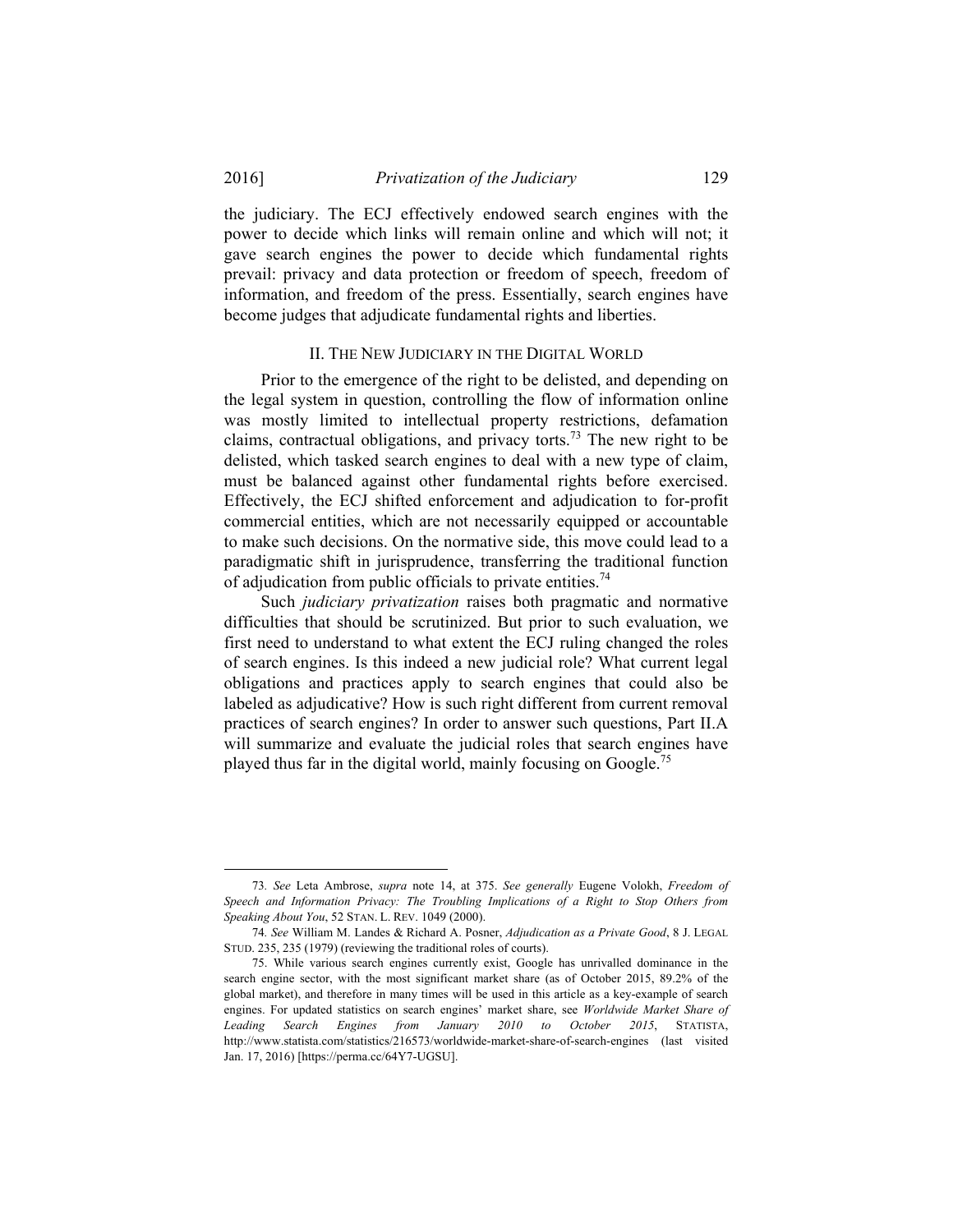#### *A. Quasi-Judicial Roles of Search Engines*

The role that search engines play in the digital environment is debatable.76 Google's announced search philosophy is that "[s]earch should reflect the whole web."<sup>77</sup> In practice, this philosophy hardly matches their actions. Search engines are not always neutral to content.<sup>78</sup> Google commonly filters search results.<sup>79</sup> Their algorithm, known as PageRank, $80$  is a combination of regulation and internal policies. $81$  The algorithm of each search engine decides, *inter alia*, which results will appear or not appear and how they will be ranked. As long as search engines comply with their legal obligations, they can construct the algorithm in any manner they desire. Thus, Google makes decisions on content depending on two factors: regulation and its own policy.

The first part is *regulation*. Even prior to the right to be delisted, and well beyond the European borders, search engines like Google were subject to regulation regarding their search results. Such regulation obviously depends on different legal systems and jurisdictions, but can be generally divided into three categories: sensitive information, copyrighted materials, and governmental requests.

Under the legal category of sensitive information, Google will generally remove links to content that includes child sexual abuse imagery.82 But Google is also subjected to domestic laws, which obligate

1

 <sup>76.</sup> Some scholars opine that search engines should play a role of a neutral conduit, while others opine that they play a role of an active and opinionated editor. Whether search engines like Google should be treated as a "conduit" or an "editor," and thereby could be subject to speech regulation, extends beyond the scope of this article. For an overview and analysis of such views, see James Grimmelmann, *Speech Engines*, 98 MINN. L. REV. 868 (2014).

<sup>77</sup>*. See "Revenge Porn" and Search*, GOOGLE PUB. POL'Y BLOG, http://googlepublicpolicy.blogspot.co.il/2015/06/revenge-porn-and-search.html [https://perma.cc/ ZUP6-Y9UM].

 <sup>78.</sup> Google decides on our freedom to access information. Google can place anyone down-the-list, in a manner which the information is inaccessible *de facto*. For a discussion on whether search engines are neutral, see James Grimmelmann, *The Structure of Search Engine Law*, 93 IOWA L. REV. 1 (2007); Uta Kohl, *Google: The Rise and Rise of Online Intermediaries in the Governance of the Internet and Beyond (Part 2)*, 21 INT'L J.L. & INFO. TECH. 187, 190–97 (2013); Goldman, *supra* note 9.

<sup>79</sup>*. See generally* Dawn C. Nunziato, *The Death of the Public Forum in Cyberspace*, 20 BERKELEY TECH. L.J. 1115 (2005).

<sup>80</sup>*. Google Fun Facts*, INTERNET ARCHIVE (Apr. 24, 2009), http://web.archive.org/ web/20090424093934/http://www.google.com/press/funfacts.html [https://perma.cc/BAV8-2KTG].

 <sup>81.</sup> Regulation of search engines experienced a respectable amount of academic discussion much prior to the emergence of the right to be forgotten and the right to be delisted. For examples of such scholarship, see Lucas Introna & Helen Nissenbaum, *Shaping the Web: Why the Politics of Search Engines Matters*, 16 INFO. SOC'Y 169 (2000); Frank Pasquale, *Rankings, Reductionism, and Responsibility*, 54 CLEV. ST. L. REV. 115 (2006); Elkin-Koren, *supra* note 9; Gasser, *supra* note 9; Goldman, *supra* note 9; Grimmelmann, *supra* note 78.

<sup>82</sup>*. See Removal Policies*, GOOGLE, https://support.google.com/websearch/answer/2744324 (last visited Jan. 20, 2016) [https://perma.cc/5LRL-QJSZ].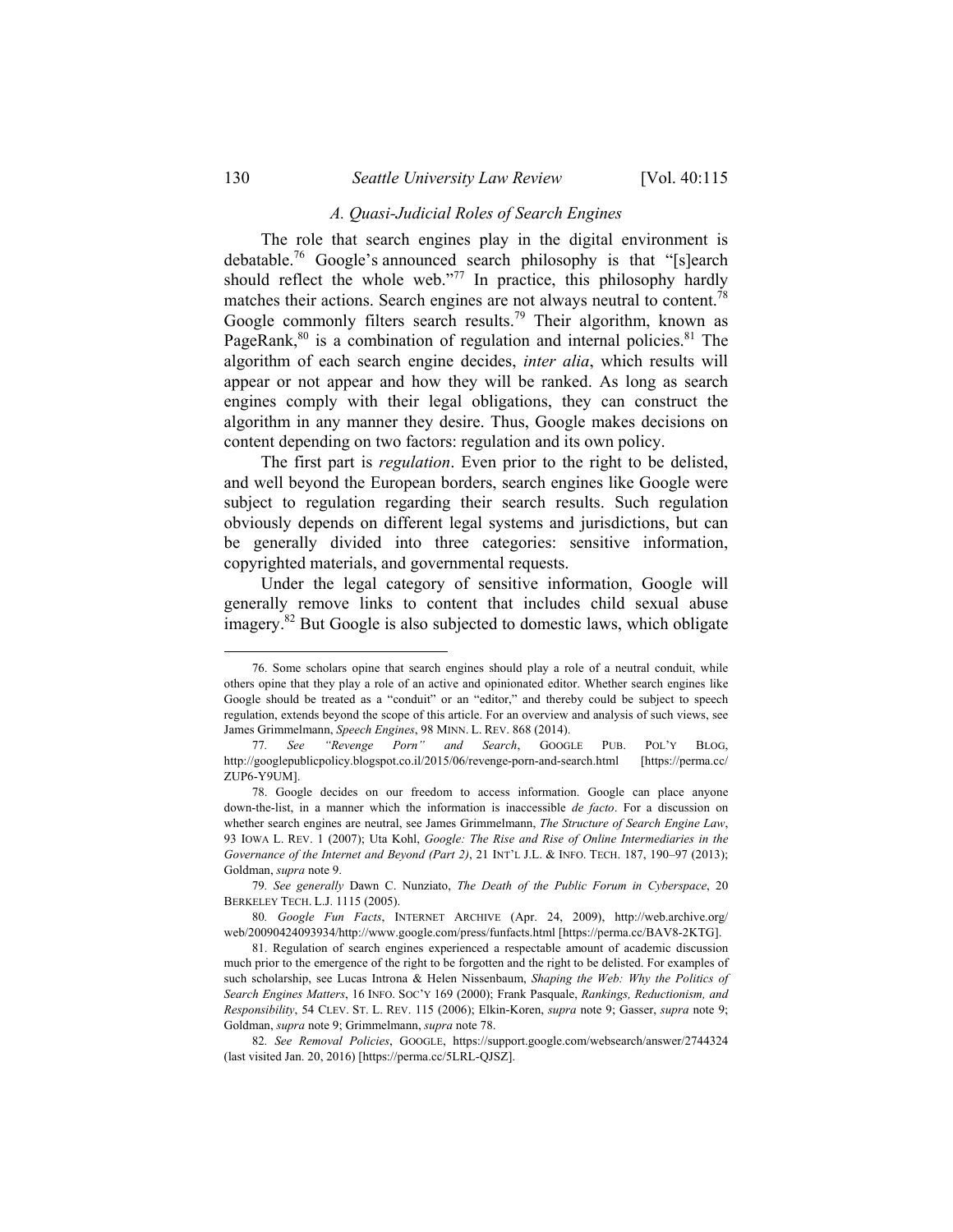l

it to remove search results in other instances as well. $83$  For example, under the German and French versions of Google, it is forbidden to include sites containing extremist content, *inter alia*, featuring hate speech and Holocaust denial. $84$  Pornography is blocked in many countries, especially child pornography.<sup>85</sup> Google Thailand filters sites and videos which might "*Lése-majesté*," i.e., insult Thailand's King.<sup>86</sup> In EU Member States, under the obligation of the directive of electronic commerce, search engines are obliged to remove defamatory materials upon notice.<sup>87</sup>

Search engines also receive requests to remove links to websites that presumably infringe copyright, set under the Digital Millennium Copyright Act  $(DMCA)^{88}$  in the United States and the Electronic

86. Greenberg, *supra* note 84; Friedmann, *supra* note 84, at 307.

 <sup>83.</sup> For a full overview of regulatory requirements on search engines, see Kohl, *supra* note 78.

<sup>84</sup>*. See* Jonathan Zittrain & Benjamin Edelman, *Statement of Issues and Call for Data*, HARVARD (Oct. 26, 2002), http://cyber.law.harvard.edu/filtering/google [https://perma.cc/BY3Y-H9R4]; Letter from Peter Fleischer of Google to Isabelle Falque-Pierrotin, Chair, Article 29 Working Party, at 3, (July 31, 2014), https://docs.google.com/a/kentlaw.iit.edu/file/d/ 0B8syaai6SSfiT0EwRUFyOENqR3M/preview [https://perma.cc/Y943-DFU2] [hereinafter Letter from Peter Fleischer]. However, upon a relevant search, Google indicates the number of excluded results and refers to Lumen (previously known as Chilling Effects) for further explanation. For more on Lumen, see *infra* note 107.

 <sup>85.</sup> Andy Greenberg, *Where Google Still Censors*, FORBES (Jan. 21, 2010), http://www.forbes.com/forbes/2010/0208/outfront-technology-china-where-google-stillcensors.html; Danny Friedmann, *Paradoxes, Google and China: How Censorship Can Harm and Intellectual Property Can Harness Innovation*, *in* EMPIRICAL APPROACHES TO LEGAL ASPECTS OF KNOWLEDGE-ECONOMY BUSINESS MODELS 303, 307 (Aurelio Lopez-Tarruella ed., 2012).

<sup>87</sup>*. See* Council Directive 2000/31, 2000 O.J. (L 178) 1 (EC) art. 12–14. The UK inserted such provision prior to the introduction of the E-Commerce Directive. *See* Defamation Act 1952, 15 & 16 Geo. 6 & 1 Eliz. 2, c. 66, § 1(1) (Eng.) (amended by Defamation Act of 1996); Kohl, *supra* note 78, at 198.

 <sup>88.</sup> The Digital Millennium Copyright Act of 1998 (DMCA), codified as 17 U.S.C. §§ 512, 1201–1205, 1301–1332; 28 U.S.C. § 4001 (2012). Under the DMCA, a service provider will not be held liable for monetary relief, for injunctive or other equitable relief, or for infringement of copyright by reason of the provider's transmitting, routing, or providing connections for material through a system or network controlled or operated by or for the service provider, or by reason of the intermediate and transient storage of that material in the course of such transmitting, routing, or providing connections, if the transmission of the material was initiated by or at the direction of a person other than the service provider; the transmission, routing, provision of connections, or storage is carried out through an automatic technical process without selection of the material by the service provider; the service provider does not select the recipients of the material except as an automatic response to the request of another person; no copy of the material made by the service provider in the course of such intermediate or transient storage is maintained on the system or network in a manner ordinarily accessible to anyone other than anticipated recipients, and no such copy is maintained on the system or network in a manner ordinarily accessible to such anticipated recipients for a longer period than is reasonably necessary for the transmission, routing, or provision of connections; and the material is transmitted through the system or network without modification of its content. *See* 17 U.S.C. § 512 (2012); Niva Elkin-Koren, *Making Technology Visible: Liability of Internet Service Providers for Peer-to-Peer Traffic*, 9 N.Y.U. J. LEGIS. & PUB. POL'Y 15, 16 (2006).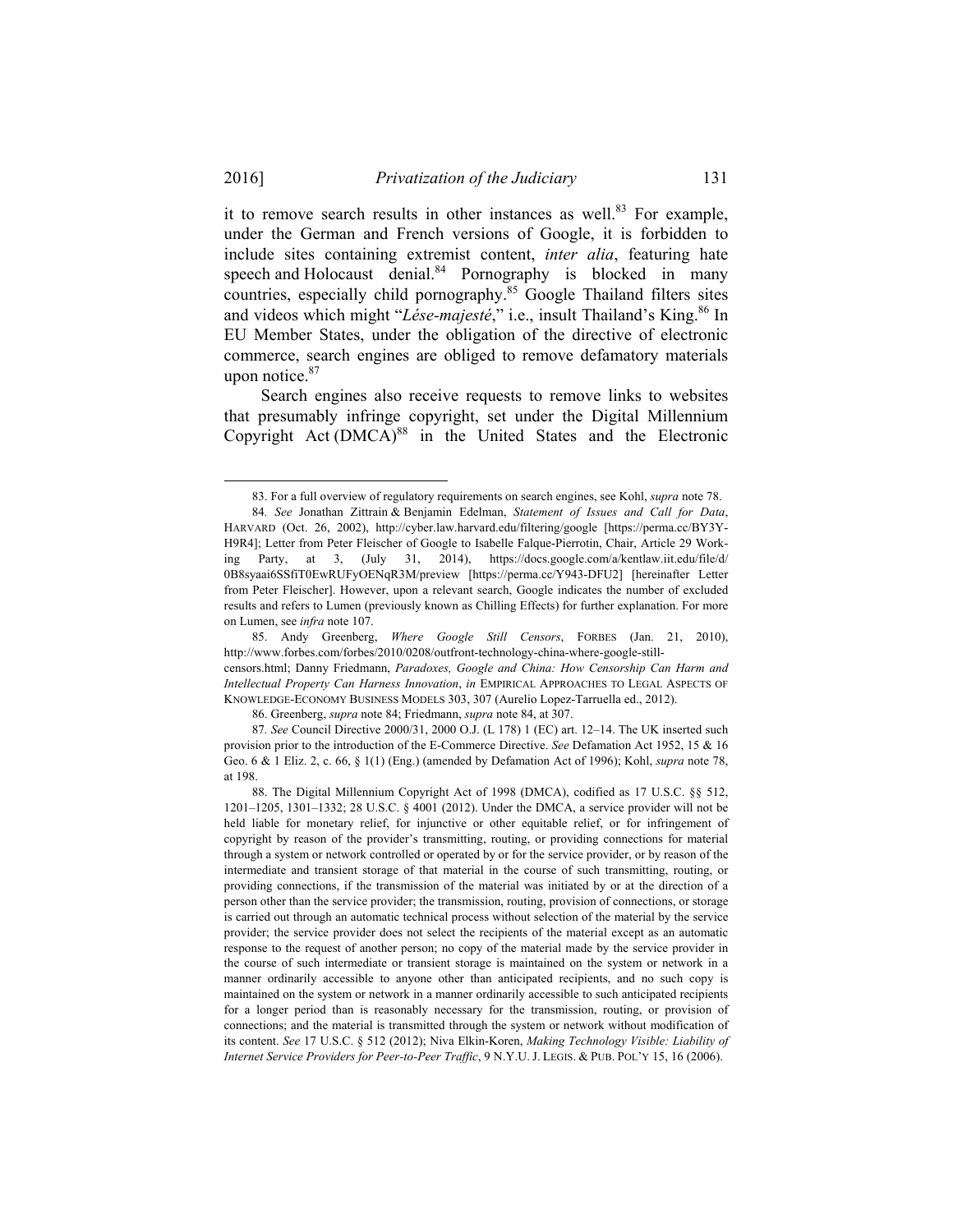Commerce Directive in the EU.<sup>89</sup> Under this "notice-and-takedown" regime to combat copyright infringement, search engines (and other online intermediaries) receive requests from copyright owners or their representatives to remove search results that link to such allegedly infringing materials.<sup>90</sup> Under the U.S. version of notice-and-takedown, intermediaries must respond "expeditiously" to notices of infringement by removing or disabling access to allegedly infringing material when certain conditions are met. $91$  Other hosting services—not search engines—must promptly notify the subscriber that it has removed or disabled access to the material and forward any counter notices from alleged infringers back to the original complainant.<sup>92</sup> If a lawsuit has not been filed after ten to fourteen days following receipt of the counter notice, the intermediary reinstates the contested material.<sup>93</sup> In exchange for compliance, search engines receive a safe harbor from liability for Internet users' acts of copyright infringement and for any mistaken removal of materials done in good faith.<sup>94</sup>

The last form of regulation, operates under "governmental requests." Search engines like Google regularly receive requests from courts and government agencies around the world to remove links to content.<sup>95</sup> As national security plays a role in many of these requests, much secrecy lies within this form of adjudication. But Google does provide a few examples. For example, in 2014 Google received a request from Roscomnadzor, a federal executive body in Russia, to remove a Blogger blog post discussing jihad in Russia's North Caucasus region.<sup>96</sup>

The second part is *policy*. 97 Beyond their legal obligations, search engines make decisions. These decisions vary among search engines. Google sometimes enables the removal of various types of personal information: contact information (such as an email address or a username); nonconsensual personal pictures which are sexually explicit;

96*. Id.*

 <sup>89</sup>*. See* Council Directive 2000/31, 2000 O.J. (L 178) 1 (EC), *supra* note 87 at art. 14.

 <sup>90.</sup> In January 2016, in only one-month period, Google received 72,784,574 URLs requests to be removed for alleged copyright infringement. For statistical data on such removal requests in Google, see *Transparency Report*, GOOGLE, https://www.google.com/transparencyreport/ removals/copyright/?hl=en [https://perma.cc/HM6J-4ZWP].

<sup>91. 17</sup> U.S.C §§ 512(b)(2)(E)(i)–(ii), 512(c)(1)(C) (2012). In addition, the DMCA requires intermediaries to adopt and reasonably implement a policy to terminate the accounts of repeat infringers and must notify users of this plan, while also accommodate "standard technical measures" used by copyright owners to identify infringing material. *See id.* §§ 512(a)–(b), (d), (c), (i).

<sup>92</sup>*. Id.* §§ 512(g)(2)(A)–(B).

<sup>93</sup>*. Id.* § 512(d).

<sup>94</sup>*. Id.* §§ 512(c)(1)(A)–(B), (g)(1).

<sup>95</sup>*. See Transparency Report*, *supra* note 90.

 <sup>97.</sup> For an empirical study of Google removal of content policy, see generally Jane R. Bambauer & Derek E. Bambauer, *Vanished*, 18 VA. J.L. & TECH. 137 (2013).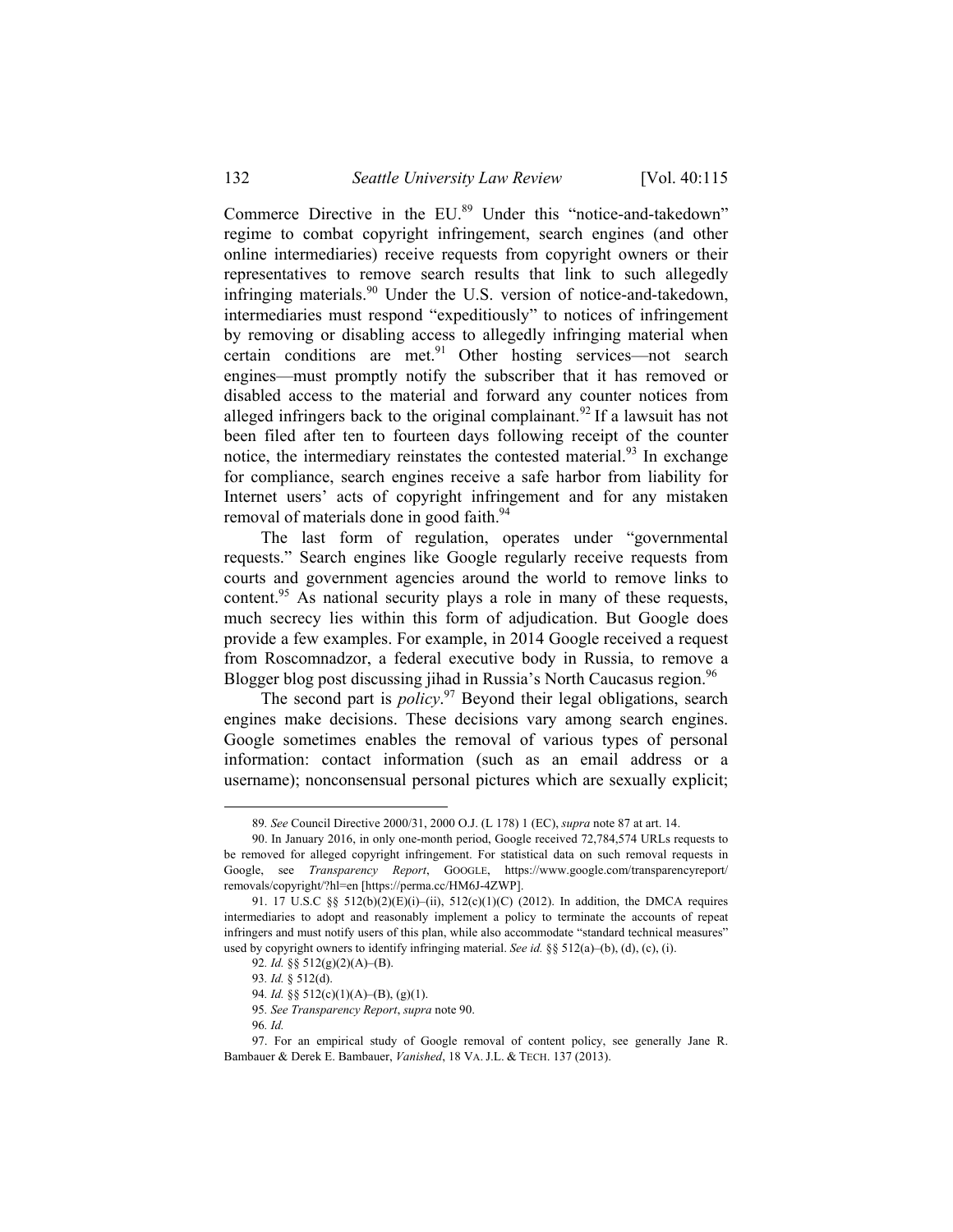government-issued ID numbers; a bank account or credit card number; a pornographic site that contains a full name or business name; and images of handwritten signatures.<sup>98</sup> Under its advertising policy, Google does not allow "the promotion of some products or services that cause damage, harm, or injury."99 It sometimes delists socially relevant content that could harm autonomy, reputation, and emotional well-being, under some circumstances.<sup>100</sup> Google also offers a "SafeSearch" feature, which offers to block inappropriate or explicit images from Google's Search results.101 Recently, Google decided to add "revenge porn" to its potential delisting possibilities for search results worldwide.<sup>102</sup>

It is evident that search engines, like Google, already make judgments regarding content in their services. Many of these judgments should not be confused with judgments of a judiciary; compliance with internal policies is not judicial in nature. Other parts of the process are largely judicial in nature. Perhaps mainly, governmental requests and copyright infringement claims mandated by some regulators could be viewed as placing search engines and other intermediaries in a judicial role.103 After all, they must make decisions on matters that relate to legal rights.

The notice-and-takedown regime has many flaws that are beyond the scope of this Article. In terms of judicial aspects, the decisions that intermediaries make under this regime are judicial in nature. They do not merely decide on an economic controversy but also affect fundamental

 <sup>98</sup>*. Remove Information from Google*, GOOGLE, https://support.google.com/websearch/ troubleshooter/3111061#ts=2889054%2C2889099 [https://perma.cc/A3BT-VRMQ].

 <sup>99.</sup> Google provides examples of such products and services that they consider to be dangerous: explosives; guns & parts; dangerous knives; other weapons (any other product that is designed to (in modern-day usage) injure an opponent in sport, self-defense, or combat); recreational drugs & drug-related equipment; and tobacco products & related equipment. *Advertising Policies Help*, GOOGLE, https://support.google.com/adwordspolicy/answer/6014299?hl=en [https://perma.cc/ DD7Q-6RW5].

 <sup>100.</sup> Woodrow Hartzog & Evan Selinger, *Google Acknowledges, Revenge Porn Will Remain Available on Websites, but Delisting It from Search Engines Can Make Information Harder to Access*, GUARDIAN (June 25, 2015), http://www.theguardian.com/technology/2015/jun/25/googlesrevenge-porn-opens-right-forgotten-us [https://perma.cc/M3ML-Q349].

<sup>101</sup>*. Turn SafeSearch On or Off*, GOOGLE, https://support.google.com/websearch/ answer/510?hl=en [https://perma.cc/HEN6-UK45].

 <sup>102.</sup> Joanna Walters, *Google to Exclude 'Revenge Porn' from Internet Searches*, GUARDIAN (June 21, 2015), http://www.theguardian.com/technology/2015/jun/20/google-excludes-revengeporn-internet-searches [https://perma.cc/744D-4Z25].

<sup>103</sup>*. Cf.* Jennifer M. Urban & Laura Quilter, *Efficient Process or Chilling Effects - Takedown Notices Under Section 512 of the Digital Millennium Copyright Act*, 22 SANTA CLARA COMPUTER & HIGH TECH. L.J. 621, 639 (2006) (arguing that notice-and-takedown under the DMCA "constitutes an extrajudicial temporary restraining order").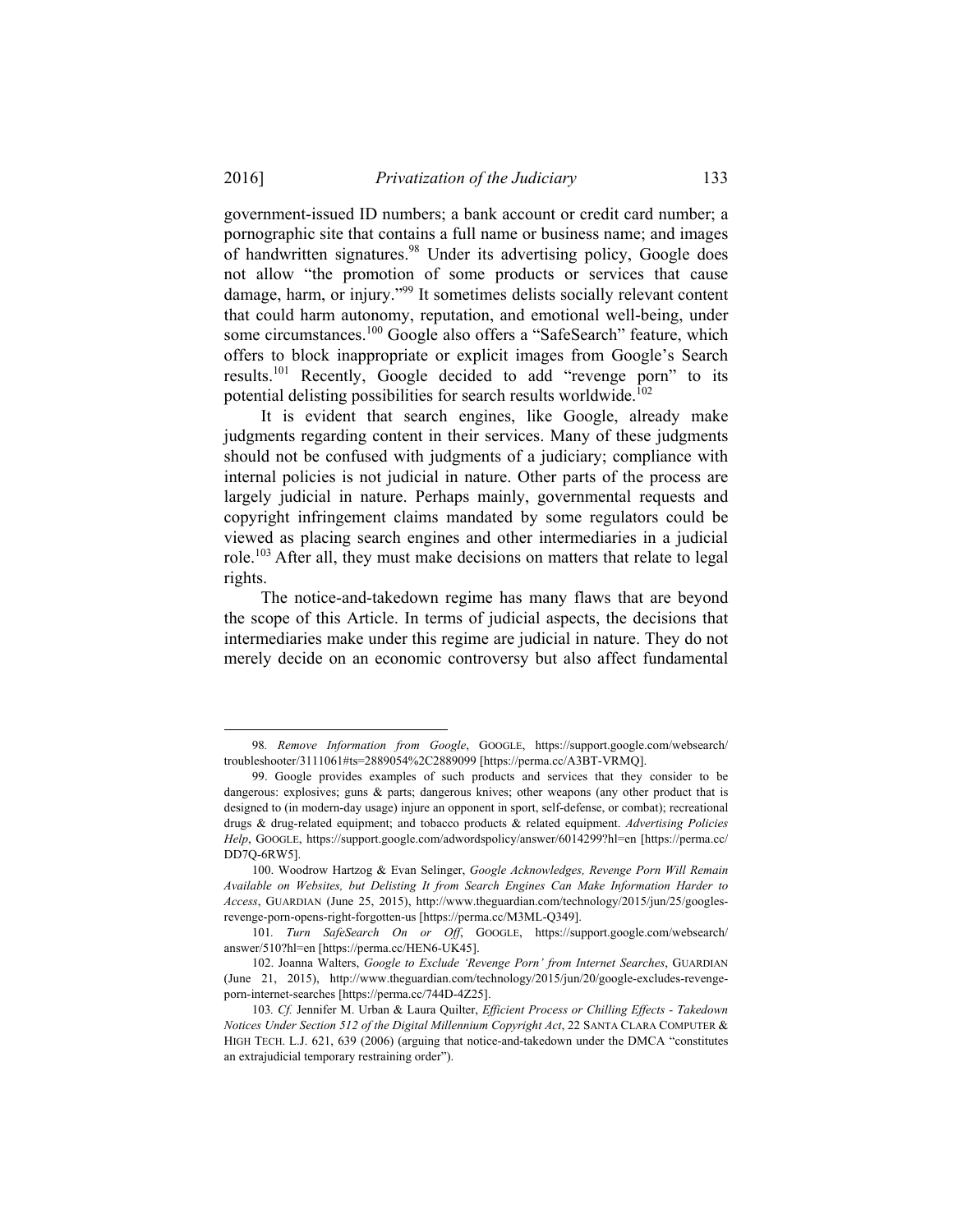rights like free speech.<sup>104</sup> Many of the intermediaries use automated processes, which could pose even greater dangers to these rights.105 Among others, this quasi-judicial process raises concerns of transparency and accountability.106

However, such a judicial role is much more limited in scope than the right to be delisted. Transparency exists, to some extent, when hosting services notify subscribers that they have removed or disabled access to materials. There are also projects, like Lumen (previously known as Chilling Effects), that enhance transparency by collecting and publishing cease-and-desist notices from a variety of sources, including all notices received by Google.<sup>107</sup> Most importantly, both sides, and usually even other interested parties, are granted an ability to take this controversy to court. Thus, in terms of privatization, search engines (and other intermediaries) under the DMCA's notice-and-takedown regime should be generally labeled as quasi-judicial entities.

#### *B. The New Judicial Role of Search Engines*

To understand the judicial role that search engines play under the right to be delisted, we need to review the process. It begins with an EU citizen or resident, characterized as a data subject, who, upon discovering that his fundamental rights under Articles 7 and 8 of the Charter have been infringed upon, is entitled to approach the search engine with an online removal request.<sup>108</sup> These requests, which usually occur through a web form,<sup>109</sup> must clarify why a URL in the search engine's results is

 <sup>104</sup>*. See, e.g.*, Theresa A. Lyons, *Scientology or Censorship: You Decide, an Examination of the Church of Scientology, Its Recent Battles with Individual Internet Users and Service Providers, the Digital Millennium Copyright Act, and the Implications for Free Speech on the Web*, 2 RUTGERS J.L. & RELIGION 1, 1 (2000).

 <sup>105.</sup> For a general analysis of intermediaries' use of algorithmic enforcement under the DMCA, see Maayan Perel & Niva Elkin-Koren, *Accountability in Algorithmic Enforcement: Lessons from Copyright Enforcement by Online Intermediaries*, 19 STAN. TECH. L. REV. (forthcoming 2016).

 <sup>106.</sup> For a general overview of transparency and accountability under the DMCA and intermediaries use of algorithmic enforcement, see *id.*

<sup>107</sup>*. See generally* LUMEN, https://lumendatabase.org [https://perma.cc/5MFP-GWSC].

 <sup>108.</sup> The Working Party did not specify which specific mechanisms search engines should implement, but indicated that "online procedures and electronic forms, may have advantages and would be advisable because of its convenience." *See* Working Party, *supra* note 53, at 7. Google does not generally provide an alternative process for submitting a removal request (e.g., by fax, letter, and email). However, it does note that if a requester insists on not using the web form, Google will process his or her request. *See* Letter from Peter Fleischer, *supra* note 83, at 7.

 <sup>109.</sup> This is how Google removal process currently works: first, the data subject is required to select the country (currently out of thirty-three states) whose law applies to his request. Then, the data subject provides the name used to search, which he wishes to delist, and provides his full name, even if making the request on behalf of someone else who he is authorized to represent, and contact email address. The data subject then must provide the URLs for the web pages that the result links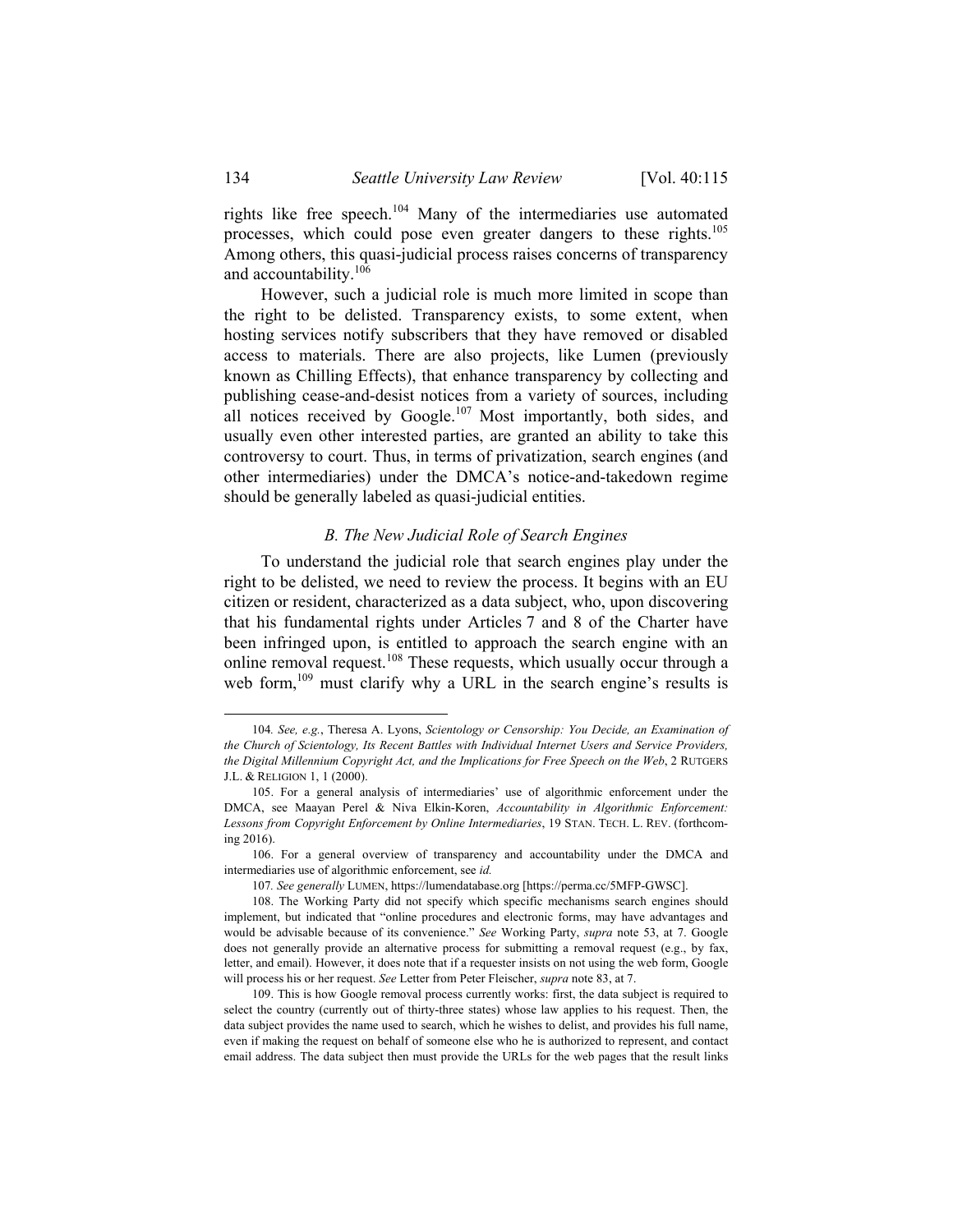irrelevant, outdated, or otherwise inappropriate.<sup>110</sup> At this point, the search engine is required to examine whether the data subject has the abovementioned right and whether his right overrides their economic interest and the interest of the general public in having access to that information upon conducting a search relating to his name. $^{111}$ 

While the ECJ did not specify what constitutes interests of the general public, it provided some criteria for examining requests: the nature or sensitivity of the information; public interest; the role played by the data subject in public life;<sup>112</sup> and the time elapsed.<sup>113</sup> While not obliged by the court, search engines will usually notify the website that the link was removed, but the website generally cannot object to a search engine's decision.<sup>114</sup> If the search engine decides to decline the removal request, after providing sufficient information on the grounds of the refusal,<sup>115</sup> the data subject can request that a "supervisory authority,"<sup>116</sup> which in most cases will be the local data protection authority (DPA), review the decision.<sup>117</sup> They can also file an appeal to the relevant judicial authority.<sup>118</sup> Otherwise, the search engine will remove the requested URLs from a list displayed following a search made on the

 110. See for example, in Google, where the removal request also demands, *inter alia*, a copy of a valid form of photo ID, personal details, and links associated that you want removed. *Search Removal Request Under Data Protection Law in Europe*, *supra* note 108.

 114. For an example of how Google exercised the right to be delisted on six articles published on the *Guardian* website, see James Ball, *EU's Right to Be Forgotten:* Guardian *Articles Have Been Hidden by Google*, GUARDIAN (July 2, 2014), http://www.theguardian.com/commentisfree/2014/ jul/02/eu-right-to-be-forgotten-guardian-google [https://perma.cc/76KD-M7LZ]

115*. See* Working Party, *supra* note 53, at 7.

117*. Id.* ¶ 77. *Frequently Asked Questions*, GOOGLE, http://www.google.com/ transparencyreport/removals/europeprivacy/faq/?hl=en#how\_does\_googles\_process [https://perma. cc/CAE4-ZGKA]. Any formal claims should be envisaged by Article 28(4) of the Directive and treated by DPAs under their national legislation in the same manner as all other claims for mediation. *See* EU Data Protection Directive, *supra* note 6; Working Party, *supra* note 53, at 11.

118*. Google Spain*, *supra* note 7, ¶ 77.

to. For each URL, the data subject is required to explain how the linked URL relates to him and why the inclusion of that URL in search results is irrelevant, outdated, or otherwise objectionable. The data subject is then required to attach a legible copy of a document that verifies his identity (or the identity of the person whom he is authorized to represent). Finally, the data subject or his representative signs the form by typing his full name and providing the date of the request. *See Search Removal Request Under Data Protection Law in Europe*, GOOGLE, https://support.google.com/legal/contact/lr\_eudpa?product=websearch [https://perma.cc/9B5N-L29U]. Yahoo!'s process also begins with filling in a form and uploading a document verifying the identity of the requester. In making the decision, Yahoo! is "taking into consideration numerous factors, including the number, nature and complexity of the requests we receive." *See Requests to Block Search Results in Yahoo Search: Resource for European Residents*, YAHOO!, https://uk.help.yahoo.com/kb/SLN24378.html [https://perma.cc/YK9N-AESJ].

 <sup>111.</sup> *Google Spain*, *supra* note 7.

<sup>112</sup>*. Id.* ¶ 81.

<sup>113</sup>*. Id.* ¶ 93.

<sup>116</sup>*. Google Spain*, *supra* note 7, ¶ 77.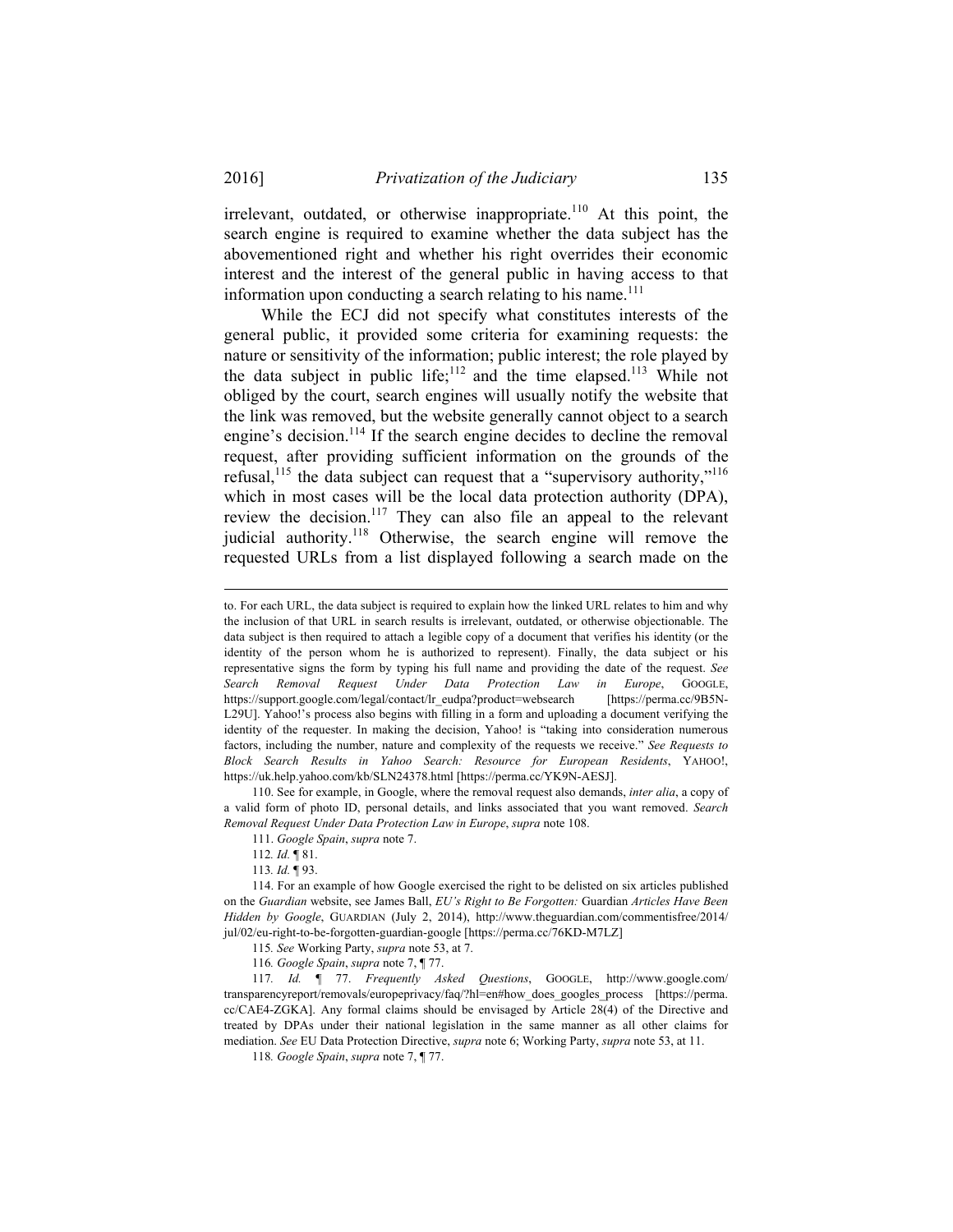basis of the data subject's name. In some instances, the search engine, upon displaying name-based queries that were affected by the decision, will place a notification at the bottom of the search results indicating that results may have been removed.<sup>119</sup>

We can learn from the experience of Google about how such judicial processes works. As mentioned, the removal process necessitates human intervention. Every removal request must be thoroughly examined by a human examiner before making a decision.<sup>120</sup> Google, for example, has formed a team of specially trained reviewers who use "dedicated escalation paths to senior staff and attorneys at Google to adjudicate on difficult and challenging cases."<sup>121</sup> While, in most cases, a single examiner is sufficient for deciding on a request, in some instances there would be multiple examiners for a single request.<sup>122</sup>

How do examiners review removal requests? Put differently: How does the Google courthouse operate? Two months after the ECJ ruling Google appointed an advisory council to aid in the determination of removal requests.<sup>123</sup> This advisory council consisted of experts, mostly external to Google, who reached out to the public for input.<sup>124</sup> Over time, Google has carefully developed criteria<sup>125</sup> in partial alignment with Article 29 of the Working Party's guidelines (Working Party).<sup>126</sup>

 <sup>119</sup>*. See* Letter from Peter Fleischer, *supra* note 83, at 10 ("With regards to the CJEU decision, our current approach is to show a notification at the bottom of all search result pages for queries where a name-based removal has occurred as well as for all other search result pages that appear to be for the name of a person, indicating that results may have been removed."). The main exception, according to Mr. Fleischer, are "celebrities and other public figures," which, according to Fleischer, "are very rarely affected by a removal, due to the role played by these persons in public life." However, it should be noted that such practice is unlikely to continue in the EU, as it might jeopardize the rationales behind the right to be delisted. *Id.*

<sup>120</sup>*. See Frequently Asked Questions*, *supra* note 116; Letter from Peter Fleischer, *supra* note 84, at 7 ("We are not automating decisions about these [right to be delisted] removals. We have to weigh each request individually on its merits, and that is done by people.").

<sup>121</sup>*. See Frequently Asked Questions*, *supra* note 116.

 <sup>122.</sup> As of November 1, 2015, just over 30% of requests had been escalated for a second opinion. *See id.*

<sup>123</sup>*. See* Natasha Lomas, *Google Seeks to Shape Public Debate on Europe's Right to Be Forgotten Ruling*, TECHCRUNCH (July 11, 2014), http://techcrunch.com/2014/07/11/google-agitatesfor-public-debate-on-europes-right-to-be-forgotten-ruling [https://perma.cc/G9UT-7CWK].

<sup>124</sup>*. See Google Advisory Council*, GOOGLE, https://www.google.com/advisorycouncil [https://perma.cc/S7SH-5WFZ]. In January 2015, Google's Council published its findings and recommendations in a report. LUCIANO FLORIDI, ET. AL, REPORT OF THE ADVISORY COMMITTEE TO GOOGLE ON THE RIGHT TO BE FORGOTTEN, https://buermeyer.de/wp/wp-content/uploads/2012/02/ Report-of-the-Advisory-Committee-to-Google-on-the-Right-to-be-Forgotten.pdf [https://perma.cc/ 5PV2-2PCU].

<sup>125</sup>*. See Frequently Asked Questions*, *supra* note 116.

 <sup>126.</sup> EU Data Protection Directive, *supra* note 6, art. 29; The Working Party consists of "a representative of the supervisory authority or authorities designated by each Member State and of a representative of the authority or authorities established for the Community institutions and bodies, and of a representative of the Commission." *See id.* at art. 29(2); Working Party, *supra* note 53.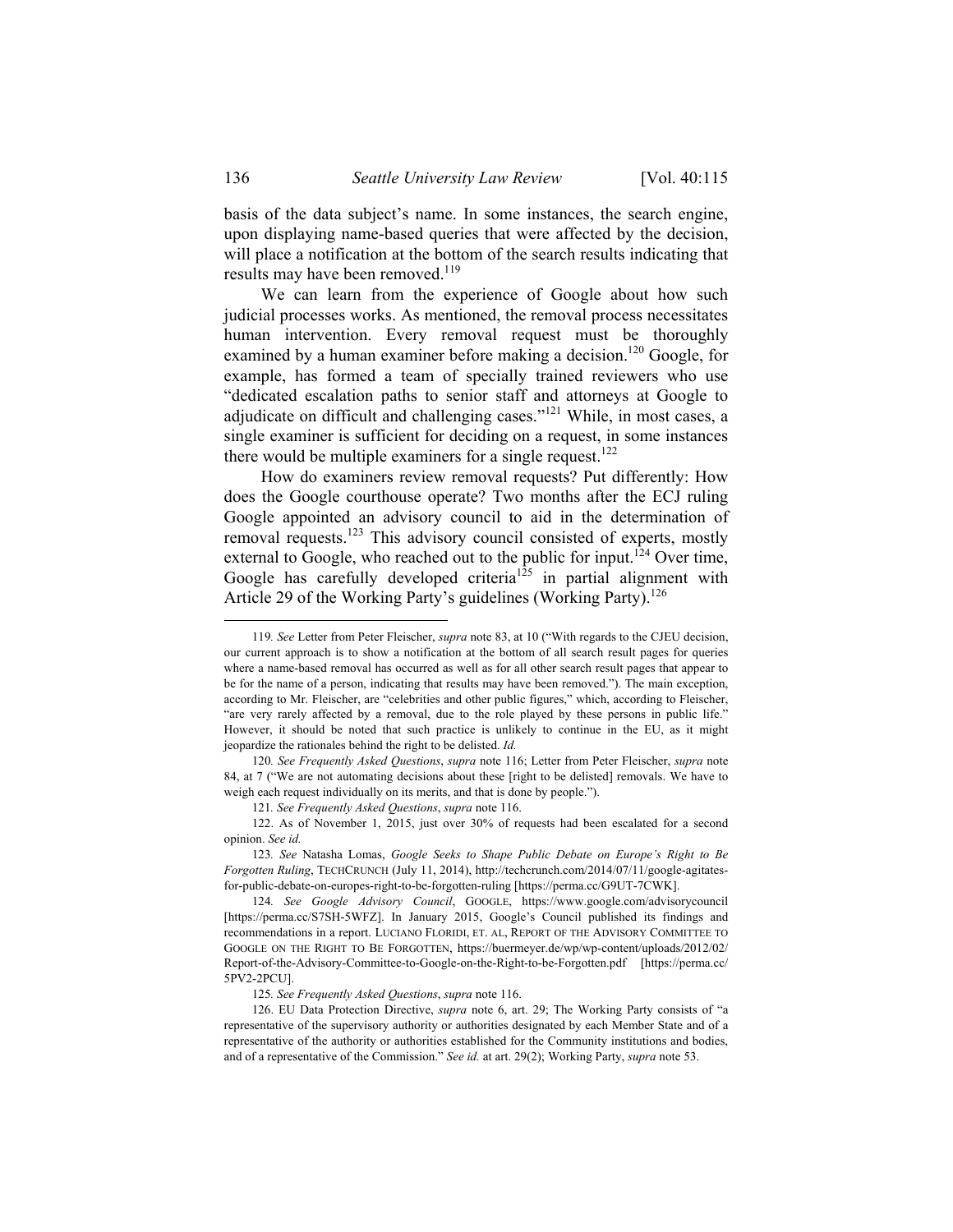The process of evaluation consists of four stages.<sup>127</sup> First, the "examiner" determines whether the request contains necessary information for Google to reach a decision. In cases where an individual files a request that does not contain sufficient information for Google to make a decision, the examiner would ask for supplementary information to support the evaluation.<sup>128</sup> Second, Google examines whether the person making the request has a connection to a European country, such as residency or citizenship.<sup>129</sup> It verifies identity by requiring personal documents such as driver's licenses or national ID cards.<sup>130</sup> Third, Google examines the pages that appear in search results for the requester's name and ascertains whether the requester's name appears on the page(s) requested for delisting.<sup>131</sup> Finally, Google decides whether the page requested for removal includes information that is inadequate, irrelevant, no longer relevant, or excessive (in relation to the purposes of the processing at issue) based on the information that the requester provides and whether there is a public interest in such information.<sup>132</sup>

Thus, Google becomes the judge and jury with respect to the right to be delisted.133 Arguably, Google only plays the role of a preliminary decider before individuals take their cases either to the court or to the local DPA. However, as this Article further argues, from a legal realism point of view, Google serves as a de facto court due mainly to two factors: the inability to challenge approved requests and the practice of appeal for rejected ones.

The first reason Google serves as a de facto court is the inability to challenge approved requests. The process generally resembles an ex parte procedure, meaning that not all parties to the controversy are present.134 If Google approves a request, there is no appeal, as the only

 <sup>127</sup>*. See Frequently Asked Questions*, *supra* note 116.

<sup>128</sup>*. Id.*

<sup>129</sup>*. Id.*

 <sup>130.</sup> Such requirement is placed to verify identity, as Google has told media outlets it "often receives fraudulent removal requests from people impersonating others, trying to harm competitors, or improperly seeking to suppress legal information." Caitlin Dewey, *Want to Remove our Personal Search Results from Google? Here's How the Request Form Works*, WASH. POST (May 30, 2014), https://www.washingtonpost.com/news/the-intersect/wp/2014/05/30/want-to-remove-your-personalsearch-results-from-google-heres-how-the-request-form-works [https://perma.cc/LMA3-3FPA].

<sup>131</sup>*. See Frequently Asked Questions*, *supra* note 116.

<sup>132</sup>*. Id.*

 <sup>133.</sup> Ann Cavoukian & Christopher Wolf, *Sorry, but There's No Online "Right to Be Forgotten"*, NAT'L POST (June 25, 2014), http://news.nationalpost.com/full-comment/anncavoukian-and-christopher-wolf-sorry-but-theres-no-online-right-to-be-forgotten [https://perma.cc/ KA4X-LSNF] ("The European Court of Justice has mandated that the Googles of the world serve as judge and jury of what legal information is in the public interest, and what information needs to be suppressed because the facts are now dated and the subject is a private person.").

<sup>134</sup>*. See* Lee, *supra* note 10, at 45.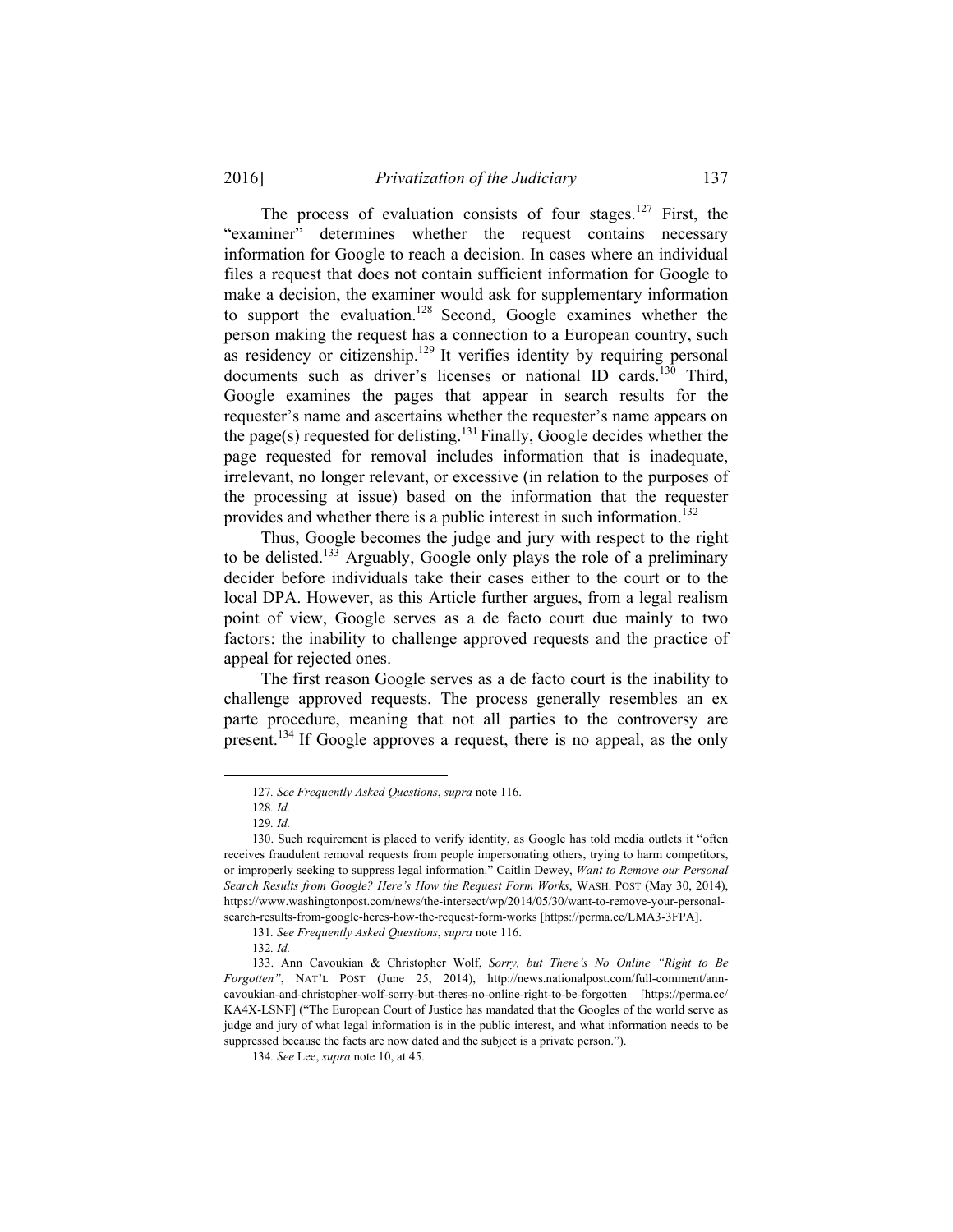interested party who is aware of the process is the requester who received her wish to be delisted. Under this process, other interested parties, including the publisher of the content, interested members of society, and practically every person that uses the search engine, cannot appeal. Therefore, Google does not play the role of a preliminary administrative authority, but rather that of a secret judiciary.

Next we have the practice of appeal for rejected requests. One example is Italy. Up until December 2, 2015, the total number of "delisting" requests to Google Italy was 27,478.<sup>135</sup> The number of URLs which were requested for removal was 89,693.<sup>136</sup> Google rejected to remove 70% of such URLs  $(51,877)$ .<sup>137</sup> In more than a year and a half, how many of these cases were taken to the Italian DPA? Sixty.<sup>138</sup> We can see similar outcomes in other  $DPAs$ , <sup>139</sup> and while statistics of court filings are not widely available, they are likely to be even lower than DPA requests.<sup>140</sup> The number of appeals appears to be low for individuals who are trying to preserve their rights.<sup>141</sup> But some caution should be taken here, prior to making any normative claims. While the number of appeals to DPAs is currently low, this practice could change over time, as the right to be delisted is fairly new. More importantly, it is difficult to assess how many URLs were requested for removal by each individual who appealed. While highly unlikely, the sixty appeals to the Italian DPA could represent all the rejected URLs. All in all, with these caveats in mind, it seems that pragmatically, even if search engines like

 <sup>135</sup>*. See European Privacy Requests for Search Removals*, GOOGLE, https://www.google.com/ transparencyreport/removals/europeprivacy/?hl=en [https://perma.cc/WRM5-75WU].

<sup>136</sup>*. Id.*

 <sup>137.</sup> Unfortunately, Google does not currently publish the percentage of rejected requests, which may include multiple URLs. *See id.* 

 <sup>138.</sup> The Italian DPA resolved fifty complaints (and approved one-third) while ten complaints were still being examined at that time. *See* Rocco Panetta, *Right to Be Forgotten: The Italian DPA Has Resolved 50 Complaints After the Known* Google Spain *Decision*, NCTM (Dec. 2, 2015), http://www.lexology.com/library/detail.aspx?g=a799812c-4961-42cd-aefd-191070af41e3 [https://perma.cc/Q97Q-RBFL].

 <sup>139.</sup> Take Spain as another example. As of October 8, 2015, the Spanish data protection agency has received 325 requests, which represent 1.7% of the Spanish data subjects that received a rejection. Most member states DPAs received less than one hundred requests so far, and in five member states DPAs received less than ten. *See* Peter Teffer, *Europeans Give Google Final Say on 'Right to be Forgotten'*, EUOBSERVER (Oct. 8, 2015), https://euobserver.com/investigations/130590 [https://perma.cc/4J7B-CF6X].

 <sup>140.</sup> For a similar argument, see Lee, *supra* note 10, at 22 ("The low rate of appeals of Google's rejections to national DPAs thus far suggests that the rate of lawsuits in court will be even lower.").

 <sup>141.</sup> Traditionally in the United States, for example, approximately fifteen percent of state-court civil cases are appealed. *See* THOMAS H. COHEN, BUREAU OF JUSTICE STATISTICS, U.S. DEP'T OF JUSTICE, NCJ 212979, APPEALS FROM GENERAL CIVIL TRIALS IN 46 LARGE COUNTIES, 2001–2005, at 2 (2006), http://www.bjs.gov/content/pub/pdf/agctlc05.pdf [https://perma.cc/5GQP-76UT].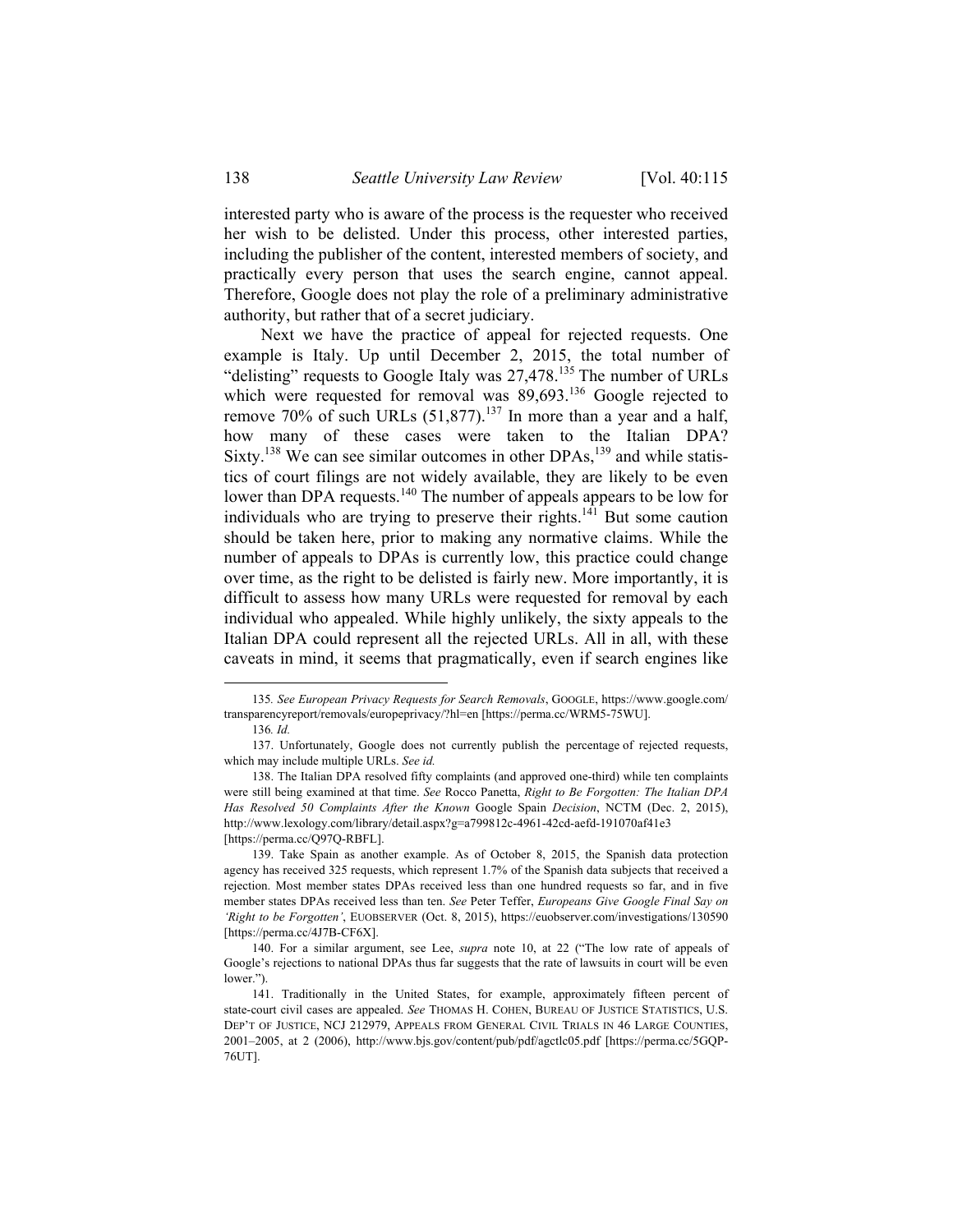Google are potentially just a preliminary filter for removal requests, it is effectively the definitive authority, or the "courthouse," that decides on the right to be delisted.<sup>142</sup>

How is the right to be delisted different from the judicial roles that search engines already play online? In many aspects. Practices, like the notice-and-takedown of copyright infringement claims, are commenced under procedural safeguards such as oversight and transparency. Surely, such oversight and transparency are also limited under copyright infringement claims, but these elements are ensured to be resolved to a greater degree than under the right to be delisted. But mainly, prior to the right to be delisted, search engines dealt primarily with various applications of private law. They mostly decided on intellectual property or torts. But under the right to be delisted, search engines are placed in a position of a public court—deciding and balancing between fundamental human rights and liberties. While not justifying any judicial responsibilities placed on search engines, the latter has more profound ramifications to democracy and the rule of law.

#### III. THE JUDICIAL DIFFICULTIES IN THE NEW COURTHOUSE

The rights to be forgotten and delisted have many benefits and drawbacks.<sup>143</sup> This Article focuses on the impact of the right to be delisted on the roles of intermediaries in the digital environment. It places search engines in a new role of guardians of human rights and liberties without proper transparency and oversight. This new judicial role raises both pragmatic and normative difficulties, which should be thoroughly scrutinized. Such scrutiny will show that these difficulties suggest against the right to be delisted in its current form. It will lead to a discussion on how to delineate a more appropriate method of ensuring privacy and protection of personal data, while keeping freedom of information, freedom of speech, and freedom of the press and without undermining the roles of the judicial system under the rule of law.

 143. The benefits and drawbacks of the rights to be forgotten and delisted were scrutinized by many scholars and journalists, especially after the ECJ ruling. For examples of such academic research, see Ravi Antani, *The Resistance of Memory: Could the European Union's Right to Be Forgotten Exist in the United States?*, 30 BERKELEY TECH. L.J. 1173 (2015); Craig A. Newman, *'A Right to Be Forgotten' Ruling Will Cost Europe*, WASH. POST (May 27, 2014), http://www.washingtonpost.com/opinions/a-right-to-be-forgotten-will-cost-europe/2014/05/26/ 93bb0e8c-e131-11e3-9743-bb9b59cde7b9\_story.html [https://perma.cc/3A92-7JZF]; Jeffrey Toobin, *The Solace of Oblivion*, NEW YORKER (Sept. 29, 2014), http://www.newyorker.com/ magazine/2014/09/29/solace-oblivion [https://perma.cc/C7X3-34Y4]; Ambrose, *supra* note 14; Haber, *supra* note 28, at 67–76.

 <sup>142</sup>*. See* Teffer, *supra* note 139 (arguing that currently, EU citizens generally accept Google as the definitive authority in terms of the right to be forgotten [delisted]).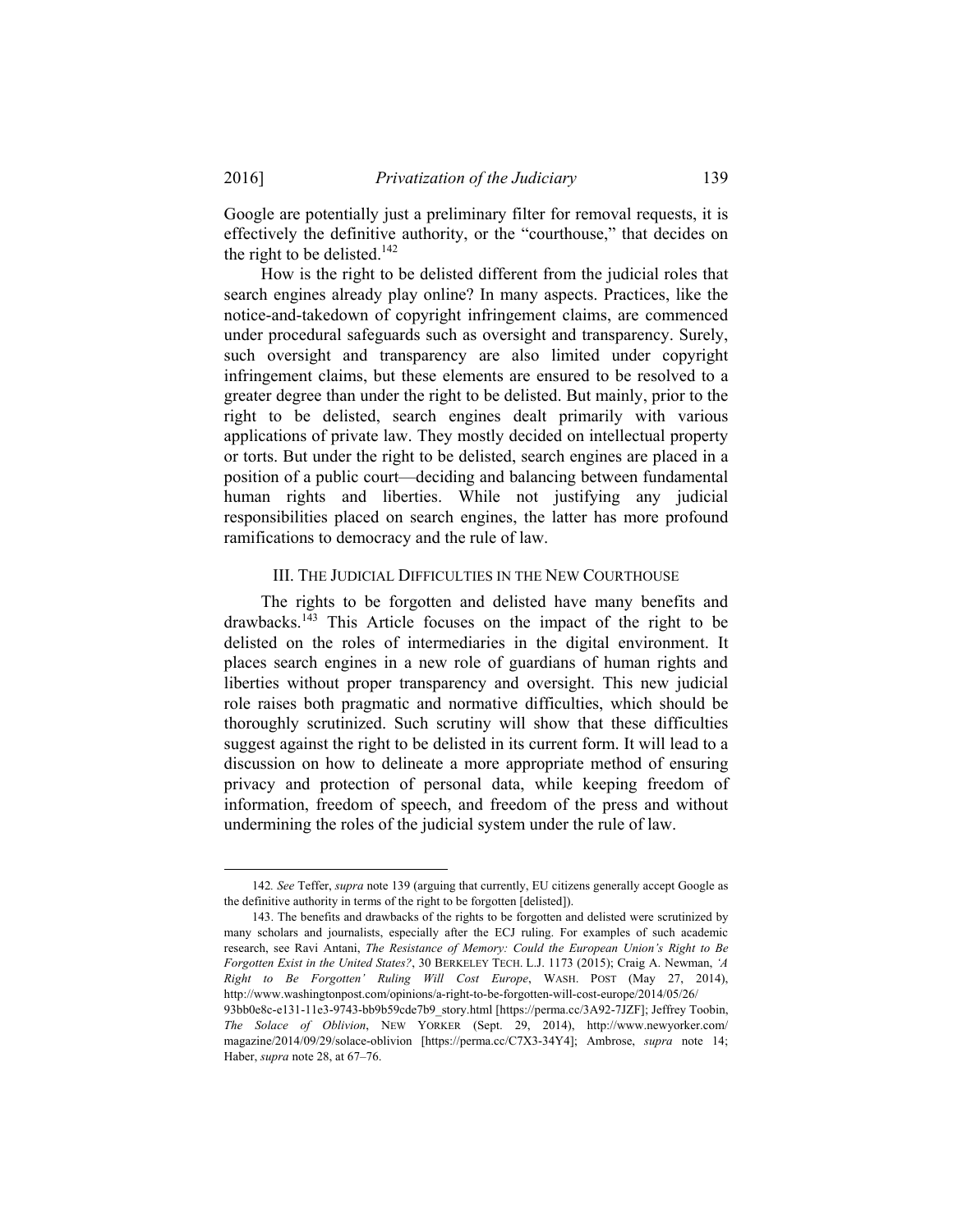#### *A. The Pragmatic Aspect*

From a pragmatic aspect, the right to be delisted is problematic for several reasons.<sup>144</sup> Consider the territorial component as an example of how the ECJ ruling is not necessarily applicable. Removal requests currently extend only to a specific European domain, meaning that search results will still be available through other EU domains and, obviously, non-EU domains such as ".com."145 If Europeans know that their search results are being manipulated, it will be fairly easy for them to bypass such manipulation. Employers—or anyone, for that matter may choose to compare the U.S. Google results to the specific EU Google results to find out if their workers are trying to hide something from them. Not long ago, only basic computer skills were needed to make such a comparison: individuals only needed to click on the link that says "Use Google.com" in the bottom right-hand corner of the Google homepage.<sup>146</sup> Such comparison enabled these employers to quickly

 <sup>144.</sup> Other than reasons listed here, there are many potential reasons why the right to be delisted could be considered inapplicable. One example is "the Streisand effect," named after Barbra Streisand, which attempted to suppress photographs of her residence in Malibu inadvertently generated further publicity of it. Under such effect, the efforts to suppress online information can backfire and end up making things worse for the would-be censor. In the context of the right to be forgotten, Mario Costeja González became famous due to the EU ruling. Instead of being forgotten, Mr. González is now well known across the globe. However, the fact that Mr. González is now famous does not imply that every person that will request erasure will be remembered. The Streisand effect will probably not occur with the high magnitude of removal requests. Another example is that the right to be delisted could also be abused commercially. *See* Letter from Peter Fleischer, *supra* note 83, at 6 ("Historically, we have seen [sic] many cases of business competitors trying to abuse removals processes to reduce each others' web presence."). For more on the Streisand effect, see T.C., *What is the Streisand Effect?*, ECONOMIST (Apr. 15, 2013, 11:50 PM), http://www.economist.com/blogs/economist-explains/2013/04/economist-explains-what-streisandeffect [https://perma.cc/R25X-SWS9].

 <sup>145.</sup> The ECJ refrained from addressing the question of whether the right applies outside the EU. The Working Party identified the potential problem of the territorial effects of a delisting decision, and clearly stated that such behavior would be considered insufficient to comply with the Directive requirements. While the Working Party does not possess enforcement power over Google, it generally reflects the positions of national regulators in the EU, and thus could quickly become obligatory and enforceable for Google and other search engines. *See* Working Party, *supra* note 53, at 3; Sam Schechner & Frances Robinson, *EU Says Google Should Extend 'Right to Be Forgotten' to '.com' Websites*, WALL ST. J. (Nov. 26, 2014), http://www.wsj.com/articles/eu-says-googleshould-extend-right-to-be-forgotten-to-com-websites-1417006254; Liam Tung, *Bing and Yahoo Respond to 'Right to Be Forgotten' Requests*, ZDNET (Dec. 1, 2014) http://www.zdnet.com/ article/bing-and-yahoo-respond-to-right-to-be-forgotten-requests.

 <sup>146.</sup> Currently, almost every non-EU search domain will not be part of the right to be delisted. Peter Fleischer, Google's Global privacy counsel, states, "We do not read the decision by the Court of Justice of the European Union ("CJEU") in the case C-131/12 (the "Decision") as global in reach—it was an application of European law that applies to services offered to Europeans." *See*  Letter from Peter Fleischer, *supra* note 83, at 3. But such practice might change in light of regulation. Beyond the Working Party's recommendations on this matter, local data protection agencies have begun to instruct that the right to be forgotten must be applied across all versions of the search engine. The French data protection authority (CNIL) recently decided in such manner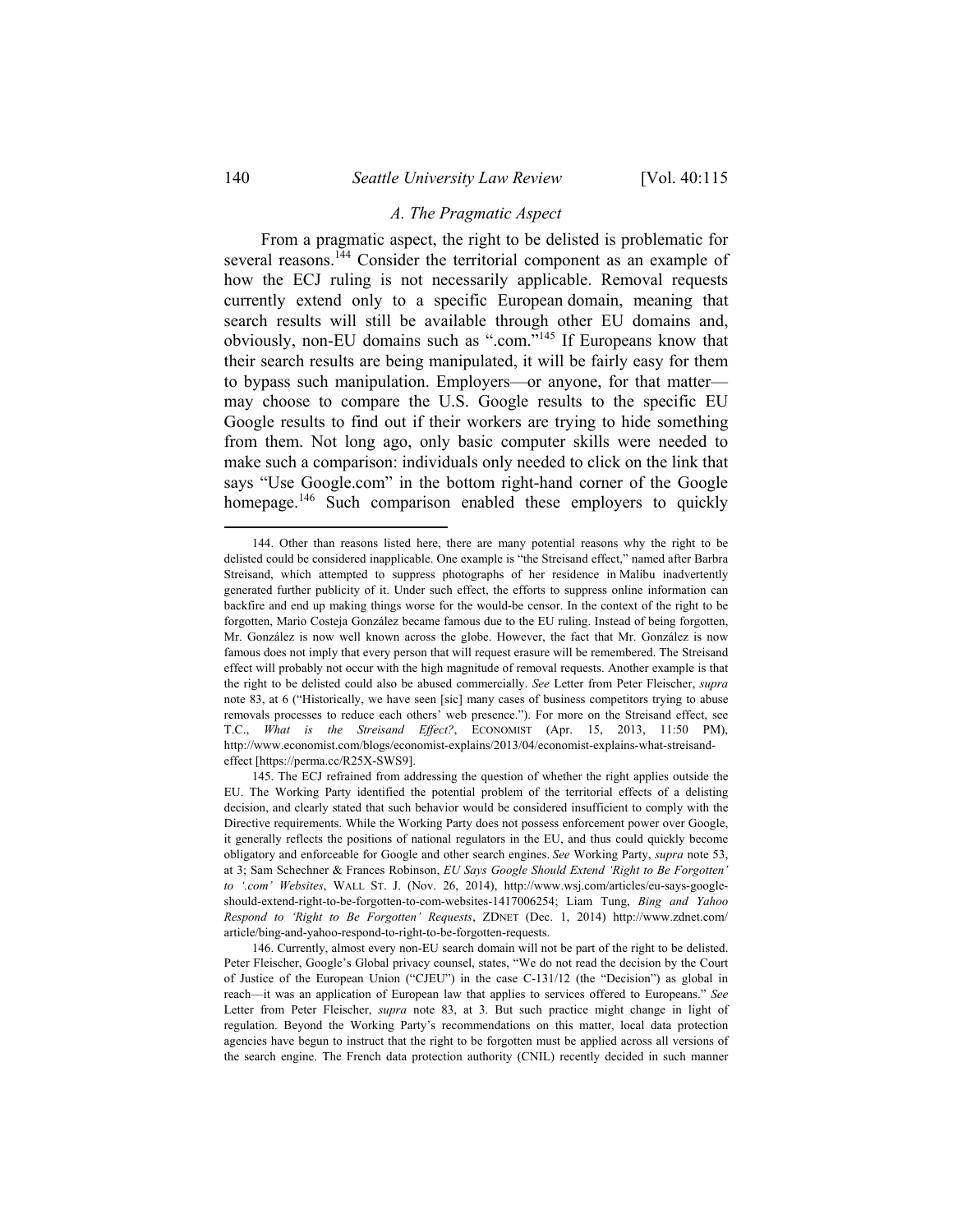discover the more hidden search results, as they will be missing from the specific EU Google domain.<sup>147</sup>

But as regulators quickly acknowledged, such problem could be resolved easily. Regulators could oblige search engines that operate in the EU, or perhaps even process data of EU citizens, to comply with the right to be delisted for all domains, meaning that the delisting will occur on all of their services; restrict access to such sites; $148$  or use geolocation technology to restrict access to information for EU citizens.<sup>149</sup> While matters of jurisdiction and borders are highly controversial in the digital environment,<sup>150</sup> few courts have already obliged Google to remove results from *all* Google domains.<sup>151</sup> Recent reports suggest that search results removals are now applied to domains (including Google.com) beyond Europe, if the browser is located within the European Union.<sup>152</sup>

1

against Google, and Google's informal appeal on this decision to the CNIL was rejected. Google's case will most likely be decided by the French Supreme Court. *See* Mason Hayes & Curran, *Right to Be Forgotten Going Global – French Regulator Orders Takedown on .coms*, SILICON REPUBLIC (Nov. 2, 2015), https://www.siliconrepublic.com/enterprise/2015/11/02/right-to-be-forgotten-cnilfrance-eu; Samuel Gibbs, *French Data Regulator Rejects Google's Right-to-Be-Forgotten Appeal*, GUARDIAN (Sept. 21, 2015), http://www.theguardian.com/technology/2015/sep/21/french-googleright-to-be-forgotten-appeal [https://perma.cc/47GA-B3XL]; Working Party, *supra* note 53, at 9.

 <sup>147.</sup> Jonathan Zittrain, *Don't Force Google to 'Forget'*, N.Y. TIMES (May 14, 2014), http://www.nytimes.com/2014/05/15/opinion/dont-force-google-to-forget.html? r=0 ("Even in Europe, search engine users will no doubt cultivate the same Internet "workarounds" that Chinese citizens use to see what their government doesn't want them to see.").

 <sup>148.</sup> In this context, restriction means that EU member states will pass regulation which will place civil, administrative or criminal liability on their citizens and/or third-parties for using search engines outside of the EU.

 <sup>149.</sup> Horatia Muir Watt, *Yahoo! Cyber Collision of Cultures: Who Regulates?*, 24 MICH. J. INT'L L. 673, 683 (2003) ("[G]eographical indeterminacy on the Internet is not inevitable, but results from ideological choice."); Steven C. Bennett, *The "Right to Be Forgotten": Reconciling EU and US Perspectives*, 30 BERKELEY J. INT'L L. 161, 190 (2012). However, even the use of such technologies could by bypassed by users. *See, e.g.*, Justice S. Muralidhar, *Jurisdictional Issues in Cyberspace*, 6 INDIAN J.L. & TECH. 1, 3 (2010) ("Even while it was thought that one could fix the physical location of the computer from where the transaction originates and the one where it ends, that too can be bypassed or 'masked.'").

 <sup>150.</sup> For a general discussion on jurisdiction and territoriality in the Internet, see David R. Johnson & David Post, *Law and Borders—The Rise of Law in Cyberspace*, 48 STAN. L REV. 1367 (1996); Henry H. Perrit, Jr., *Jurisdiction in Cyberspace*, 41 VILL. L. REV. 1 (1996); Joel R. Reidenberg, *States and Internet Enforcement*, 1 U. OTTAWA L. & TECH. J. 213 (2004).

<sup>151</sup>*.* See Equustek Solutions Inc. v. Jack, 2014 BCSC 1063 (Can.) for an example in Canada where the Supreme Court of British Columbia ordered Google to delete links to various websites. In terms of the right to be delisted, a French court fined Google for delisting results on its French subsidiary but not globally. *See* Lisa Vaas, *Google Fined for Not Taking Down "Right to Be Forgotten" Links Worldwide*, NAKEDSECURITY (Nov. 19, 2014), https://nakedsecurity.sophos.com/ 2014/11/19/google-fined-for-not-taking-down-right-to-be-forgotten-links-worldwide [https://perma.cc/YMG6-UWVS].

<sup>152</sup>*. See* Samuel Gibbs, *Google to Extend 'Right to be Forgotten' to All Its Domains Accessed in EU*, GUARDIAN (Feb. 11, 2016), https://www.theguardian.com/technology/2016/feb/11/googleextend-right-to-be-forgotten-googlecom [https://perma.cc/QZB6-MZYD].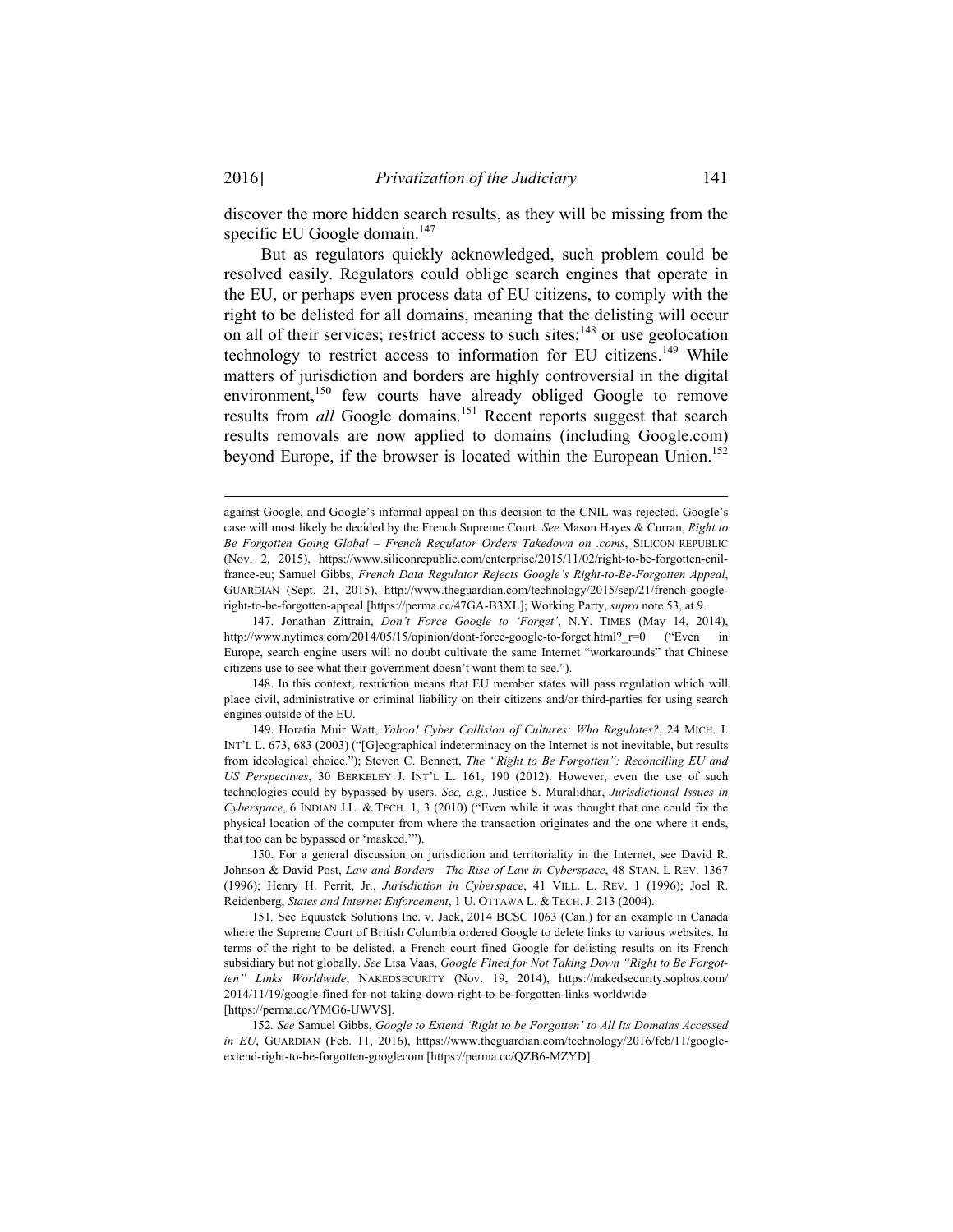But requiring such geolocation technologies would place a high burden on search engines, would raise privacy concerns, could stifle innovation, and could be generally dangerous for democratic societies.<sup>153</sup> Thus, unless EU citizens will be legally and/or technologically restricted from using search engines that operate outside the EU, the ability of the right to be delisted to achieve its purposes is unlikely.<sup>154</sup> But beyond technical problems, the right to be delisted raises pragmatic problems arising from Google's relatively unusual new role as a courthouse.

#### 1. Decision-Making and Asymmetrical Information

Decision-making under the right to be delisted currently necessitates a nonautomated procedure. Unlike copyright infringement claims under a notice-and-takedown regime,<sup>155</sup> the right to be delisted is based upon human intervention, at least for now. Examiners are tasked with deciding which search results are inadequate, irrelevant, no longer relevant, or excessive. In order to evaluate whether to delist the data subject from search results, search engines' operators provide guidelines for their examiners to follow. However, as this Article further argues, such guidelines are technically almost impossible to meet, especially when search engines are the deciders, and this could lead to suboptimal results.

The four components of the right to be delisted are vague. Deciding whether content is inadequate, irrelevant, no longer relevant, or excessive requires a more substantive record and more evidence than a few notes written in an online form. It necessitates context. The decider needs to obtain background information on the data subject and the consequences surrounding the request. It may also require depositions, testimonies, and other types of evidence, which cannot be provided under the current practice. There may also be another side to the story, which search engines will not be aware of. It would be highly difficult, if not impossible, to evaluate such requests, when the only information examined is provided by the requester, and the evaluators rely only on

 <sup>153.</sup> For an overview of such potential normative and pragmatic difficulties, see Bennett, *supra*  note 149, at 191–92.

 <sup>154.</sup> It should be noted that currently more than 95% of all search queries in Google originating in Europe are on local versions, not Google.com. However, such practice may change in light of the right to be delisted and/or forgotten. *See* LUCIANO FLORIDI, ET. AL, REPORT OF THE ADVISORY COMMITTEE TO GOOGLE ON THE RIGHT TO BE FORGOTTEN 19 (2015), https://buermeyer.de/wp/wp-content/uploads/2012/02/Report-of-the-Advisory-Committee-to-

Google-on-the-Right-to-be-Forgotten.pdf [https://perma.cc/5PV2-2PCU] (providing statistical use of Google in Europe).

<sup>155</sup>*. See supra* note 88.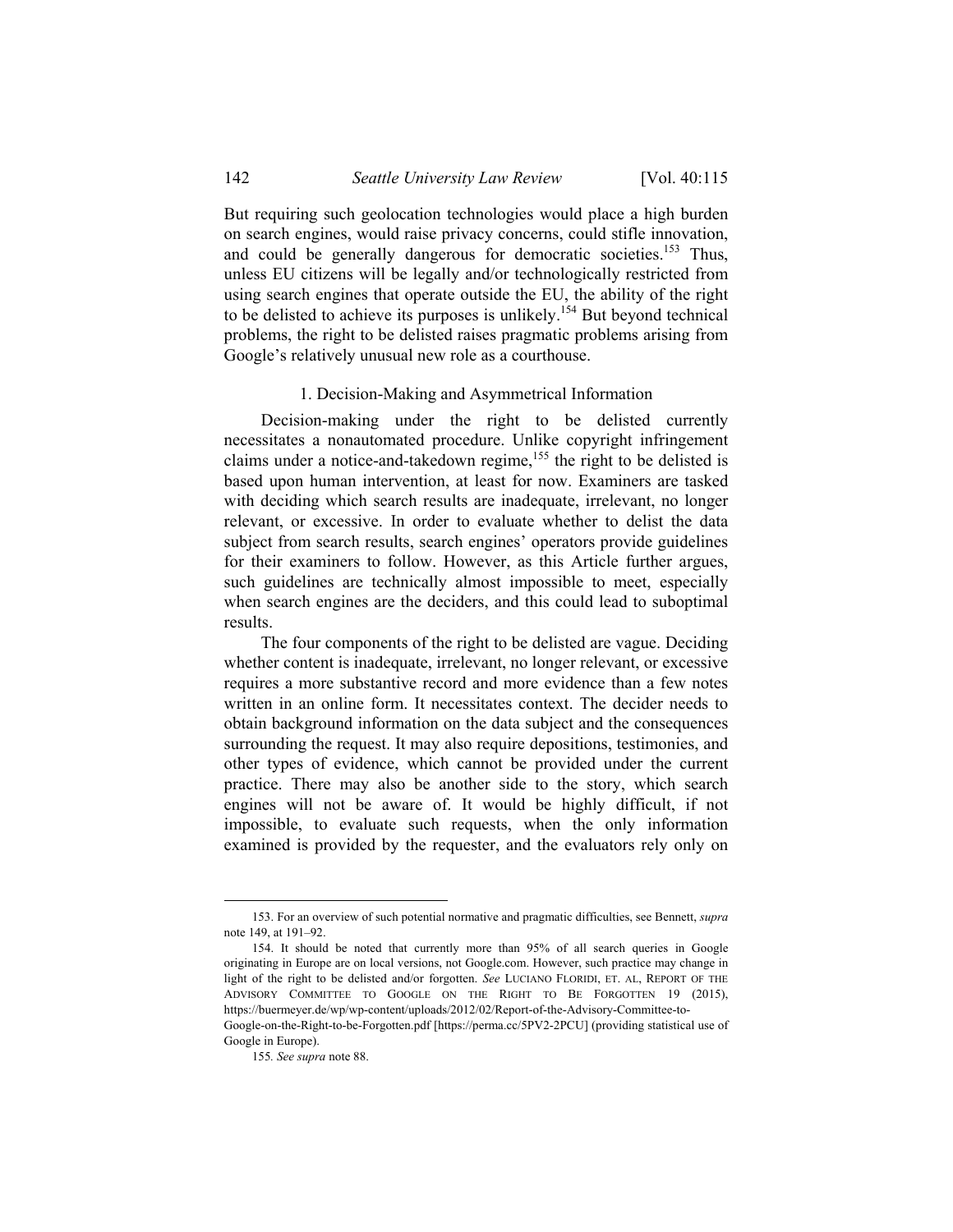what the requester claims to be accurate.<sup>156</sup> This is mainly due to the ex parte nature of the process and its secrecy. The process eventually leads to information gaps caused by imperfect or asymmetrical information,<sup>157</sup> which could be partially resolved under a judicial proceeding. Only through the crucible of an adversarial proceeding can a decision-maker fully comprehend the consequences of his or her judgments.

But the main problem is the decision process itself. One concern relates to the nature of the four components of the right to be delisted. Currently, the vagueness of how search engines should operate under the ECJ ruling presents a major challenge. Search engines require more detailed guidelines on how to interpret the ECJ ruling, which could aid them in deciding what is "inadequate, irrelevant, no longer relevant, or excessive."158 Until then, the decision-making procedure will be either performed according to the search engine's own internal guidelines, or even worse, be merely arbitrary. That makes Google not only a judge, but also a regulator, as it creates the rules for the right to be delisted.

Another concern is the expertise of examiners. Examiners are Google employees. They are not necessarily equipped with proper expertise to evaluate complex requests. They are not likely to be retired judges or to have ever held any judicial position in their life. Many of them, though not all, are probably not experts in the field of EU privacy or information laws, either.<sup>159</sup> They are not necessarily even familiar with EU domestic law or the culture of the requester, which could be relevant to the examination. Aside from the normative problems such concerns raise, it might prove difficult for such examiners to make decisions. It is not merely an information gap problem, but rather one of necessary expertise to make difficult evaluations. Over time, such examiners could acquire expertise. Currently, the nontransparent nature of the removal process and the relatively short time the process has existed does not enable an evaluation of whether examiners are capable of acquiring

 <sup>156.</sup> Peter Fleischer states,

We generally have to rely on the requester for information, without assurance beyond the requester's own assertions as to its accuracy. Some requests turn out to have been made with false and inaccurate information. Even if requesters provide us with accurate information, they understandably may avoid presenting facts that are not in their favour. *As such, we may not become aware of relevant context that would speak in favour of preserving the accessibility of a search result.*

Letter from Peter Fleischer, *supra* note 83, at 12 (emphasis added).

 <sup>157.</sup> R. George Wright, *The Right to Be Forgotten: Issuing a Voluntary Recall*, 7 DREXEL L. REV. 401, 414 (2015).

 <sup>158.</sup> While the Working Party provided some guidelines, they were highly limited and did not address all components. *See* Working Party, *supra* note 53, at 11–20.

<sup>159</sup>*. See* Lee, *supra* note 10, at 44 (suggesting that employees at the national DPAs may possess greater knowledge of EU privacy law than Google's employees).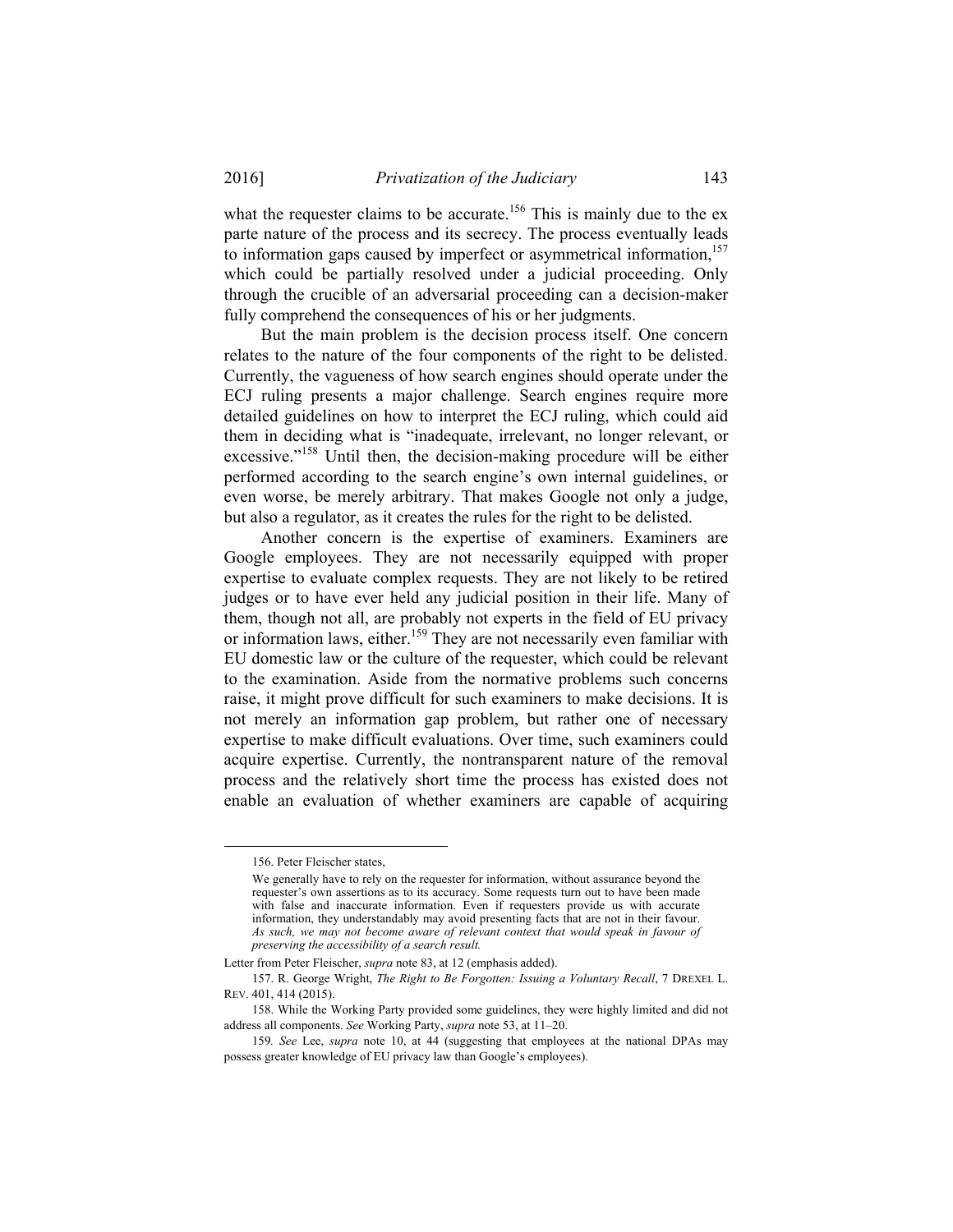expertise. Moreover, acquiring such expertise could take time. Meanwhile, Google's examiners could be making uneducated decisions.

#### 2. Costs and High Barriers of Market Entry

Exercising the right to be delisted is expensive. The removal process requires a decision by many human beings<sup>160</sup> and, therefore, demands allocating financial resources.<sup>161</sup> Another potential cost of implementation of the right to be delisted will arise if search engines become obliged to use geolocation technology to restrict access to information for EU citizens.<sup>162</sup> Such financial aspects raise pragmatic concerns as the magnitude of removal requests is relatively high and should not be taken lightly. In June 2016, two years after Google initiated their removal process, it received 443,501 requests containing 1,553,218 URLs that it had to evaluate for removal.<sup>163</sup> Roughly, this amounts to 2,065 URLs per day, every day.<sup>164</sup> Relying on such statistics, it is financially difficult for any search engine to fully comply with the right to be delisted.

Shortly after the ECJ ruling, even Google officials warned that the removal process might be beyond their financial capabilities.<sup>165</sup> It is not. While the quality of Google's decisions may be questionable,  $166$  in terms of managing the quantity of requests, it has done a rather good job thus far. Nevertheless, while Google currently possesses sufficient financial resources to comply with the EU decision, less wealthy search engines

 <sup>160.</sup> Peter Fleischer, Google's Global privacy counsel, stated, "We have many people working full time on the process, and ensuring enough resources are available for the processing of requests required a significant hiring effort." Letter from Peter Fleischer, *supra* note 83, at 10.

 <sup>161.</sup> The creation of the removal process itself should not be expensive. Creating an online "removal" form for EU members is the easy part for search engines. It is relatively not costly, and does not require allocating many human resources. Therefore, such obligation is not costly and would not place a high burden on search engines and thereby will not place a high barrier for market entry.

<sup>162</sup>*.* For further discussion of the ramifications of geographical borders online, see generally Johnson & Post, *supra* note 149.

<sup>163</sup>*. See* European Privacy Requests for Search Removals, *supra* note 135.

 <sup>164.</sup> Google officially launched their removal process in May 29, 2014, which means that 752 days passed until the compared statistics of removal dated in June 20, 2016. It should be noted that after Google launched their services, they reported a rate of 10,000 removal requests per day. *See id.*

<sup>165</sup>*. See* Martha Mendoza & Toby Sterling, *Google 'Right to Be Forgotten' Ruling Unlikely to Repeat in U.S.*, NBC NEWS (May 26, 2014), http://www.nbcnews.com/tech/internet/google-right-beforgotten-ruling-unlikely-repeat-u-s-n114731 [https://perma.cc/7CMB-HB2E] (quoting Al Verney, Google spokesman: "It seems aspirational, not a reality, to comply with such a standard . . . The reengineering necessary to implement the right to be forgotten is significant.").

 <sup>166.</sup> I further discuss the potential normative difficulties which arise from Google's process, which is difficult to assess due to lack of full transparency in Part III.B.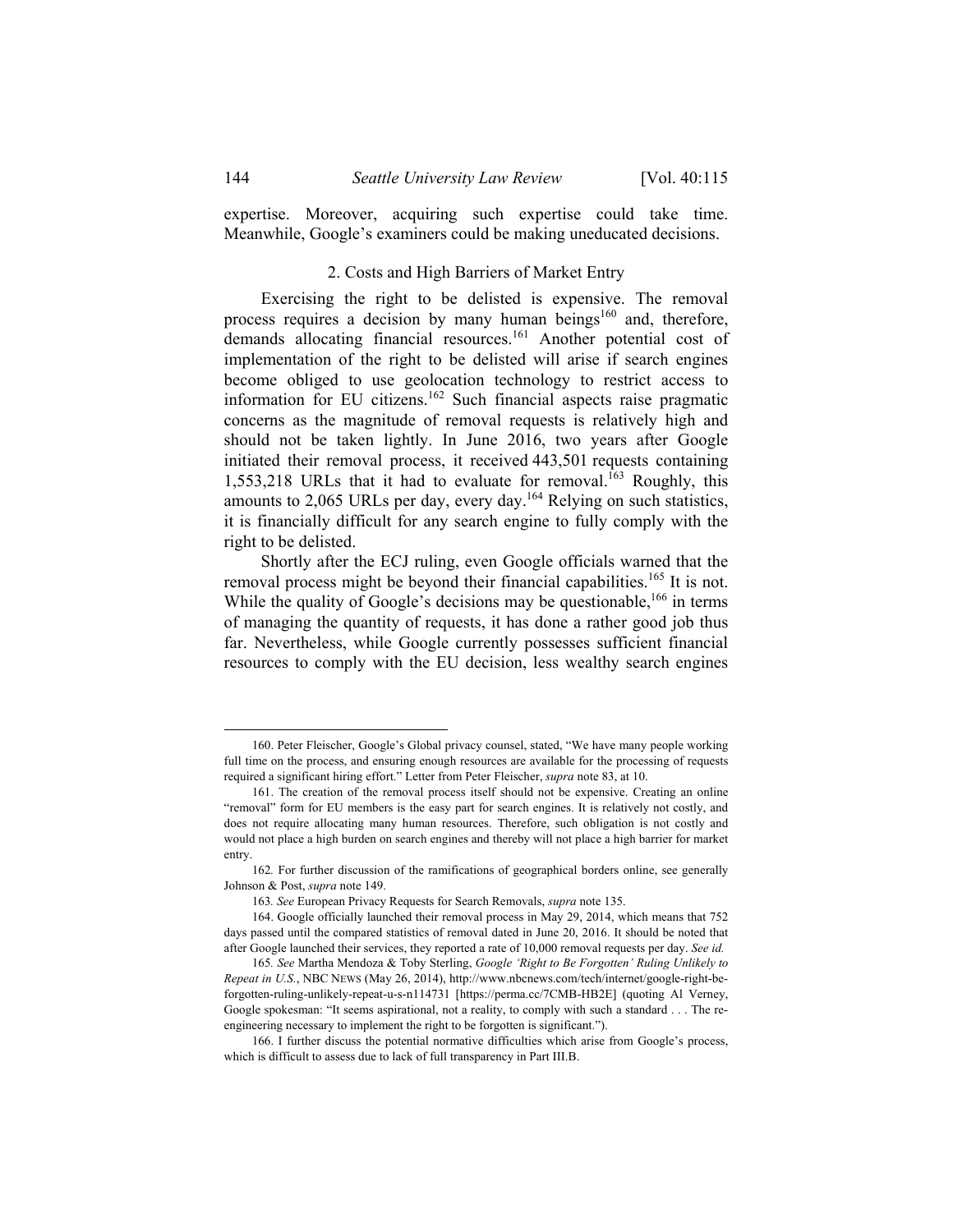1

might not.<sup>167</sup> Thus, the high costs of compliance create another problem: they pose high barriers to market entry, and encourage an oligopoly market. In that sense, Google might actually benefit from the right to be delisted, as it could reduce competition and eliminate new search engines. New search engines will have much difficulty with complying with the ECJ ruling. Society loses in such a scenario, as innovation could take a huge hit.168 Perhaps the ECJ decision leaves some room for interpretation regarding non-wealthy search engines, incapable of dealing with such process.<sup>169</sup> However, such a statement by the ECJ is subject to interpretation and does not necessarily exempt search engines lacking financial resources.

#### *B. The Normative Aspect*

Normatively, the right to be delisted raises many concerns due to the fact that search engines are now making decisions for which they are unequipped and for which they should not be tasked.<sup>170</sup> The judicial system, not search engines, is tasked with upholding the rule of law and settling disputes. Under the ECJ ruling, search engines effectively became one of the three branches of government.<sup>171</sup> They should now be treated as a much more formal part of the judicial system, making judicial decisions on fundamental rights and liberties. This judicial role raises many normative concerns.

#### 1. The Problems of Judiciary Privatization

The state encodes rights into laws and uses threats and acts of coercion to enforce them.172 Should some roles of the state be

 <sup>167.</sup> Catherine Baksi, *Right to Be Forgotten "Must Go," Lords Committee Says*, L. GAZETTE (July 30, 2014), http://www.lawgazette.co.uk/law/right-to-be-forgotten-must-golords-committeesays/5042439.fullarticle [https://perma.cc/DMK7-G6HW].

<sup>168</sup>*. See* Antani, *supra* note 143, at 1205 ("[T]he burden of handling right to be forgotten requests might favor larger internet entities like Google over smaller companies, stifling competition and subduing the entrepreneurial spirit of the internet.").

<sup>169</sup>*. See Google Spain*, *supra* note 7, ¶ 83 (under the ruling, search engines are only subject to data protection rules "within the framework of its responsibilities, powers, and capabilities.").

 <sup>170.</sup> Critics from the House of Lords in the United Kingdom argued that it is "'wrong in principle' to leave it to search engines to decide whether or not to delete information, based on 'vague, ambiguous and unhelpful' criteria." *See* Baksi, *supra* note 167.

 <sup>171.</sup> Arguably, search engines could influence the three branches of government (legislative, executive, and judicial) by, for example, using lobbyists and are therefore a "fourth branch of government." For more on lobbyists acting as a fourth branch of government, see for example, Alex Knott, *The 'Fourth Branch' of Government*, ALTERNET (Apr. 7, 2015), http://www.alternet.org/ story/21702/the\_%27fourth\_branch%27\_of\_government [https://perma.cc/V6XR-3NSY].

 <sup>172.</sup> Clifford J. Rosky, *Force, Inc.: The Privatization of Punishment, Policing, and Military Force in Liberal States*, 36 CONN. L. REV. 879, 885 (2004).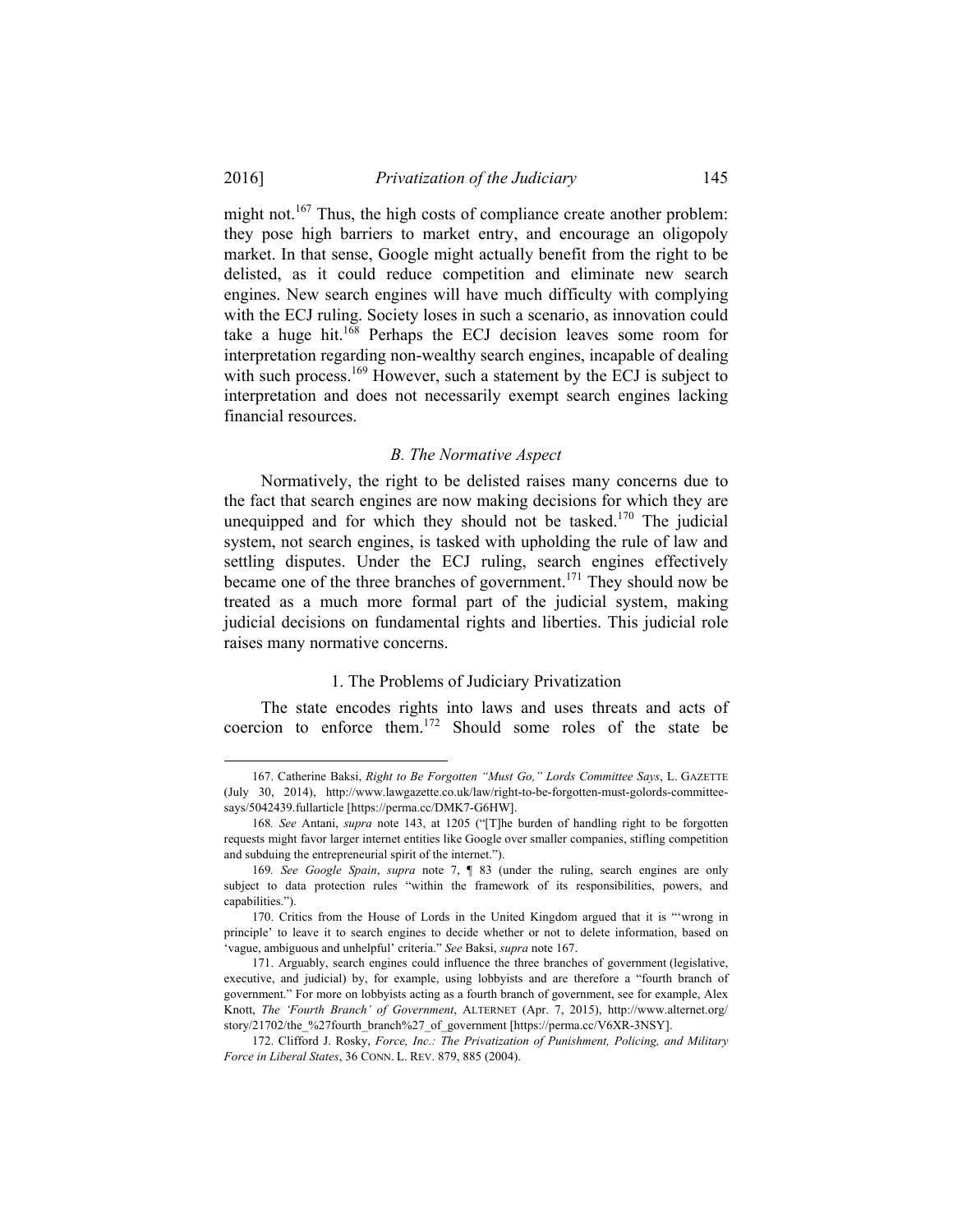monopolistic?<sup>173</sup> And more specifically—should the judiciary?<sup>174</sup> In practice, these roles are not necessarily as monopolistic as we might assume. Privatization, the shifting of government functions to the private sector, $175$  often occurs under all three branches of the government.<sup>176</sup>

We can witness some forms of privatization of the executive branch mainly in terms of enforcement. Many states have privatized policing.<sup>177</sup> As part of this enforcement privatization, some states also have partially privatized parts of their penal systems.<sup>178</sup> Even militaries are partially privatized.<sup>179</sup> The legislative branch is also privatized to some extent.

 <sup>173</sup>*. Id.* at 886–91 (suggesting the "monopoly thesis" regarding the use of force in society).

 <sup>174.</sup> There are various justifications for the sole authority of the state to act as a judiciary. Thomas Hobbes argued under the social contract, sovereign must control civil, military, judicial, and ecclesiastical powers. *See* THOMAS HOBBES, LEVIATHAN 183 (C.B. Macpherson ed., Penguin Classics 1981) (1651). John Locke argued that in the State of Nature, men could be biased by their interest and partial to themselves. Justifying the sole authority of the state to act as a judiciary arises mainly from the consent of individuals to partake in civil society. *See* JOHN LOCKE, TWO TREATISES OF GOVERNMENT (Peter Laslett ed., Cambridge Univ. Press 1988) (1690). For more on the Privatization of law and the framework which facilitates it, see Talia Fisher, *The Privatization of Law*, 30 IYUNEI MISHPAT 517, 524–28 (2008) (Isr.).

 <sup>175.</sup> Privatization can mean many things. It could describe the sale of state-owned assets, deregulation, and contracting out the provision of goods and services. This article generally refers to privatization as the shifting of government functions to the private sector. *See* Jody Freeman, *Private Parties, Public Functions and the New Administrative Law*, 52 ADMIN. L. REV. 813, 822 (2000).

 <sup>176.</sup> Many governments, like the U.S. Federal Government, are made up of three branches: legislative, executive, and judicial. *See Branches of Government*, U.S. HOUSE OF REPRESENTATIVES, http://www.house.gov/content/learn/branches\_of\_government [https://perma.cc/676X-RWK2].

 <sup>177.</sup> Privatization of policing occurs through, *inter alia*, "private security laws," which enable the formation of a private security industry. Such industry employs guards, patrol personnel, and detectives. Beyond industrial facilities and commercial establishments, such security firms, sometimes also operate in office buildings, airports, shopping districts, and residential neighborhoods, thus privatizing roles of the police. For more on the privatization of enforcement, see Stephin Rushin, *The Regulation of Private Police*, 115 W. VA. L. REV. 159 (2012); David A. Sklansky, *The Private Police*, 46 UCLA L. REV. 1165 (1998); Rosky, *supra* note 172.

 <sup>178.</sup> Under such privatization in the United States, by the early 1980s the government recruited private corporations to provide prison services. *See* Douglas C. McDonald, *Public Imprisonment by Private Means: The Reemergence of Private Prisons and Jails in the United States, the United Kingdom and Australia*, 34 BRIT. J. CRIMINOLOGY 29, 29–32 (1994); Rosky, *supra* note 172, at 902.

 <sup>179.</sup> By privatization of the military, I mostly refer to the emergence of private military companies (PMCs) which offer training of troops, logistical support and specialization, military equipment and supplies, intelligence systems, materiel procurement, static-site defense, and peacekeeping. However, there are even some examples of privatization of actual combat. Two such examples are "Executive Outcomes" and "Sandline International," two companies which engaged in direct military conflict for clients, mostly in Africa. In addition, there are numerous PMCs which were actively engaging in combat in Bosnia, Columbia, and around the world. *See generally* P.W. Singer, CORPORATE WARRIORS: THE RISE OF THE PRIVATIZED MILITARY INDUSTRY (2003); Jonathan Weisman & Anitha Reddy, *Spending on Iraq Sets Off Gold Rush*, WASH. POST (Oct. 9, 2003), at A1 (discussing the services provided by private military companies in Iraq); Sam Kiley, *Send in the Mercenaries, Mr. Cook*, TIMES (London), Jan. 22, 1999, LEXIS, News Library, Times File; Rosky, *supra* note 172, at 904–12.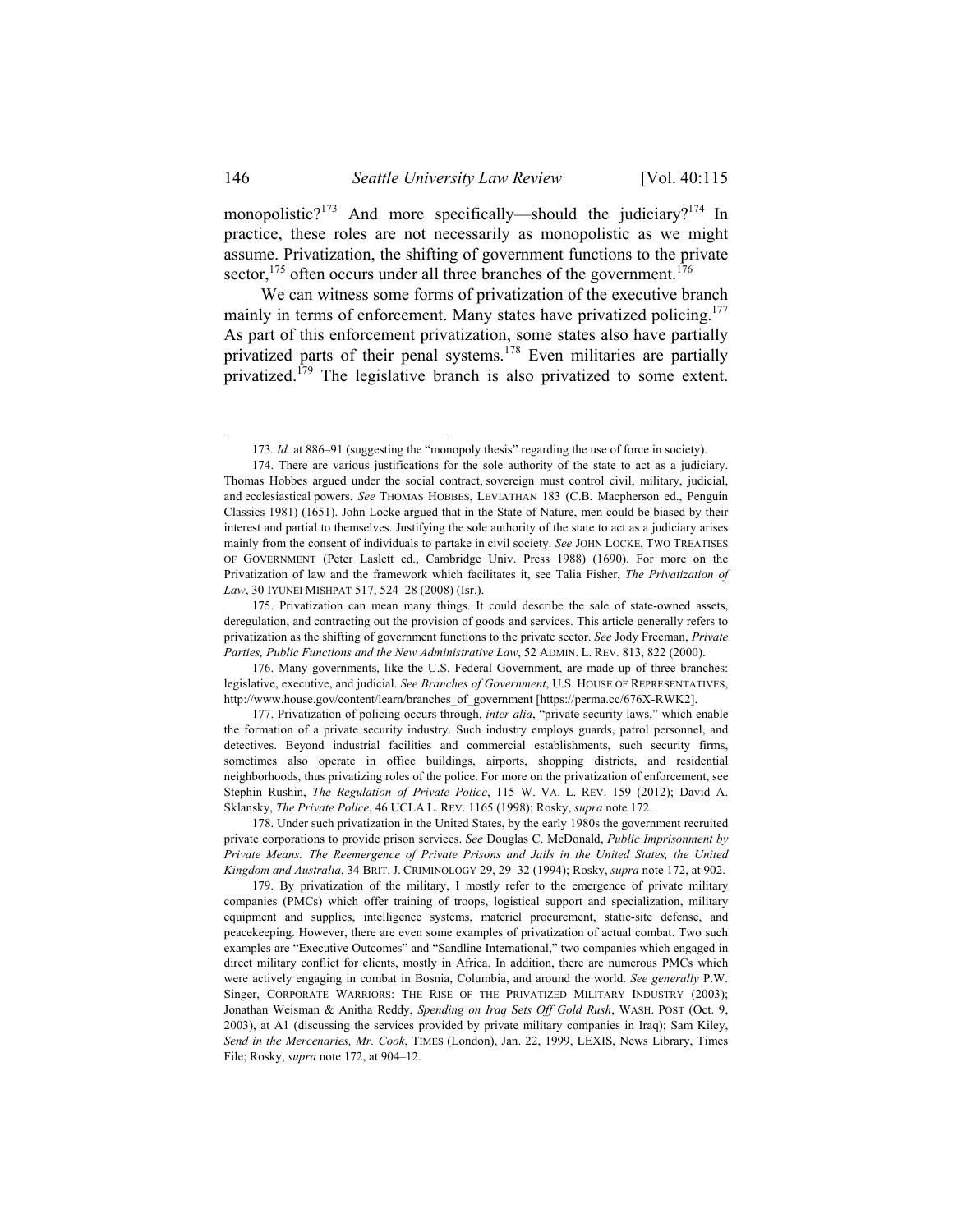Regulation in many instances involves private actors.<sup>180</sup> Aside from private contributions to regulation, legislators often ask Standard Setting Organizations (SSOs) to produce standards that turn into legislation, $181$ and sometimes delegate power to self-regulatory bodies.<sup>182</sup> The judiciary is no exception to such privatization in modern society.<sup>183</sup> Adjudication many times shifts to private systems of justice like those utilizing Alternative Dispute Resolution (ADR) procedures. In California, the judiciary was partially privatized through a procedure commonly referred to as "rent-a-judge."184 Many private parties also conduct some form of adjudication.<sup>185</sup> The ECJ ruling expands such judiciary privatization, and as this Article further suggests, the judicial role under the right to be delisted has different characteristics.

There are several arguments as to why Google should act as a judiciary under the right to be delisted. They begin with a pragmatic argument of economic efficiency. If Google serves as a more efficient judicial system than courts and DPAs in EU Member States, then from an economic perspective, it should be placed in such position. Generally, it could be more economically efficient to place the burden of removing links to content on search engines and/or other intermediaries than on courts. Courts are usually overloaded with cases as it is,<sup>186</sup> and the magnitude of removal requests could have possibly led to a highly slow mechanism, that is, if courts could even cope with such a magnitude of

 184. "Rent-a-judge" usually refers to a procedure which allows opposing sides in civil suits to hire a retired judge or a "referee" to settle a dispute. Unlike traditional ADR, their judgments have the same effect as judgments of any other state court, as they are considered part of the state court system. Sara Terry, *Rent-a-judge: A Fast Way to 'Day in Court'*, CSMONITOR (Feb. 9, 1982), http://www.csmonitor.com/1982/0209/020935.html [https://perma.cc/FV64-FMEY]. For more on private adjudication, see Anne S. Kim, *Rent-a-Judges and the Cost* of *Selling Justice*, 44 DUKE L.J. 166 (1994); Steve Russell, *Rent-a-Judge and Hide-a-Crime: The Dark Potential of Private Adjudication*, *in* PRIVATIZATION OF CRIMINAL JUSTICE: PAST PRESENT AND FUTURE 113 (David Shichor & Michael J. Gilbert eds., 2000).

 185. Insurance companies, for example, will review claims and decide whether it fits their contractual obligation. But generally, such adjudication will usually fall under examination of internal policies and/or contractual obligation, and the results of the dispute will only apply to rights of the individuals, which are linked to the company and/or institution. It thereby does not generally replace the role of courts in settling disputes.

186*. See* ABA ACTION COMM'N TO REDUCE COURT COSTS AND DELAY, ATTACKING LITIGATION COSTS AND DELAY 1 (1984).

 <sup>180.</sup> Douglas C. Michael, *Federal Agency Use of Audited Self-Regulation as a Regulatory Technique*, 47 ADMIN. L. REV. 171 (1995); Jody Freeman, *The Private Role in Public Governance*, 75 N.Y.U. L. REV. 543, 551 (2000).

<sup>181</sup>*. See* Paul R. Verkuil, *Public Law Limitations on Privatization of Government Functions*, 84 N.C. L. REV. 397, 433–36 (2006).

 <sup>182.</sup> Freeman, *supra* note 180, at 551.

 <sup>183.</sup> History tells an interesting story on the state and the judiciary. Interestingly, judicial services preceded the formation of the state. In primitive societies, while there was no concept of public law, there was often adjudication. *See* Landes & Posner, *supra* note 74, at 242–53.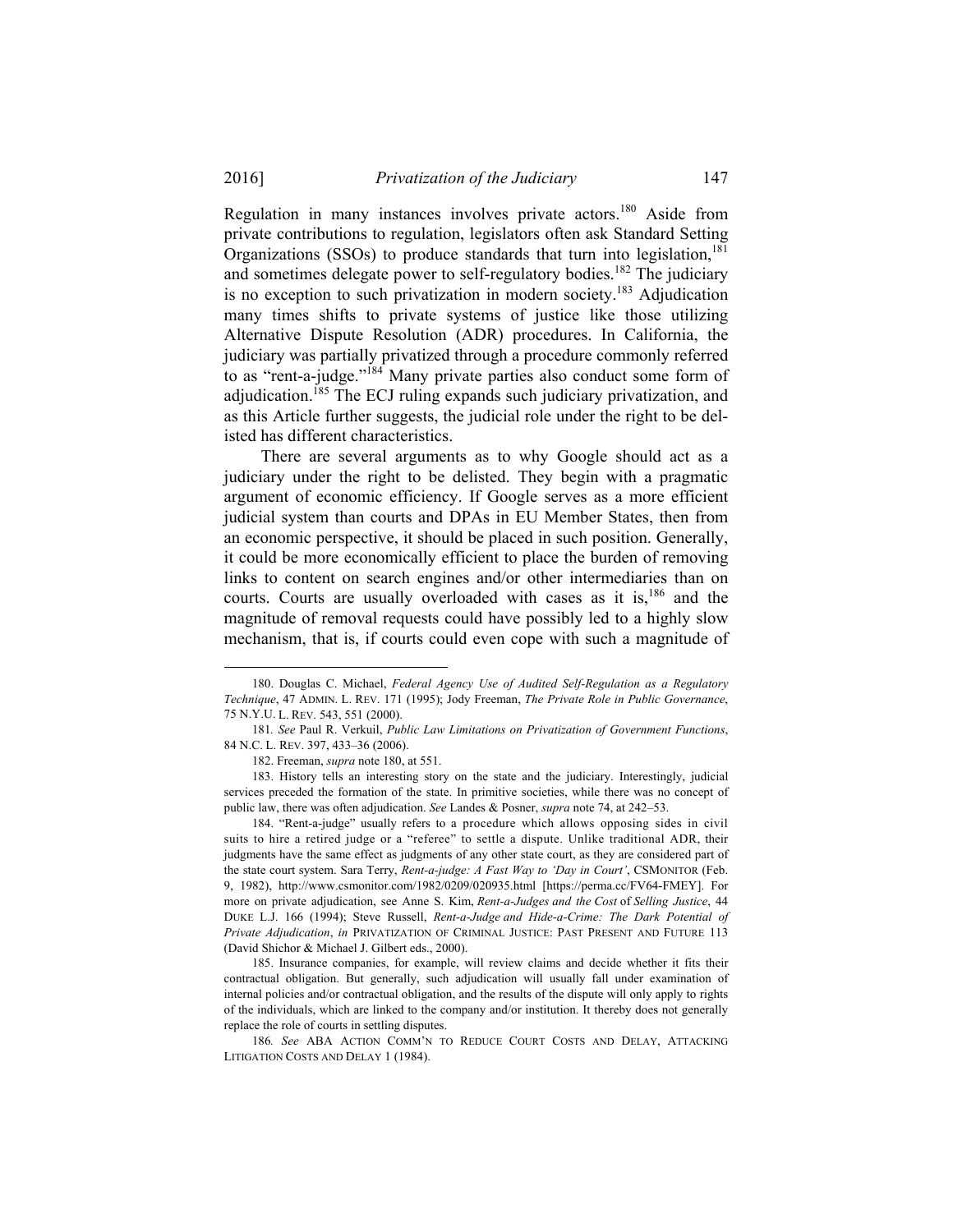requests in the first place. On the other hand, many search engines employ large numbers of workers and usually have vast financial resources that could be allocated to deal with such a high magnitude of removal requests.<sup>187</sup>

Search engines are most likely in the best position to prevent misconduct at a reasonably low cost.<sup>188</sup> It is easier and cheaper to sue Google than every website, especially since website operators could be located abroad.<sup>189</sup> In addition, aside from the problem of asymmetric information,190 search engines are economically in the best position to delist; after all, search engines are the very entities that manage the lists. As shown from the pragmatic aspect of the right to be delisted, Google services are efficient, as they provide judgments quickly. The supply of courts or DPAs might not satisfy the magnitude of removal requests, i.e., the demand. Search engines are likely more efficient than the current overloaded judicial system, which relies on limited public financial resources. The mechanism used by Google reduces transaction costs for the parties involved in the dispute, which would be higher if courts were involved.191 In addition, making search engines decision-makers could reduce chances of conflicting decisions, if say, DPAs or courts in the twenty-eight EU Member States were making such decisions.<sup>192</sup> In other words, placing liability on search engines eliminates courts from serving as a middleman, and directly links the data subject with the controller of the information (or the controller of the link to the information). Thus,

 <sup>187.</sup> Naturally, variance depends on the search engine in question and the magnitude of the removal requests.

 <sup>188.</sup> Assaf Hamdani, *Who's Liable for Cyberwrongs?*, 87 CORNELL L. REV. 901, 911 (2002) (explaining why online intermediaries are sometimes liable for the wrongdoings of their users).

 <sup>189.</sup> Although the European Commission has emphasized that the right to be forgotten (and the right to be delisted for that matter) would apply even when the "personal data is handled abroad by companies that are active in the EU market" or "offer their services to EU citizens," this task will not be achieved easily as many users will ignore notices, will not necessarily grasp the choice and resist making them unless compelled to do so. *See* Press Release, European Comm'n, Commission Proposes a Comprehensive Reform of Data Protection Rules to Increase Users' Control of their Data and to Cut Costs for Businesses (2012) IP/12/46; Muge Fazlioglu, *Forget Me Not: The Clash of the Right to Be Forgotten and Freedom of Expression on the Internet*, 3 INT'L DATA PRIVACY L. 149, 151 (2013) (making this argument); Christopher Kuner et al., *The Challenge of "Big Data" for Data Protection*, 2 INT'L DATA PRIVACY L. 47, 48 (2012) (arguing that mounting evidence shows that individuals ignore notices, often do not understand the choices and resist making them unless compelled to do so).

<sup>190</sup>*. See supra* Part III.A.

 <sup>191.</sup> Geoffrey C. Hazard & Paul D. Scott, *The Public Nature of Private Adjudication*, 6 YALE L. & POL'Y REV. 42 (1988) ("Civil cases generally involve seemingly excessive transaction costs, both for the parties and for the public.").

<sup>192</sup>*. See* Lee, *supra* note 10, at 50.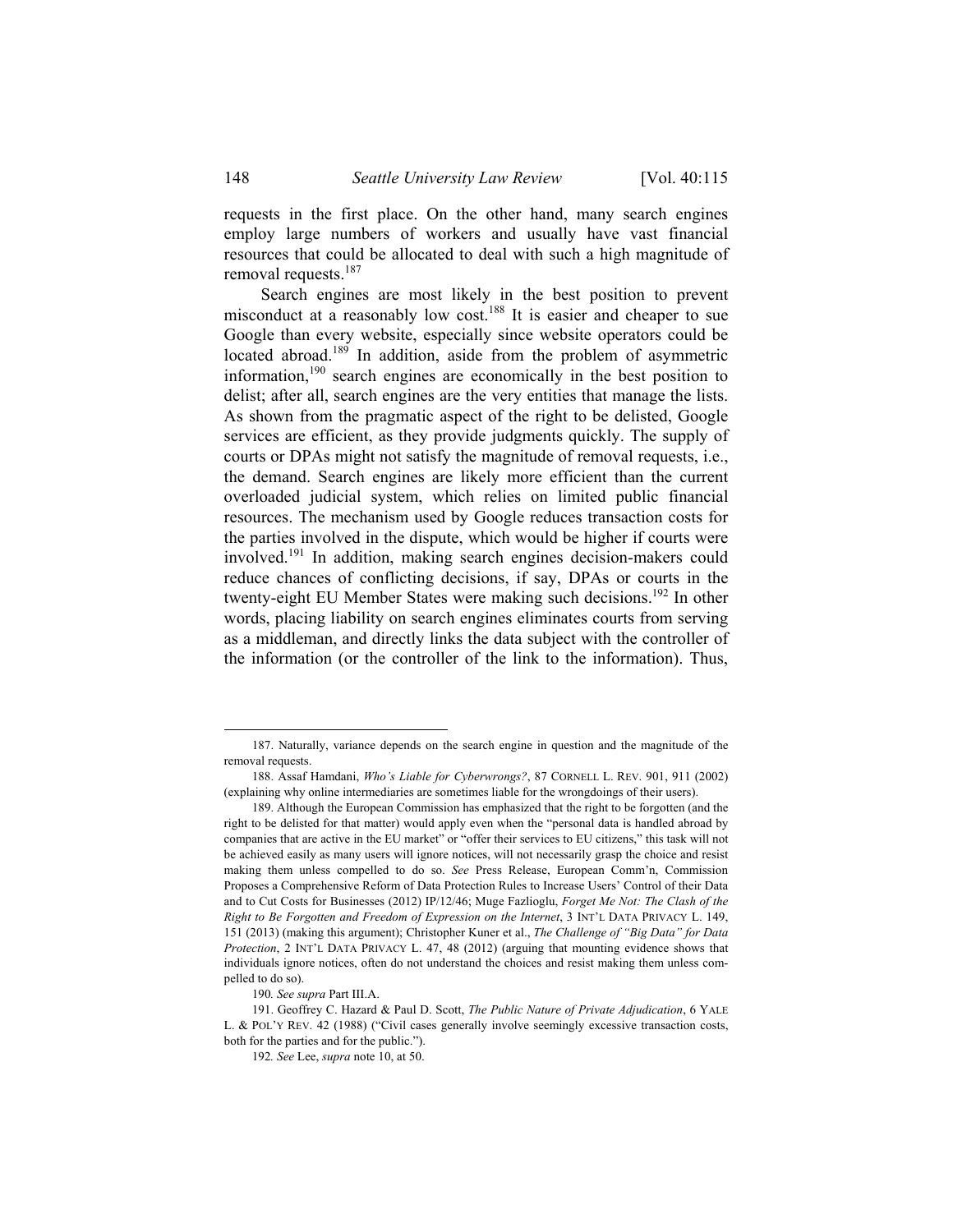from an economic perspective, placing liability on search engines could be justified.<sup>193</sup>

But the Google courthouse raises a few normative concerns that could surpass economic considerations. First, the judicial role of Google could potentially erode traditional judicial authority. Courts settle disputes; that is their primary purpose.<sup>194</sup> Beyond dispute settling, courts, at least in common law jurisdictions, have another important function: they engage in rulemaking.195 They play an important role in society to "explicate and give force to the values embodied in authoritative texts . . . to interpret those values and to bring reality into accord with them."196 Public courts speak for society and their decisions carry social weight, far greater than the decisions of private courts.<sup>197</sup> Thus, making search engines courthouses—separate from other search engines who also act as courthouses—could risk the development of the law.198

Moreover, practical difficulties should not always prevail over a normative argument, especially where public interests and values are at stake.<sup>199</sup> Even economists would most likely agree that economic efficiency should not transfer the role of the state in judicial services.<sup>200</sup> Thus, the economic argument does not prevail here. While privatization of the judiciary could be justified in some cases, it cannot be for the right to be delisted, as public laws or public values are involved. Such cases must be reserved for a public judiciary, not Google.<sup>201</sup>

Another concern of privatization is public accountability. Privatizing adjudication of the right to be delisted diminishes the public accountability of the judicial system. The public accountability argument

 <sup>193.</sup> However, it should be noted that such assessments rely on assumptions which should be further analyzed by economists.

<sup>194</sup>*. See* Landes & Posner, *supra* note 74, at 236.

<sup>195</sup>*. Id.*

 <sup>196.</sup> Owen Fiss, Comment, *Against Settlement*, 93 YALE L.J. 1073, 1085 (1984).

 <sup>197.</sup> Hazard & Scott, *supra* note 191; Kim, *supra* note 184, at 190.

 <sup>198.</sup> The existence of several data processors combined with lack of transparency, places the decisions in a vacuum, preventing learning from other decisions. When we categorize these data controllers as digital courthouses, this could be articulated as the lack of legal precedents. These courthouses might have the opportunity to learn from their own rulings, depending on the data controller judicial mechanism, but not from other similar courthouses. While civil liability usually relies on factual foundations, no such burden is placed on data subjects under the GDPR. *See* GDPR, *supra* note 29, at art. 17; Rustad & Kulevska, *supra* note 72, at 369. *See generally* Tracy Walters McCormack, *Privatizing the Justice System*, 25 REV. LITIG. 735 (2006).

<sup>199</sup>*. See* Lee, *supra* note 10, at 32 ("[W]here important public interests and values are at stake, governments should consider more than simply transaction costs."); Verkuil, *supra* note 181.

<sup>200</sup>*. See* 2 ADAM SMITH, THE WEALTH OF NATIONS 231 (Edwin Cannan ed., 1976); Landes & Posner, *supra* note 74, at 235; Verkuil, *supra* note 181, at 456 ("The appropriate roles of the public and private sector raise questions beyond efficiency concerns.").

 <sup>201.</sup> Harry T. Edwards, *Alternative Dispute Resolution: Panacea or Anathema?*, 99 HARV. L. REV. 668, 676 (1986); Kim, *supra* note 184, at 194.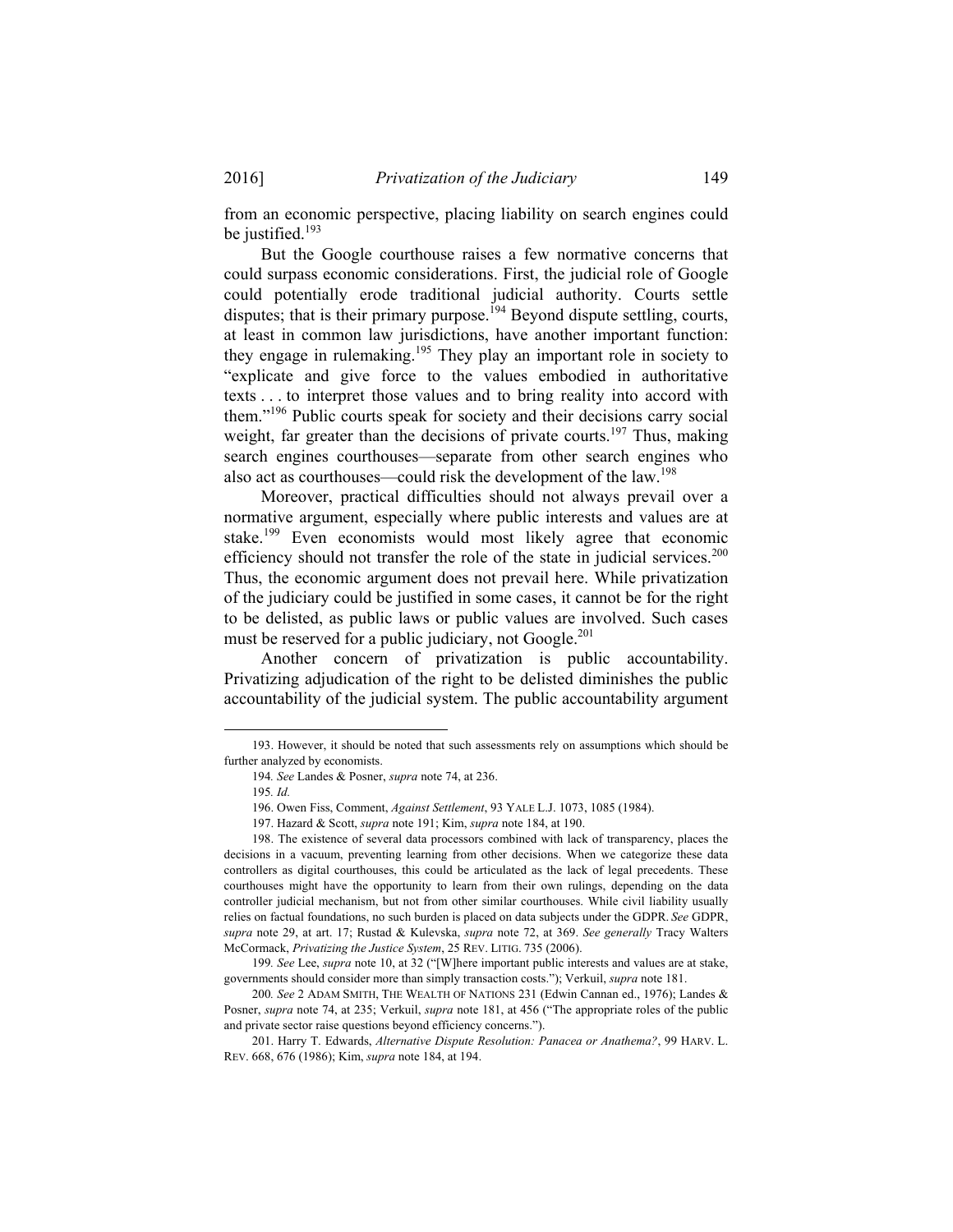is divided into two groups turning on the distinction between public and private institutional purposes and the distinction between public and private accountability mechanisms.<sup>202</sup> The first concern relates to the different purposes of the judicial system and Google. Google pursues economic gains more than political and legal goals.<sup>203</sup> The second concern rests on the assumption that the judicial system and Google rely upon different accountability mechanisms. While the judicial system relies on electoral accountability, Google relies on market accountability.204

The accountability arguments against privatization mostly rely on the nature of search engines. They are for-profit, commercial entities that were not chosen by the public to uphold a judiciary position. The individuals who make the decisions are not public officials, and their identity is hidden from the public. As the process is highly opaque and lacks proper oversight (such attributes will be further discussed in the next part), and as very few individuals currently appeal Google's decisions,<sup>205</sup> search engines will not be held accountable for most of their decisions. Overall, Google lacks public accountability for its decisions.<sup>206</sup>

The final concern is one of appellate remedies and is more of a general criticism of the right to be delisted. In most states, litigants are guaranteed at least one appeal as of right.<sup>207</sup> Such an appellate remedy is generally granted to protect against arbitrary or erroneous application of the law, to promote the development and standardization of legal doctrine, and to assist in standardizing outcomes for similarly situated litigants.208 Such protections are not granted under the right to be delisted, as the appeal procedure is flawed. The European data subject is entitled to request that a local DPA review the decision and may even file a lawsuit against Google based upon its rejection.<sup>209</sup> But Google does not provide enough data on the rejection of claims to the claimant.<sup>210</sup>

 <sup>202</sup>*. See* Rosky, *supra* note 172, at 939.

 <sup>203.</sup> ROBERT LEKACHMAN, VISIONS AND NIGHTMARES: AMERICA AFTER REAGAN 104–06 (1987) (noting that private corporations are motivated primarily by profit maximization); Rosky, *supra* note 172, at 939.

<sup>204</sup>*. See* Rosky, *supra* note 172, at 940.

<sup>205</sup>*. See* Panetta, *supra* note 138.

<sup>206</sup>*. See* Lee, *supra* note 10, at 43 ("Google's employees are not public officials. Google's employees cannot be held accountable by the public in same way as public officials (e.g., civil servants, judges, or legislators) can.").

 <sup>207.</sup> Marc M. Arkin, *Rethinking the Constitutional Right to a Criminal Appeal*, 39 UCLA L. REV. 503, 513–14 (1992).

 <sup>208.</sup> Barbara B. Crabb, *In Defense of Direct Appeals: A Further Reply to Professor Chemerinsky*, 71 AM. BANKR. L.J. 137, 138 (1997); Cassandra Burke Robertson, *The Right to Appeal*, 91 N.C. L. REV. 1219, 1230 (2013).

<sup>209</sup>*. See Frequently Asked Questions*, *supra* note 117.

<sup>210</sup>*. See* Lee, *supra* note 10, at 45–46.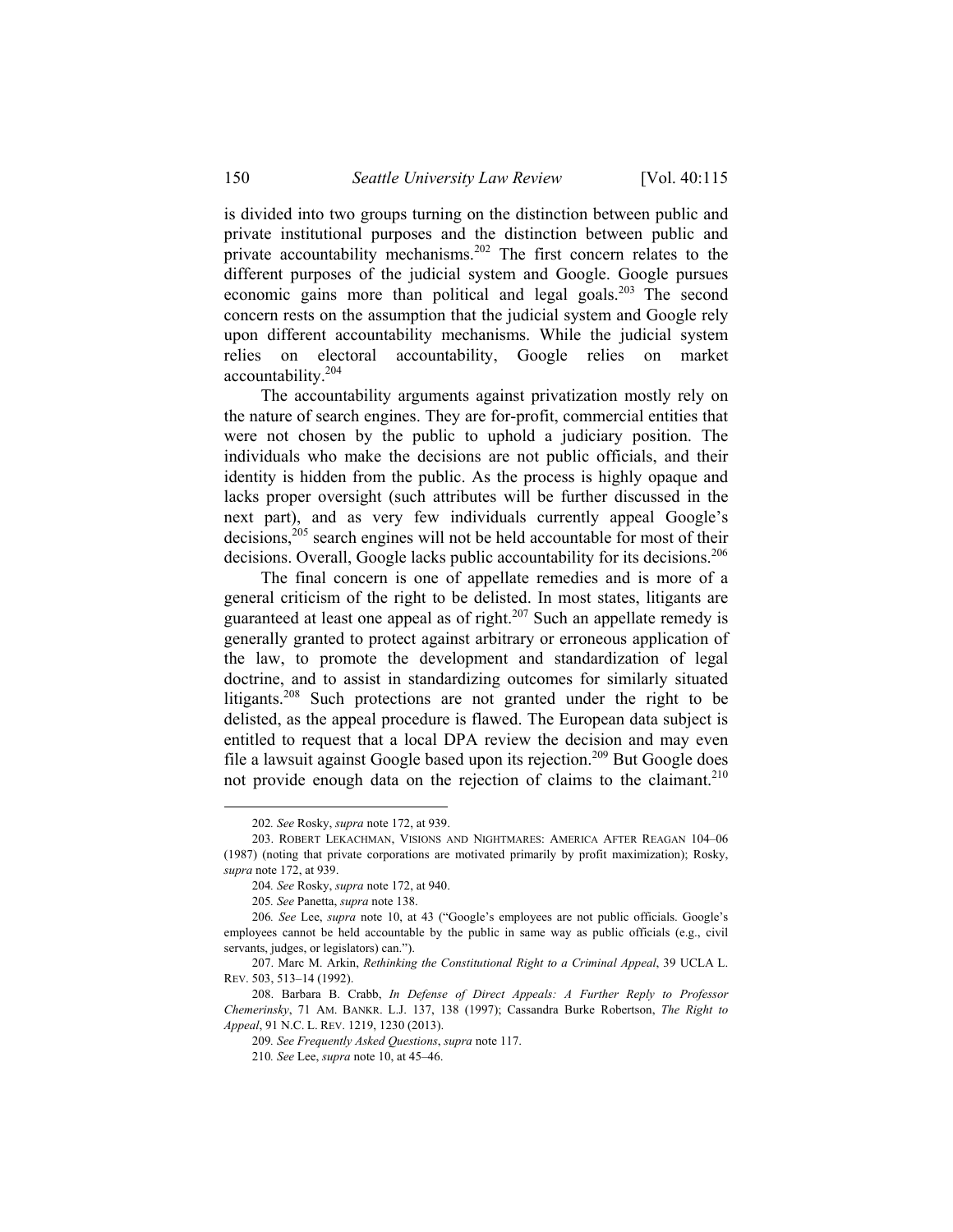Moreover, while webmasters currently may request Google to reconsider a decision,<sup>211</sup> other impacted parties—most importantly, members of society—do not receive such right as they are unaware of any proceedings, and the option of a counter-notice does not constitute an appeal. Leaving the judicial role with the courts could enable at least third parties to participate in the controversy. Moreover, even if the right to be delisted will be adjudicated by courts without a de facto right to appeal, the decision will still be made by a judicial entity that is subject to some oversight, is generally more equipped to make educated decisions, and is more accountable for its decisions.

#### 2. Transparency and Oversight

Transparency plays a crucial role in judicial processes. The process for exercising the right to be delisted is almost entirely opaque. Legally, there is currently no requirement under EU data protection laws to provide any sort of information on the process or the removed links. On the contrary, search engines are most likely forbidden from handing out information on removal requests.<sup>212</sup> Search engines like Google do publish transparency reports and provide some insights into their process.213 Under its transparency report, Google provides a general numerical count of the total URLs that it evaluated for removal, the total requests that it received, the percentages of removals and rejections, a few examples of requests it received from individuals, and finally a site listing of the "most impacted websites" from such requests. $2^{14}$  But such information is highly limited and should not constitute sufficient transparency. Contrast this reporting, for example, with the copyright notice-and-takedown regime, in which online service providers usually notify users that search results had been removed, and third parties, like *Lumen*, publish removal requests.<sup>215</sup>

 <sup>211</sup>*. See Frequently Asked Questions*, *supra* note 117.

 <sup>212.</sup> As for informing webmasters on delisting, the Working Party instructed search engines' managers, as a general practice, to not "inform the webmasters of the pages affected by de-listing of the fact that some webpages cannot be acceded from the search engine in response to specific queries." *See* Working Party, *supra* note 53, at 10.

 <sup>213.</sup> Google declares, "As a company we feel it is our responsibility to ensure that we maximize transparency around the flow of information related to our tools and services. We believe that more information means more choice, more freedom, and ultimately more power for the individual." Google declares that "a copy of each legal notice we receive may be sent to the Lumen project for publication and annotation" or published in their transparency report. Practically, no such legal notice was published in Lumen yet. *See Legal Removal Requests*, GOOGLE, https://support.google.com/legal/answer/3110420?rd=1&hl=en [https://perma.cc/QXT4-2SBG]. For more on Lumen, *see supra* note 107.

<sup>214</sup>*. See supra* note 163.

<sup>215</sup>*. See* Lumen, *supra* note 107. Yahoo! indicates that they may "include a notice to users on [their] search results pages informing them that some results have been blocked pursuant to EU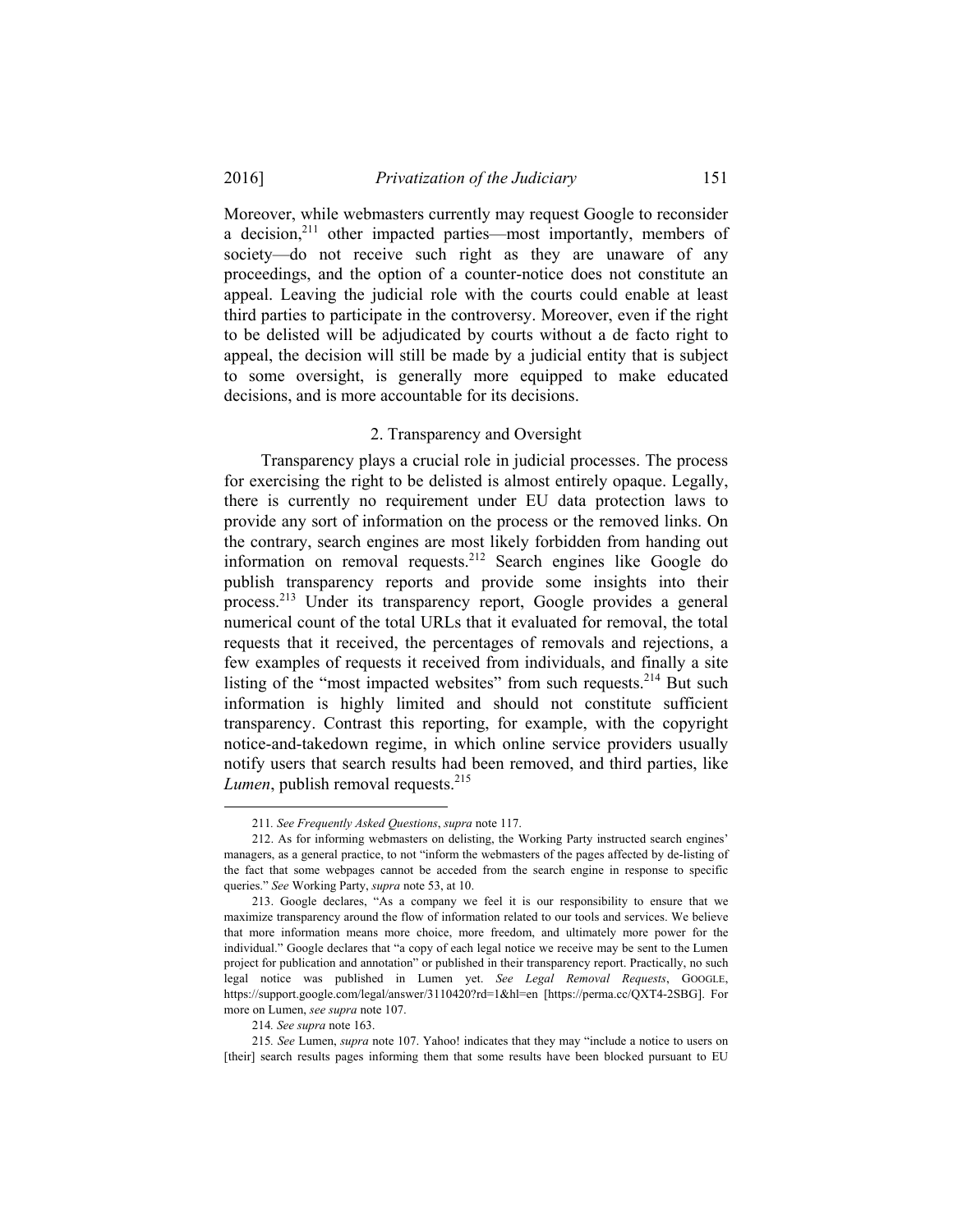The fact that some search engines publish transparency reports and provide insights to their process is important. While still limited, the current form of transparency Google provides is crucial for oversight and protection of fundamental rights. Knowing that Google does not reject nor accept all removal requests indicates that probably some form of decision-making occurs under its procedure. But this is far from enough. We need access to information on the nature of requests, such as what information typically gets delisted and what does not. While Google provides some examples of the requests and its decisions, such hand-picked, anecdotal evidence should not be treated as representative of the process.

Transparency is highly crucial for preserving fundamental rights. Beyond the fact that many search engines are publicly traded companies.<sup>216</sup> and thereby many of their actions must be observable by outsiders, the importance of transparency dramatically rises when these search engines act as courthouses. Lack of transparency arguably better protects the right to be delisted and will probably also exist in a traditional judiciary.217 But this argument should not turn search engines into judges. If adjudication by search engines under the right to be delisted cannot be transparent, then we should not let search engines replace the judiciary—that is, unless we place search engines merely as a preliminary process before the judiciary. Not all courts are fully transparent. Some court hearings are behind closed doors, and some courts are even considered "secret courts."218 Even if the judicial role under the right to be delisted will be placed on courts, they will most likely be opaque. The difference, however, is mainly the impartiality and

 216. For a list of publicly-traded companies which include Google (now a subsidiary of Alphabet Inc.) and Microsoft (which operates Bing), see *The World's Biggest Public Companies*, FORBES, http://www.forbes.com/global2000/list/#tab:overall (last visited Jan. 17, 2016).

 217. If the right to be delisted decisions, without PIIs, were publicly available, then arguably individuals could analyze the outcomes of such requests and learn how to manipulate the systems. However, this would hardly be different from the judicial process, in which individuals, and perhaps mostly lawyers, could try to learn patterns in the application of the law by courts.

 218. Such example is the Foreign Intelligence Surveillance Court (FISC) in the United States, a "secret court" that examine classified information relating to national security. *See* Peter Margulies, *The NSA in Global Perspective: Surveillance, Human Rights, and International Counterterrorism*, 82 FORDHAM L. REV. 2137, 2139 (2014).

1

law." *See Requests to Block Search Results in Yahoo Search*, *supra* note 109. But transparency in the right to be delisted should be differentiated from take-down notices of intellectual property infringements. In terms of copyright, the content is removed and only a description of what was removed is publicized. Information has a different nature, and the removal process would require publishing the information that was delisted. But this might undermine what the right to be delisted attempts to achieve. It could even lead to a less desired outcome in which the content is more readily available now, and that it could even attract the attention of individuals to why the subject matter asked to delink those webpages from the search engine. For more on Lumen, see Lumen, *supra* note 107.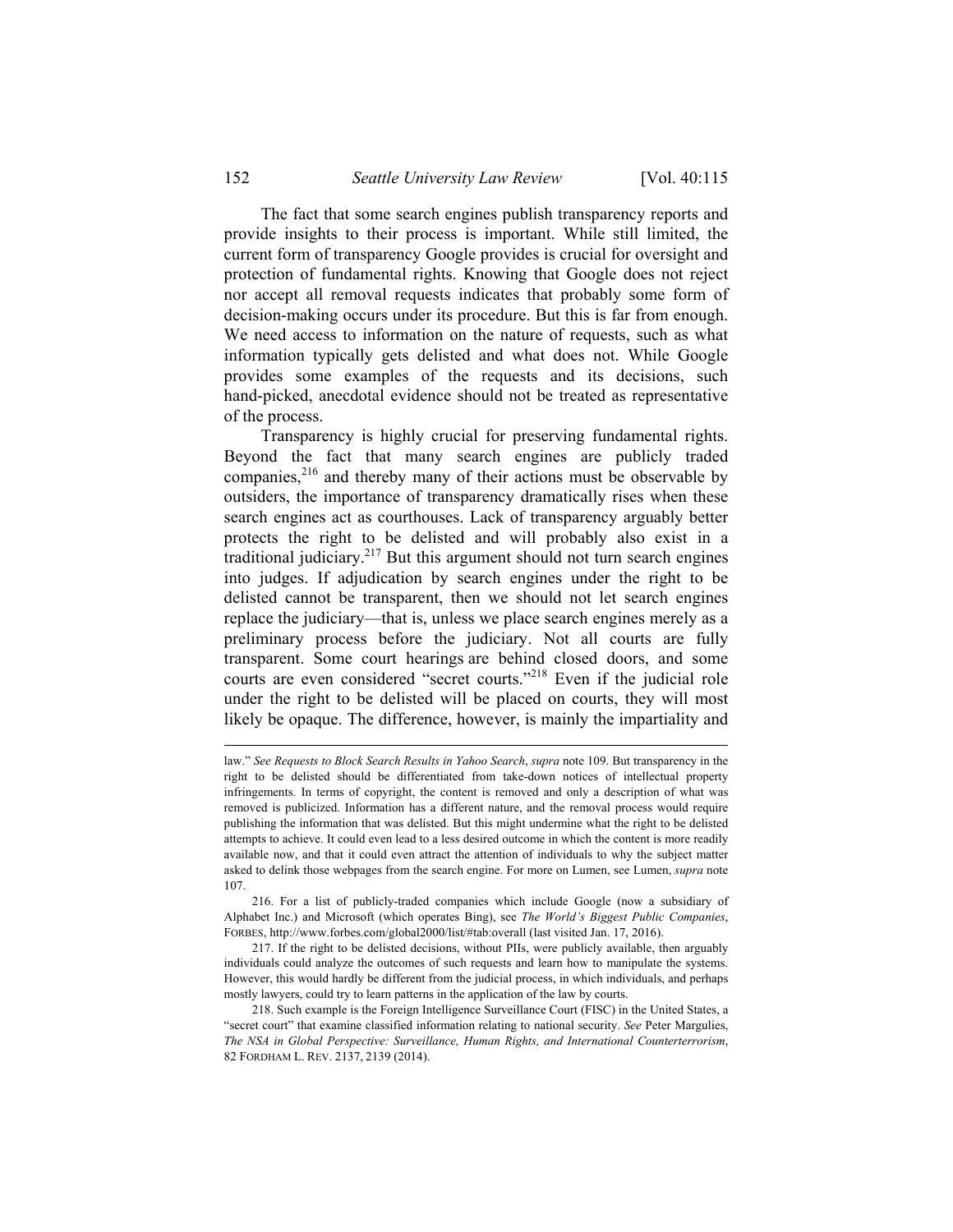public accountability of such courts, which requires them to act under the rule of law.

The second normative concern comes from the lack of proper oversight. Someone must judge the judges. Without such oversight, search engines could misuse or even abuse their authority without repercussions. Oversight, in this matter, does not impede the right to be delisted. Prima facie, oversight exists under the right to be delisted, as data subjects can appeal to a DPA or a court on search engines' decisions. But as previously noted, this appeal process is flawed because it appears that most individuals effectively do not appeal, and it does not grant oversight on the accepted requests because there is no one to make an appeal. Even if oversight is problematic under the right to be delisted, much like in the concern of transparency, leaving adjudication in the courts could be important due to their impartiality and the public accountability of such courts to act under the rule of law.

#### 3. Procedural Safeguards

One of the major difficulties of the right to be delisted is the negative impact on procedural safeguards.<sup>219</sup> Procedural safeguards could highly vary between states and legal systems, and Google's role as a judiciary under the right to be delisted should be scrutinized by each EU Member State or any other state that legislates such right.<sup>220</sup> The goal of this part is more normative than pragmatic: to examine general characterizations of procedural safeguards, commonly referred to in many countries as due process. Due process is usually divided into two separate categories: procedural due process and substantive due process.221 What is most relevant here is procedural due process, which conventionally means that deprivations of life, liberty, and property must accord with lawful process. $222$  It is generally comprised of sufficient notice, a right to an impartial arbiter, and a right to give testimony and admit evidence.

The first part of due process, sufficient notice, will present a problem that arises more from the right to be delisted itself than from the

 <sup>219</sup>*. See* Lee, *supra* note 10, at 45–46 (arguing that Google only grants minimal due process in the right to be forgotten [delisted] removal process).

 <sup>220.</sup> For a comparison of due process in the U.S. and the EU, see David E. Shipley, *Due Process Rights Before EU Agencies: The Rights of Defense*, 37 GA. J. INT'L & COMP. L. 1 (2008).

 <sup>221.</sup> For a distinction between substantive due process and procedural due process, see Ryan C. Williams, *The One and Only Substantive Due Process Clause*, 120 YALE L.J. 408, 418–19 (2010).

 <sup>222.</sup> Nathan S. Chapman & Michael W. McConnell, Essay, *Due Process as Separation of Powers*, 121 YALE L.J. 1672, 1776 (2012); Richard M. Re, *The Due Process Exclusionary Rule*, 127 HARV. L. REV. 1885, 1890 (2014).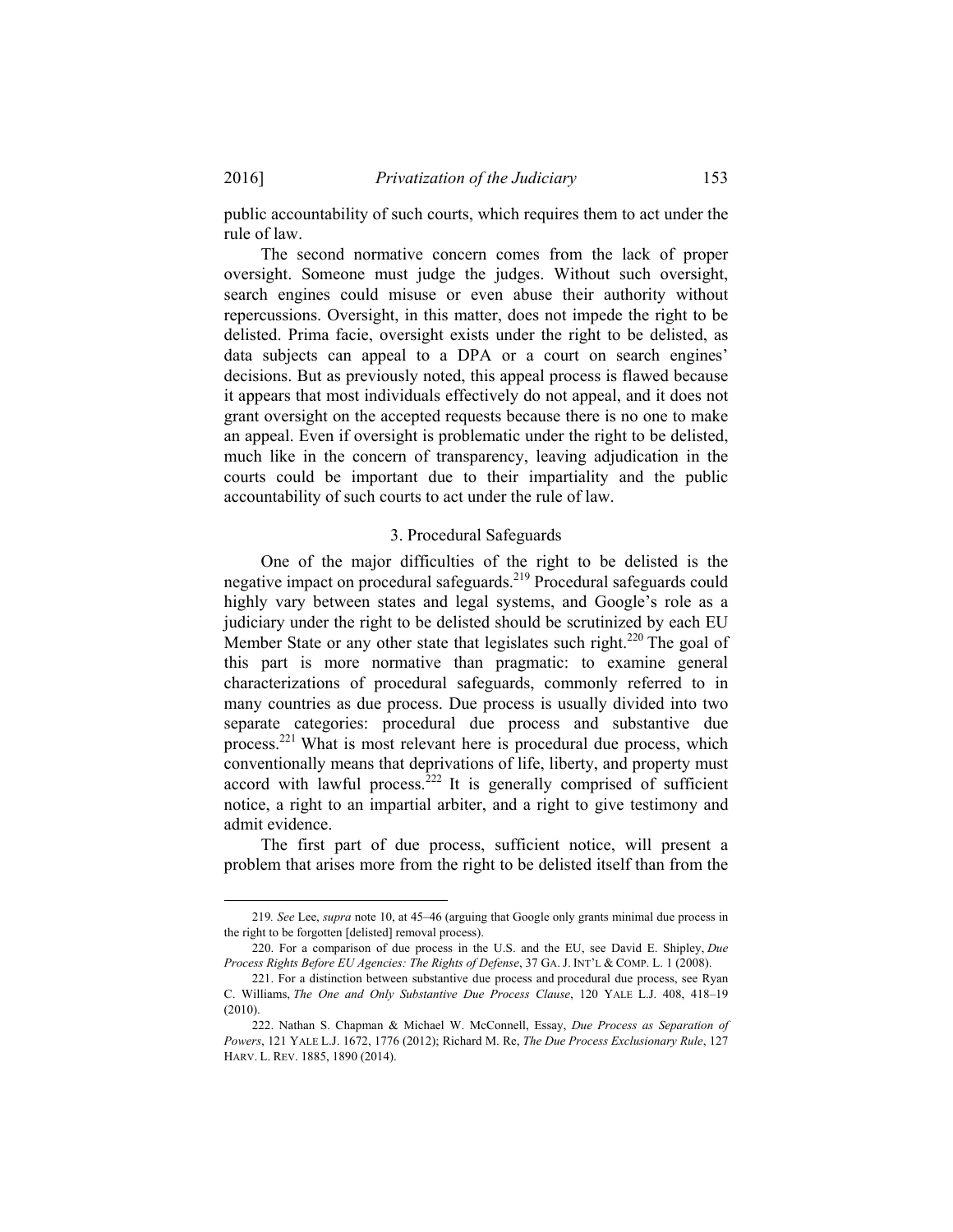role of search engines in the process. Some notice exists under the removal process. Google notifies the data subject and, in some instances, the webmaster of the URL that is requested for removal regarding the removal request and Google's decision.<sup>223</sup> While it seems that Article 7(c) and 7(f) of the DPD permit this disclosure,  $224$  under the instructions of the Working Party, such notification to webmasters might not be legal as a general practice, $225$  but rather only in cases where the search engine needs to obtain additional information for the assessment of the circumstances surrounding that request.226 However, there is another party to the controversy that does not get any form of notice but is deprived of liberty: other members of society.

The second potential procedural safeguard that specifically relates to search engines is the right to an impartial arbiter. Judges should be impartial.<sup>227</sup> Their decisions are unbiased, at least to some extent.<sup>228</sup> The judicial system as a whole, when it works properly, is generally impartial. However, when granting a judicial role to a for-profit, commercial entity, bias is almost inevitable.<sup>229</sup> Google, Yahoo!, and Bing, among other search engines, possess commercial and business incentives and policies. Their primary goal is to increase the wealth of

 <sup>223.</sup> It should be noted that Google only sends the webmasters the affected URLs, not the requester's name. However, in many cases, the requester's name should be obvious from the URL. *See Frequently Asked Questions*, *supra* note 117. Yahoo! indicates that they may "notify the operators or webmasters of websites impacted by your request." *See Requests to Block Search Results in Yahoo Search*, *supra* note 109.

 <sup>224.</sup> EU Data Protection Directive, *supra* note 6, arts. 7(c), 7(f); Letter from Peter Fleischer, *supra* note 83, at 6.

<sup>225</sup>*. See* Working Party, *supra* note 53, at 3 ("Search engines should not as a general practice inform the webmasters of the pages affected by removals of the fact that some web pages cannot be acceded from the search engine in response to a specific name-based query.").

<sup>226</sup>*. Id.*

<sup>227</sup>*. Cf*. Tal Z. Zarsky, *Social Justice, Social Norms and the Governance of Social Media*, 35 PACE L. REV. 154, 163 (2014) (arguing that judges are, *inter alia*, subject to local pressures and of course local law).

 <sup>228.</sup> Judges are human beings, and are therefore subject to various cognitive bias. One example is *adjustment and anchoring* bias: when people estimate, they have a starting value that is adjusted to the final answer. For more on *adjustment and anchoring* bias, see Paul Slovic & Sarah Lichtenstein, *Comparison of Bayesian and Regression Approaches in the Study of Information Processing in Judgment*, 6 ORG. BEHAV. & HUM. PERFORMANCE 649 (1971); Amos Tversky & Daniel Kahneman, *Subjective Probability: A Judgment of Representativeness*, *in* JUDGMENT UNDER UNCERTAINTY: HEURISTICS AND BIASES 32 (Daniel Kahneman, Paul Slovic & Amos Tversky eds., 1982); Avishalom Tor, *The Methodology of the Behavioral Analysis of Law*, 4 HAIFA L. REV. 237, 251–54 (2008); Colin Miller, *Anchors Away: Why the Anchoring Effect Suggests that Judges Should Be Able to Participate in Plea Discussions*, 54 B.C. L. REV. 1667 (2013). However, as such cognitive bias impacts all humankind, the examiners of search engines should be equally affected by them.

<sup>229</sup>*. See* Lee, *supra* note 10, at 44–45 (suggesting that Google is biased in termed of the right to be forgotten).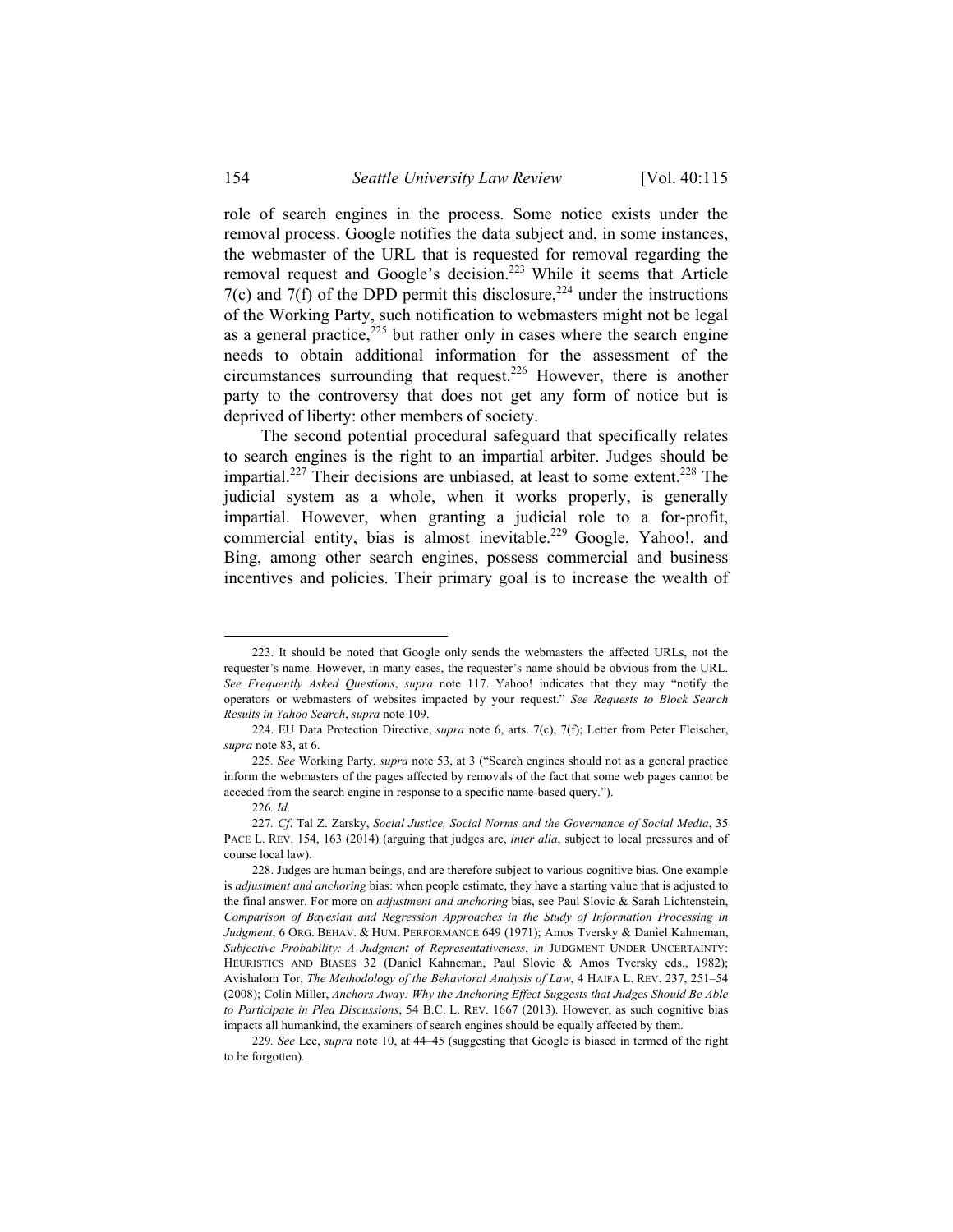their shareholders.<sup>230</sup> Such policies create a bias that is troubling when they are acting as judiciaries. Such bias could move Google to act over or underinclusively, depending on the specific reason behind its bias. Biases will generally result from competition and incentives.

Search engines compete with each other. When displaying search results, they often favor their own services if they exist.<sup>231</sup> They may also favor their own advertisers and affiliated corporate providers when providing search results.<sup>232</sup> They also compete on traffic with other websites that provide services. Some of these companies, like Google, are more than simply search engines. Indeed, they are a subsidiary of a parent company (Alphabet Inc.) that owns and operates various types of services, like social media platforms. Therefore, they are competing with other operators. Search engines might abuse their power to reduce traffic to competing services and websites. As the transparency of requests is highly limited, especially when they are approved, the lack of oversight would permit such practice without fear of antitrust violation or any other form of liability.

Then we have *incentives*. Search engines have two opposing incentives. On the one hand, their business models rely on information and access to this information. Removing links from their search results is against their incentive to provide accurate information and as much of it as possible. When they are not providing a search result that exists on the web, they are not performing the task that is at the heart of their business model. On the other hand, risking liability could be costly. To that end, search engines might choose to act overinclusively rather than underinclusively when making decisions.<sup>233</sup> Such overinclusiveness clearly leads to endangering freedom of information and speech, but it also leads to a biased mechanism by which search engines make decisions—that is, based on incentives and not on facts. Judicial systems should not be motivated by such considerations.

Finally, due process necessitates a right to give testimony and admit evidence. As decisions are conducted behind closed doors, in an ex parte procedure, $^{234}$  the claimant is the only one able to make requests to Google, and even he is not entitled to give oral testimony.<sup>235</sup> Other

1

 <sup>230.</sup> For such argument on the potential bias of Google in the application of the "right to be forgotten" (meaning right to be delisted), see *id.* at 42.

 <sup>231.</sup> Adam Raff, Op-Ed., *Search, But You May Not Find*, N.Y. TIMES (Dec. 28, 2009), http://www.nytimes.com/2009/12/28/opinion/28raff.html?\_r=0.

<sup>232</sup>*. See* Grimmelmann, *supra* note 78, at 21.

<sup>233</sup>*. See* Zittrain, *supra* note 147 ("[S]earch engines are likely to err on the safe side and accede to most requests.").

<sup>234</sup>*. See* Lee, *supra* note 10, at 45.

<sup>235</sup>*. Id.*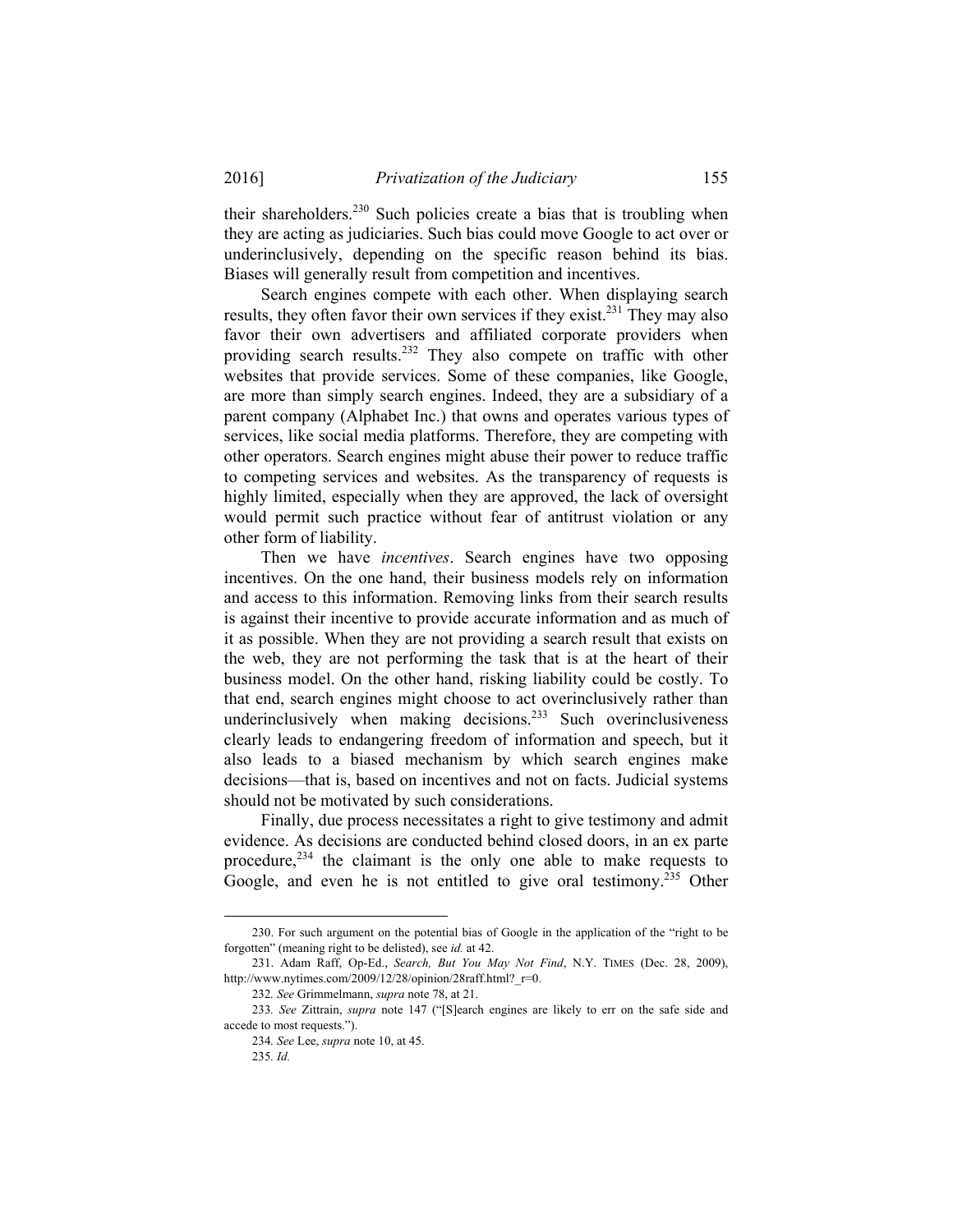parties interested in the controversy have neither a right to give testimony nor a right to admit evidence. If the role of the judiciary will be placed on courts, then the claimant will have the opportunity to give oral testimony, and perhaps even the publisher will have a chance to dispute the claim.

#### 4. Protecting Fundamental Rights

The right to be delisted might have a negative impact on fundamental rights. The first set of rights are *freedom of speech*, *freedom of information*, and *freedom of the press*. 236 The second set of rights are rights to *privacy*, 237 and an individual's right to *protect personal data* concerning himself or herself.<sup>238</sup> But here the argument goes beyond the traditional criticism of the possible negative impact of the right to be delisted on fundamental rights. Rather, the judicial role of search engines raises an even greater threat to the protection of such rights.

I begin with the former set of rights. The right to be delisted could be viewed as a form of Internet censorship,<sup>239</sup> as it potentially threatens speech, $240$  access to information, and the freedom of the press. $241$  Prima

ECHR, *supra*, at art. 10(2).

 <sup>236.</sup> Convention for the Protection of Human Rights and Fundamental Freedoms (European Convention on Human Rights, as amended), 4 November 1950, Europe. T.S. No. 5, art 10 [hereinafter ECHR] ("Everyone has the right to freedom of expression. This right shall include freedom to hold opinions and to receive and impart information and ideas without interference by public authority and regardless of frontiers."); European Union Charter of Fundamental Rights of the European Union, 18 December 2000, O.J. (C 364) 1–22. The exercise of freedom of expression

may be subject to such formalities, conditions, restrictions or penalties as are prescribed by law and are necessary in a democratic society, in the interests of national security, territorial integrity or public safety, for the prevention of disorder or crime, for the protection of health or morals, for the protection of the reputation or rights of others, for preventing the disclosure of information received in confidence, or for maintaining the authority and impartiality of the judiciary.

 <sup>237.</sup> Privacy in the EU is generally protected as a fundamental right under the Charter of Fundamental Rights of the European Union, art. 7, 2010 O.J. (C 83) 389, 393; Council of Europe Member States are also protecting privacy. *See* ECHR, *supra* note 236, at art. 8 ("Everyone has the right to respect for his private and family life, his home and his correspondence.").

<sup>238.</sup> *See* Consolidated Version of the Treaty on the Functioning of the European Union art. 16, Oct. 26, 2012, 2012 O.J. (C 326) 47, art. 16(1) ("Everyone has the right to the protection of personal data concerning them."); Charter of Fundamental Rights of the European Union, art. 8, 2000 O.J. (C 364) 1 ("Everyone has the right to the protection of personal data concerning him or her."); Convention for the Protection of Individuals with regard to Automatic Processing of Personal Data arts. 5–6, 8–9, Jan. 28, 1981, 1496 U.N.T.S. 65.

 <sup>239.</sup> Rustad & Kulevska, *supra* note 72, at 373 (arguing that the right to be forgotten could lead to censorship of the Internet).

<sup>240</sup>*. See* Jeffrey Rosen, *Free Speech, Privacy, and the Web that Never Forgets*, 9 J. TELECOMM. & HIGH TECH. L. 345, 345 (2011) ("[A]lthough there are proposals in Europe and around the world, that would allow us to escape our past, these rights pose grave threats to free speech.").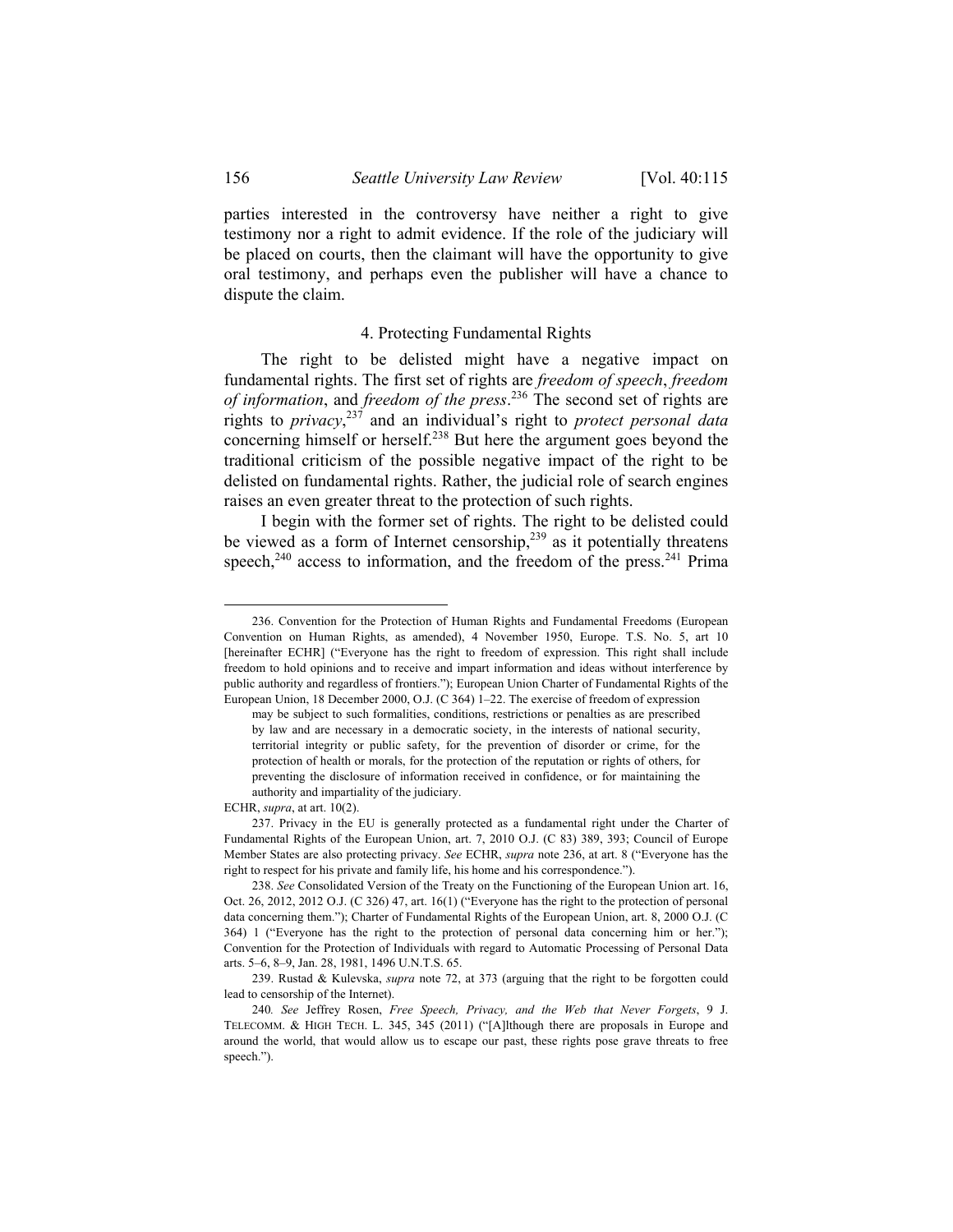facie, freedom of information does not suffer a huge impact.<sup>242</sup> No information is deleted from the original source. Unlike the right to be forgotten, the right to be delisted only affects search engines' queries linked to a specific name where the link is to information that is irrelevant, outdated, or otherwise inappropriate. The right only affects the results obtained from searches of a person's name and does not require deletion of the link from the indexes of the search engine altogether. The information is not removed from the Internet, only from a specific EU domain.

However, search engines still play a crucial role in protecting such fundamental rights. When Google stops linking to a website, it is highly likely that fewer people will be able to locate it. Without links from search engines, the Internet will remain a collection of data sets so large and complex, they will be nearly impossible to use. Thus, the ECJ ruling could have a huge impact on freedom of speech, freedom of information, and freedom of the press. It also derogates the role of counter speech and could disrupt the process of communication.<sup>243</sup>

The second set of rights relates to privacy and data protection. Under the EU perception of privacy and data protection, the processing carried out by search engines is liable to significantly affect the fundamental rights to privacy<sup>244</sup> and the protection of personal data. Furthermore, the protection of these rights is crucial under the EU regime. But beyond merely being important, such right to be delisted was characterized in the EU as a fundamental or human right.<sup>245</sup> Under the right to be delisted, search engines, mainly Google, are the almost-sole enforcer and judge.

Privatization of the judiciary raises concerns for the protection of both sets of rights.<sup>246</sup> Google will not protect human rights to the extent that the traditional justice system will. Google might intentionally decide on requests to cut costs or to better serve its business model. While

 <sup>241.</sup> It should be noted that the right to be forgotten under the GDPR does address the question of free expression. It states clearly that the right does "not apply to the extent that processing of the personal data is necessary for exercising the right of freedom of expression and information." However, such a statement is rather vague and insufficient to protect such right. *See* GDPR, *supra*  note 29, at art. 17(3)(a); *see also id.* at art. 80(2) ("Member States shall by law reconcile the right to the protection of personal data pursuant to this Regulation with the right to freedom of expression and information.").

 <sup>242.</sup> For such argument, see Working Party, *supra* note 53, at 2 ("In practice, the impact of the de-listing on individuals' rights to freedom of expression and access to information will prove to be very limited.").

 <sup>243.</sup> Robert G. Larson III, *Forgetting the First Amendment: How Obscurity-Based Privacy and a Right to Be Forgotten Are Incompatible with Free Speech*, 18 COMM. L. & POL'Y 91, 114 (2013).

<sup>244</sup>*. See supra* note 237.

 <sup>245.</sup> *Google Spain*, *supra* note 7, ¶¶ 81, 91, 97, 99.

 <sup>246.</sup> In the context of privatization of force, see Rosky, *supra* note 172, at 943–50.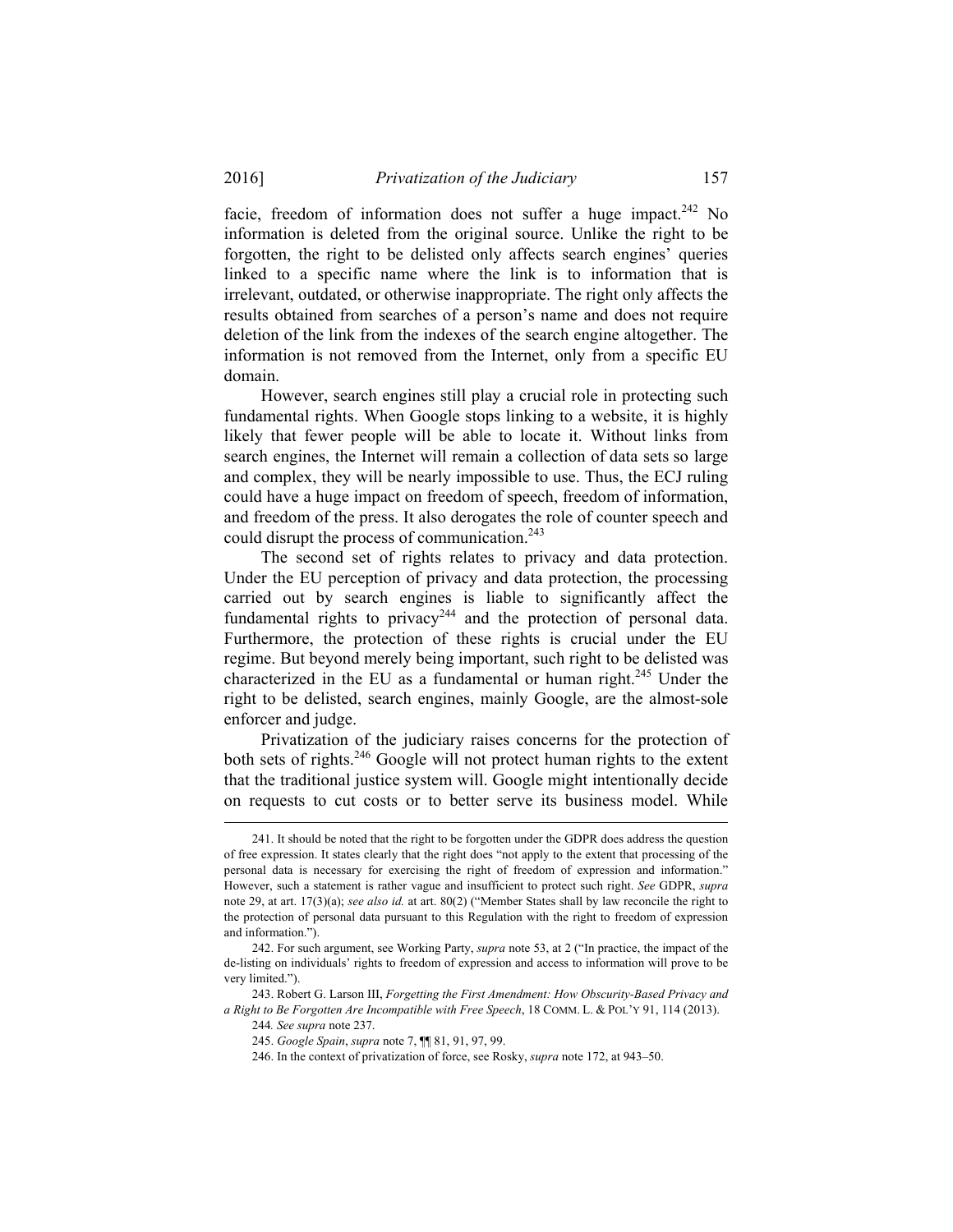current practice could suggest otherwise, $247$  search engines could, at some point, be more likely to comply with many requests to remove content to avoid litigation and partially to reduce costs, thereby removing legitimate content and negatively impacting freedom of information.<sup>248</sup> They might also cut back on labor and find methods to reduce costs. They might find ways to improve the speed of the process. But such practices could erode the protection of human rights.

#### 5. Empowering the Powerful

It would seem that search engines were given a role that is not in their best interests.249 While the right to be delisted clearly imposes a financial burden on search engines, they could also benefit from their judicial role due to information they receive in the process of examination. Google already maintains vast amounts of power. It stores vast amounts of information on individuals around the globe. But placing Google in a judicial role enhances such power in a few ways. First, with judicial powers, Google could shape norms. This argument might be a bit naïve, in the sense that Google already possesses such ability, and Google does not require a right to be delisted to shape how individuals view information on the web. Mostly, it enhances its information-gathering capabilities. While Google already possesses enormous information-gathering capabilities, this argument is not naïve. Under the removal process, Google asks for documentation of the identity of the claimant, which it collects and stores.<sup>250</sup> Beyond storing information, it will now possess copies of personal documents, such as driver's licenses or national ID cards, from individuals in the EU.<sup>251</sup> Furthermore, when Google investigates the facts asserted in removal requests, it is able to gather more information on its users than is currently available online. It could acquire better contextual knowledge on the personal details of individuals' lives.

1

 <sup>247.</sup> For now, Google is hardly a rubber stamp, as they deny more requests than they grant. *See supra* Part II.B.

 <sup>248.</sup> Zittrain, *supra* note 147 (arguing that "search engines are likely to err on the safe side and accede to most requests").

 <sup>249.</sup> Eric Schmidt, Google Chairman, stated that they "didn't ask to be the decision maker." *See* Aoife White, *Google EU Ruling Response Vetted as Complaints Pile*, BLOOMBERG (Sept. 18, 2014), http://www.bloomberg.com/news/articles/2014-09-18/google-eu-ruling-response-vetted-ascomplaints-pile-up [https://perma.cc/FS39-MPQF].

<sup>250</sup>*. See* Search Removal Request under Data Protection Law in Europe, *supra* note 109. However, Google states that they "use the identification documents that are submitted through the web form solely to help us determine the authenticity of the request and we generally delete the copy within a month of closing the removal request case." *See* Letter from Peter Fleischer, *supra* note 83, at 8.

<sup>251</sup>*. See* Dewey, *supra* note 130.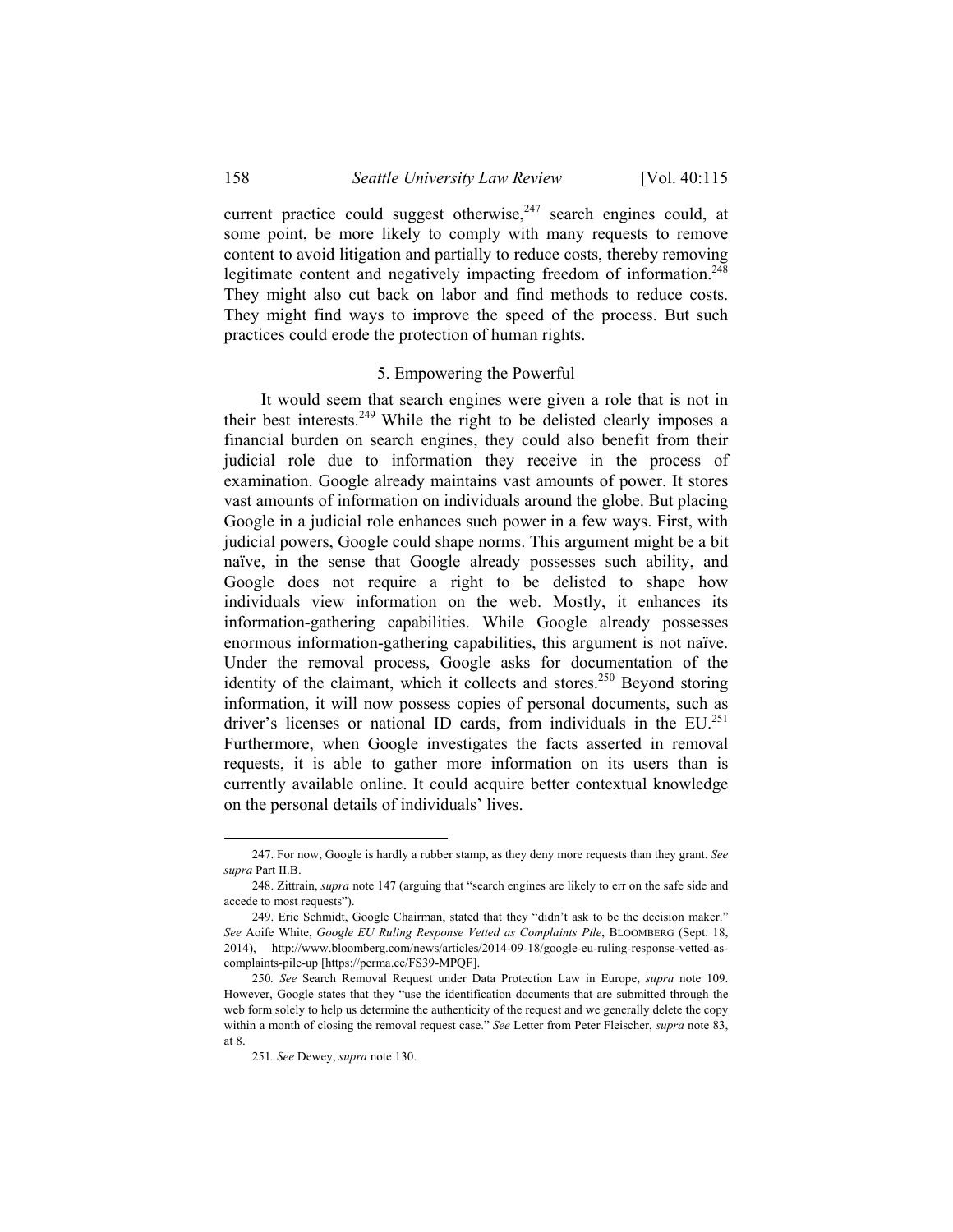1

Such power could be highly problematic. While everyone else is forgetting, search engines now have more to remember. The main concern is not that search engines will be made even more knowledgeable, but rather that third parties could obtain such information. As data mining is at the heart of search engines' business models,<sup>252</sup> such information could be either traded to other companies or even to governments. As we learned from Edward Snowden's revelations, the National Security Agency (NSA) gathered electronic communications, including metadata and content, through public–private partnerships with companies like Google, among others.<sup>253</sup> Hence, beyond commercial actions such as targeted advertising, search engines might share information on EU citizens and residents with the U.S. government or other governments.

#### IV. THE FUTURE OF THE PRIVATE JUDICIARY

It is difficult to prophesize which trajectory the right to be forgotten will take. While the future of the right to be forgotten is uncertain, the right to be delisted is already implemented, even beyond the EU.<sup>254</sup> The EU placed search engines in a judicial role to solve some of the problems that arose from the *e-memory revolution*. Even if one accepts the notion that search engines should be placed in such positions—and this Article does not—it would be wise to first generally scrutinize whether a legal

 <sup>252.</sup> For more on the practice of data mining see for example, Ira S. Rubenstein, Ronald D. Lee & Paul M. Schwartz, *Data Mining and Internet Profiling: Emerging Regulatory and Technological Approaches*, 75 U. CHI. L. REV. 261 (2008); Daniel J. Solove, *Data Mining and the Security–Liberty Debate*, 75 U. CHI. L. REV. 343, 353 (2008).

 <sup>253.</sup> Edward Snowden revealed that the NSA runs two "internal" programs: First, a bulk collection of call record information "metadata" pursuant to orders issued by the Foreign Intelligence Surveillance Court (FISC). Second, gathering electronic communications using two methods: PRISM and upstream collection. Under PRISM, the NSA targets the contents of communications of non-U.S. persons reasonably believed to be located abroad, and where such surveillance will result in acquiring foreign intelligence information. Under upstream collection, the NSA gathers electronic communications, including metadata and content, of foreign targets overseas whose communications flow through American networks. Snowden's leaked documents suggested a number of Internet companies that were specifically involved in PRISM: Microsoft, Yahoo, Google, Facebook, Paltalk, AOL, Skype, YouTube and Apple. *See* Glenn Greenwald, *NSA Prism Program Taps into User Data of Apple, Google and Others*, GUARDIAN (June 6, 2013), http://www.theguardian.com/world/2013/jun/06/us-tech-giants-nsa-data?guni=Article:in%20 body%20link [https://perma.cc/Y6P3-NAGF]; Laura K. Donohue, *Bulk Metadata Collection:* 

*Statutory and Constitutional Considerations*, 37 HARV. J. L. & PUB. POL'Y 757 (2014); Margulies, *supra* note 218, at 2139. *See generally* Niva Elkin-Koren & Eldar Haber, *Governance by Proxy: Cyber Challenges to Civil Liberties*, 82 BROOKLYN L. REV. (forthcoming 2016).

 <sup>254.</sup> Since January 1, 2016, the right to be delisted has expanded to Russia beyond the twenty-eight EU Member States (and the four EFTA states). *See Right to Be Forgotten' Law to Come into Force in Russia on January 1*, SPUTNIKNEWS (Jan. 1, 2016), http://sputniknews.com/russia/20160101/1032563709/right-to-be-forgotten-russia-law.html# ixzz3vyZO01Ix [https://perma.cc/4Y8Y-2MKB].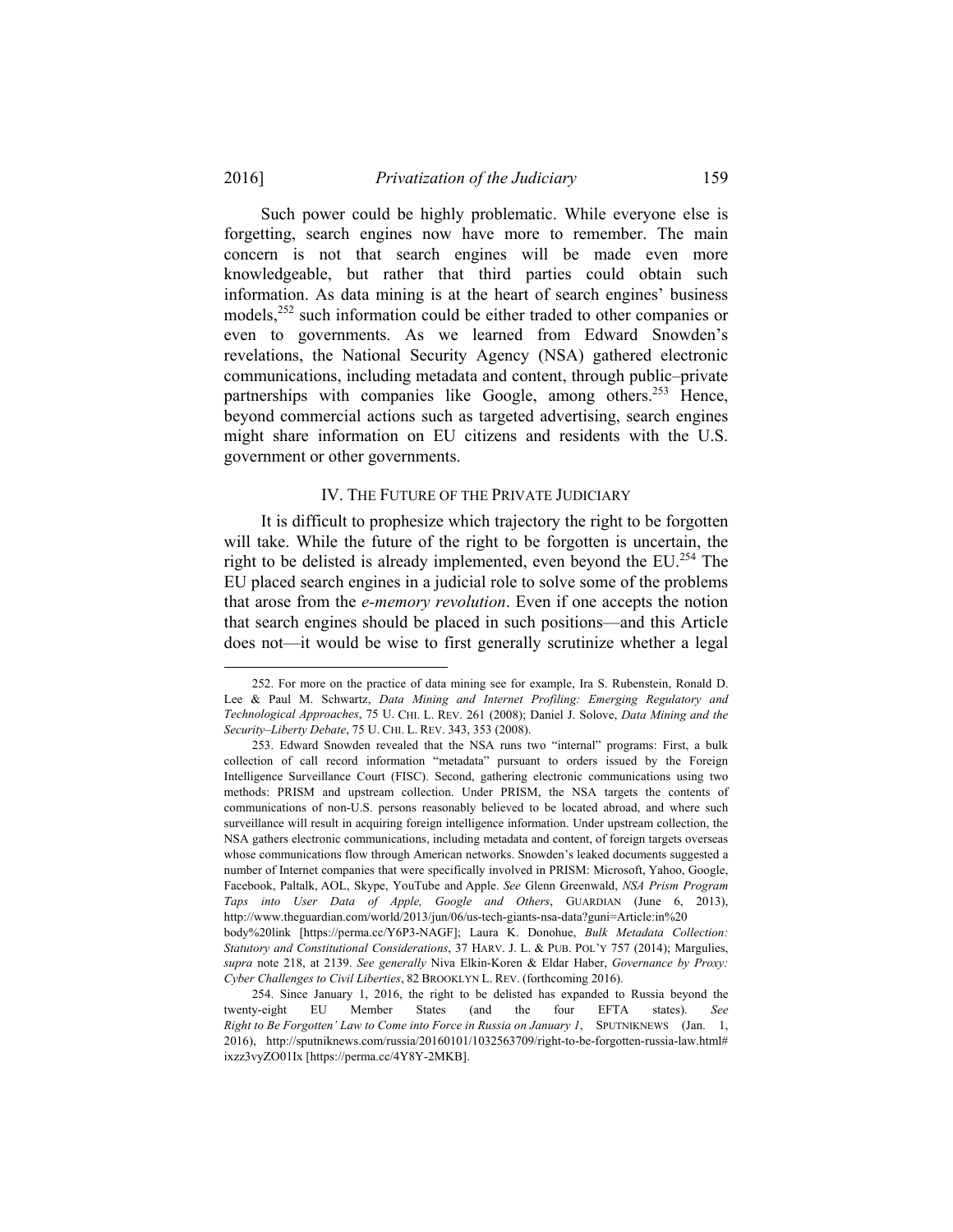solution is needed. Under one hypothesis, if there are other, less restrictive measures that could be deployed to protect fundamental rights, then we should consider them first. If such less restrictive measures exist, then the debate on who should be tasked with acting as the judiciary could be pragmatically irrelevant.

#### *A. Regulating Behavior*

The EU chose to revive data protection under the DPD, and thereby protect EU citizens and residents online. It is even attempting to strengthen such protection using the GDPR to create a right to be forgotten. In other words, the EU chose the law as a modality to regulate behavior. But the law is not the only modality for regulating behavior. Lawrence Lessig suggested three modalities (or constraints), other than law, for regulating behavior: architectural design (code), market, and social norms.<sup>255</sup> Any such modality, with or without the law, could potentially aid in achieving a right to be delisted.

The first modality (code, or stated more simply, technology) could aid in solving some of these issues. We can use privacy-by-design (PbD) to change the default rules for storing information altogether.<sup>256</sup> Systems could allow users to better control their information online by creating "deletion" buttons. On that ground we could also set *expiration dates* and place various restrictions on the use of information.<sup>257</sup> We can technologically (and legally) grant civilians a "reputation bankruptcy" ability to de-emphasize or entirely delete online information about them from time to time.<sup>258</sup> Yet this approach will mostly solve problems relating to the data subject's own data, not third parties, and therefore would be insufficient.<sup>259</sup> Furthermore, such a self-censoring mechanism is highly problematic in terms of the flow of information online. Can we

 <sup>255</sup>*. See* LAWRENCE LESSIG, CODE: VERSION 2.0 120–37 (2006); LAWRENCE LESSIG, FREE CULTURE 11673 (2004). Michael Birnhack suggested that social norms and the market could be addressed as one because crediting importance to the free market makes it a social value. *See* Michael Birnhack, *Lex Machina: Information Security and Israeli Computer Act*, 4 SHA'AREY MISHPAT 315, 320 (2006) (Isr.). The benefit of this slight modification of Lessig's model, is that it emphasizes the relationships between the modalities.

 <sup>256.</sup> For more on privacy-by-design, see for example ANN CAVOUKIAN & JEFF JONAS, PRIVACY BY DESIGN IN THE AGE OF BIG DATA (2012).

 <sup>257.</sup> TigerText, for example, offers a service that restricts text-message copying and forwarding and the ability to control message lifespan. *See* TIGERTEXT, http://www.tigertext.com [https://perma.cc/Z2NU-9QCN]. There are similar Apps for social media postings, etc. *See* Rosen, *supra* note 29, at 1535 (describing technological solutions to the right to be forgotten); MAYER-SCHÖNBERGER, *supra* note 14, at 171–95, 198; Rustad & Kulevska, *supra* note 72, at 382 (discussing the possibility of expiration dates for personally identifiable data).

 <sup>258.</sup> ZITTRAIN, *supra* note 19, at 228–29.

<sup>259</sup>*. See* Koops, *supra* note 39, at 243–44.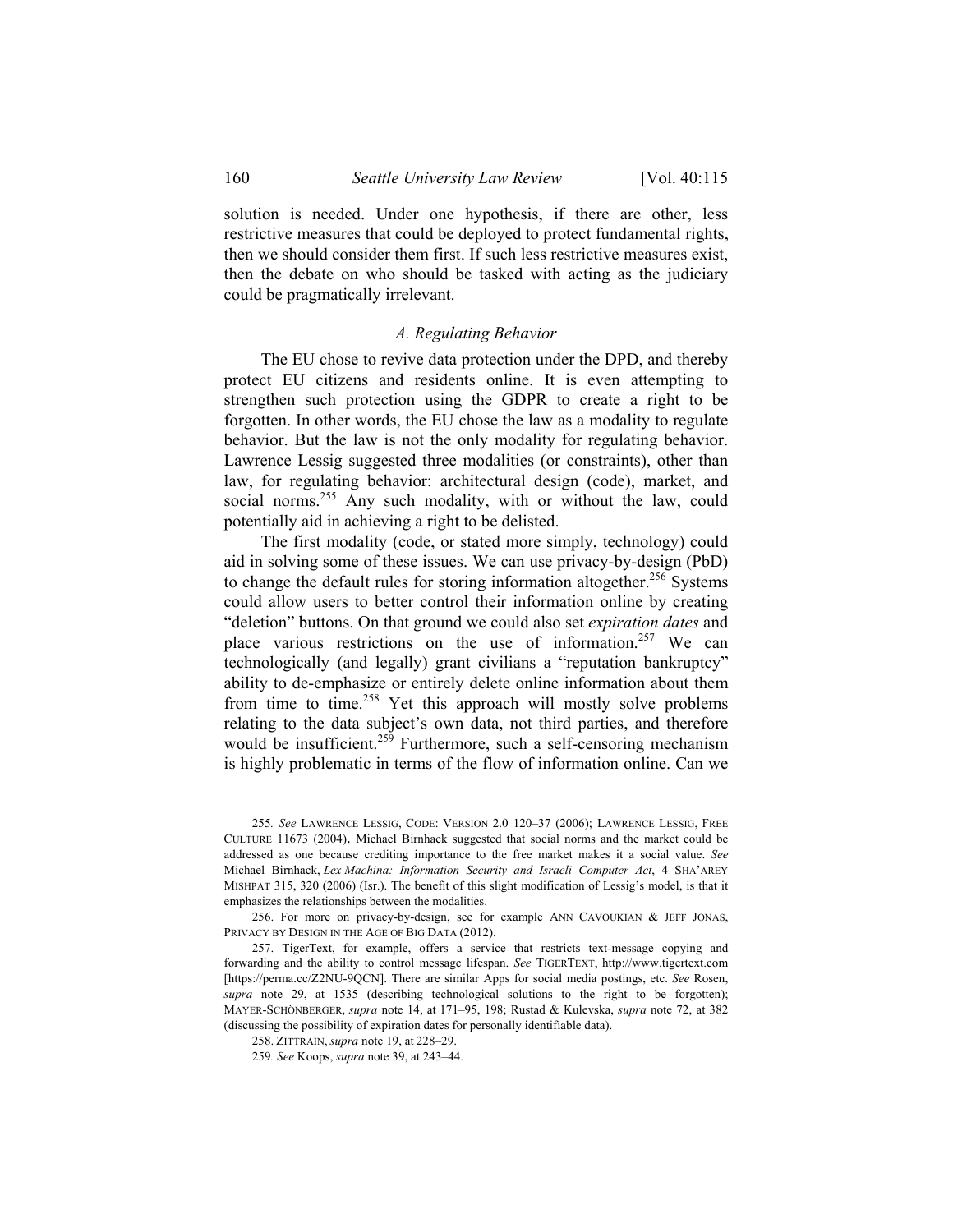really know how long information will be valuable for us or for society when we set an expiration date?

Another technological solution could arise from *contextualization*. 260 Under such an approach, data subjects will be granted the ability to correct online information that is inaccurate, false, incomplete, out-of-date, or otherwise inappropriate, by providing details explaining the data.<sup>261</sup> Such mechanism, to a great extent, is normatively opposite to the conception of censorship; instead of delisting results, and thereby deleting links to content to preserve privacy, search engines and other websites will contain more information.262 But such a proposal would not qualify as a proper solution for privacy as viewed in the EU. To a great extent, it would depend on resources. An individual with high financial and human resources could manipulate information online by posting more than the mere individual who does not possess similar capabilities. Moreover, placing comments near a link to an article will not necessarily help repair reputation, especially when the reader is aware of the obvious impartiality of the commentator. And even so, such mechanism could be abused by third parties who wish to further harm the data subject either because of some personal connection or because they are simply Internet trolls.<sup>263</sup>

The second modality is that of the market. The market's role in securing civil rights and liberties could be significant. Consumer expectations could potentially create negotiable grounds for the usage and retention of data.<sup>264</sup> But more realistically,<sup>265</sup> if the law was chosen to regulate behavior, then the market can raise transparency of both the removal process and the requests made. Individuals could choose search engines that provide more transparency than their competitors. Such transparency could also come from third parties. Third parties could offer a one-stop shop for filing removal requests with search engines, and such

 <sup>260</sup>*. See* Rustad & Kulevska, *supra* note 72, at 384–85 (discussing contextualization as a solution to the dilemma of perpetual memory).

 <sup>261.</sup> ZITTRAIN, *supra* note 19, at 229–30; Rustad & Kulevska, *supra* note 72, at 384.

 <sup>262.</sup> ZITTRAIN, *supra* note 19, at 229–30.

 <sup>263.</sup> An Internet troll is "an individual who harasses others by posting inflammatory remarks or images on social media or newsgroups." *Internet Troll*, PC MAG, http://www.pcmag.com/ encyclopedia/term/68609/internet-troll [https://perma.cc/SFY8-R9SL].

 <sup>264.</sup> Chris Conley, *The Right to Delete*, AAAI SPRING SYMPOSIUM: INTELLIGENT INFORMATION PRIVACY MANAGEMENT 53, 58 (2010) ("If members of society can agree that individuals deserve the right to own their own digital persona, including records that are held by third parties, then a right to delete can be established absent any legal change. Private individuals will find a negotiated means of complying with requests to delete information (assuming that they even retain information in searchable form), and market actors will adapt to changing consumer expectations.").

<sup>265</sup>*. See* Koops, *supra* note 39, at 245 (arguing that "relying on social or economic regulatory measures is not a feasible proposition").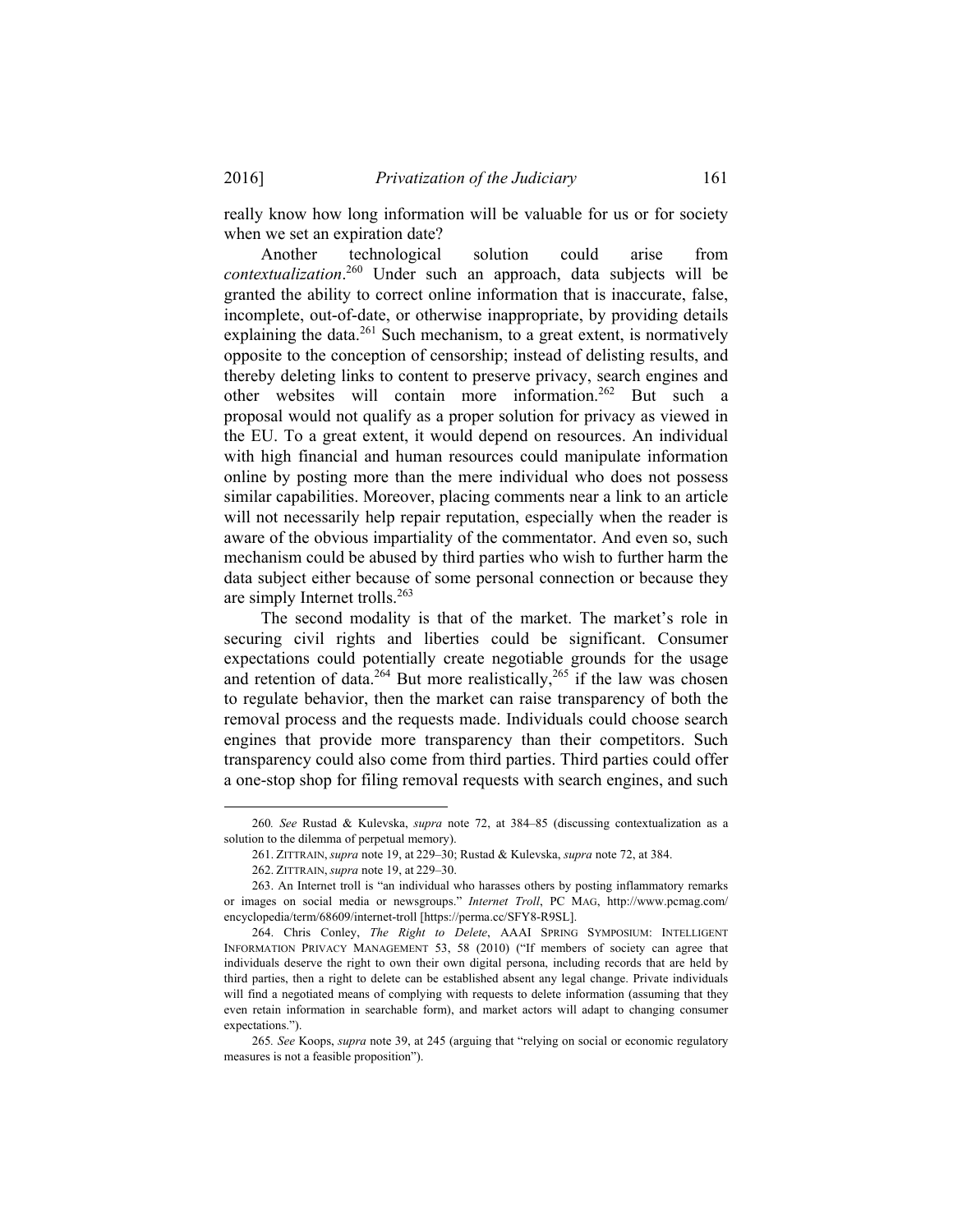services have indeed begun to emerge.<sup>266</sup> These companies could then publish statistics and information on the outcomes of their requests (while, probably, removing personally identifiable information  $(PII)$ ).<sup>267</sup> Thus, while search engines might refrain from publishing decisions, either because of a legal restriction or partially because they fear that individuals will accumulate knowledge on how to "beat the system," external removal services could emerge.<sup>268</sup> Nevertheless, transparency of search engines does not only rely on economic incentives, which could be effected by the behavior of their consumers, but rather also on regulation. Generally, if a regulator decides to restrict such transparency, either by search engines or third parties that provide such transparency services, then market powers may be too limited to regulate behavior.

But instead of treating the symptoms of the application of the right to be delisted, like lack of transparency, the market can find other solutions to solve the problem of the (almost) never-forgetting Internet without turning to the right to be delisted. One service could be offered directly by search engines to either remove links upon request and/or make them practically invisible in a search query. It could be driven by economic incentives—i.e., that search engines like Google offer removal of links for a fee—or driven by market forces. For example, if consumers will only use search engines that offer such removal services for free, the market will eventually force search engines to comply. The first scenario is perhaps more plausible than the second, but they both appear fictional. For such a move by the market, there would have to be a consensus as to what constitutes online censorship. But these potential mechanisms would be highly controversial, as they would allow for the censorship of large swaths of information. From a legal perspective, such self-censorship could be problematic, as search engines might fear antitrust and unfair competition laws, which could mandate full disclosure of the removal process. Mainly, it requires search engines to act against their business models, which rely on information.

But a market solution could also come from third parties. Even today, individuals can deploy several self-aid mechanisms to reduce accessibility to harmful online content. One way, combined with the modality of code, is to manipulate search results, so that the harmful results will appear much lower in the search engine's results. No technological expertise is needed here, as there are companies that

 <sup>266.</sup> Take for example forget.me, an online service for locating and submitting data requests to Google and Bing. *See* FORGET.ME, https://forget.me [https://perma.cc/5YHA-PE99].

 <sup>267.</sup> However, even lacking PIIs, it would be unlikely that most individuals who wish to be "forgotten" will agree to such policy, and therefore will probably not use their services.

<sup>268</sup>*. See* Conley, *supra* note 264.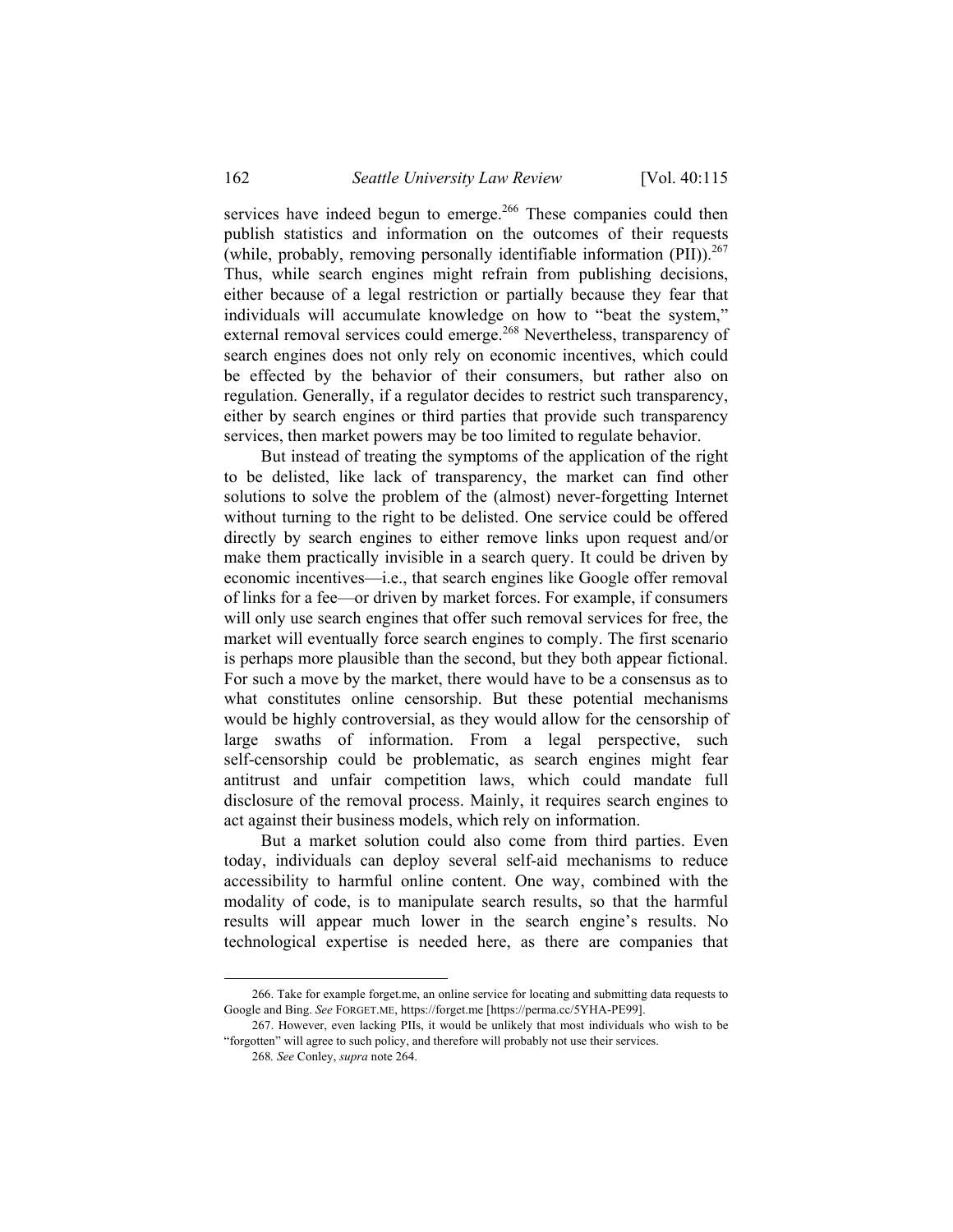provide this service.<sup>269</sup> It is also not implausible to expect that more technologies for making communication disposable will emerge.<sup>270</sup> This could truly change the way we consume information, but it will still not be sufficient. It works better for some types of communication that we would fear falling into the wrong hands. But the Internet is comprised, and will most likely continue to be comprised, of vast amounts of information not posted by us, but rather by third parties. This information will not rely on these technologies, as it is designed to remain on the Internet.

Finally, we have social norms. Living in an all-knowing society with unlimited access to information could change opinions of individuals on search information. Under this argument, a cognitive adjustment in our view of search results will occur, and individuals will accept that almost everyone will have negative results when searching someone's name. $271$  The assumption under the social norms modality is that if society accepts that everyone has a skeleton in his or her closet, the Internet closet, that is, then information will not negatively impact anyone's reputation. If an employer screens a candidate for hiring online and notices a few embarrassing photos, it would not impact his chances of getting the job, as "everyone has a few of those." But while such cognitive adjustment would be difficult to measure, it will most likely take time for individuals to make such an adjustment, if they do at all. Moreover, it will not apply to all individuals. Mr. González, for example, will likely still wish that his social security debts disappeared from the Internet.

#### *B. Restraining Judicial Power*

Technology, the market, and social norms are limited in achieving what the EU regulators are trying to achieve. The law, as the last modality of regulating behavior, was chosen by the EU to regulate the almost-never-forgetting Internet. But the usage of the law here is misguided, as it incorporates search engines as part of the judicial

 <sup>269.</sup> For example, reputation.com,

employs advanced techniques and technologies to help push the content you want to see higher up the search engine pages, whilst effectively pushing the detrimental content beyond page 1. Typically, people don't search past page 1 on Google, so by pushing negative content to subsequent pages, people see a true reflection of your online reputation.

*See* Reputation.com, *Out with the Old and in with the New*, http://uk.reputation.com/suppressmisleading-search-results [https://perma.cc/3AQ9-N88C].

<sup>270</sup>*. See* TigerText, *supra* note 257.

 <sup>271.</sup> For an explanation of such hypothetical cognitive adjustment, see Rustad & Kulevska, *supra* note 72, at 385.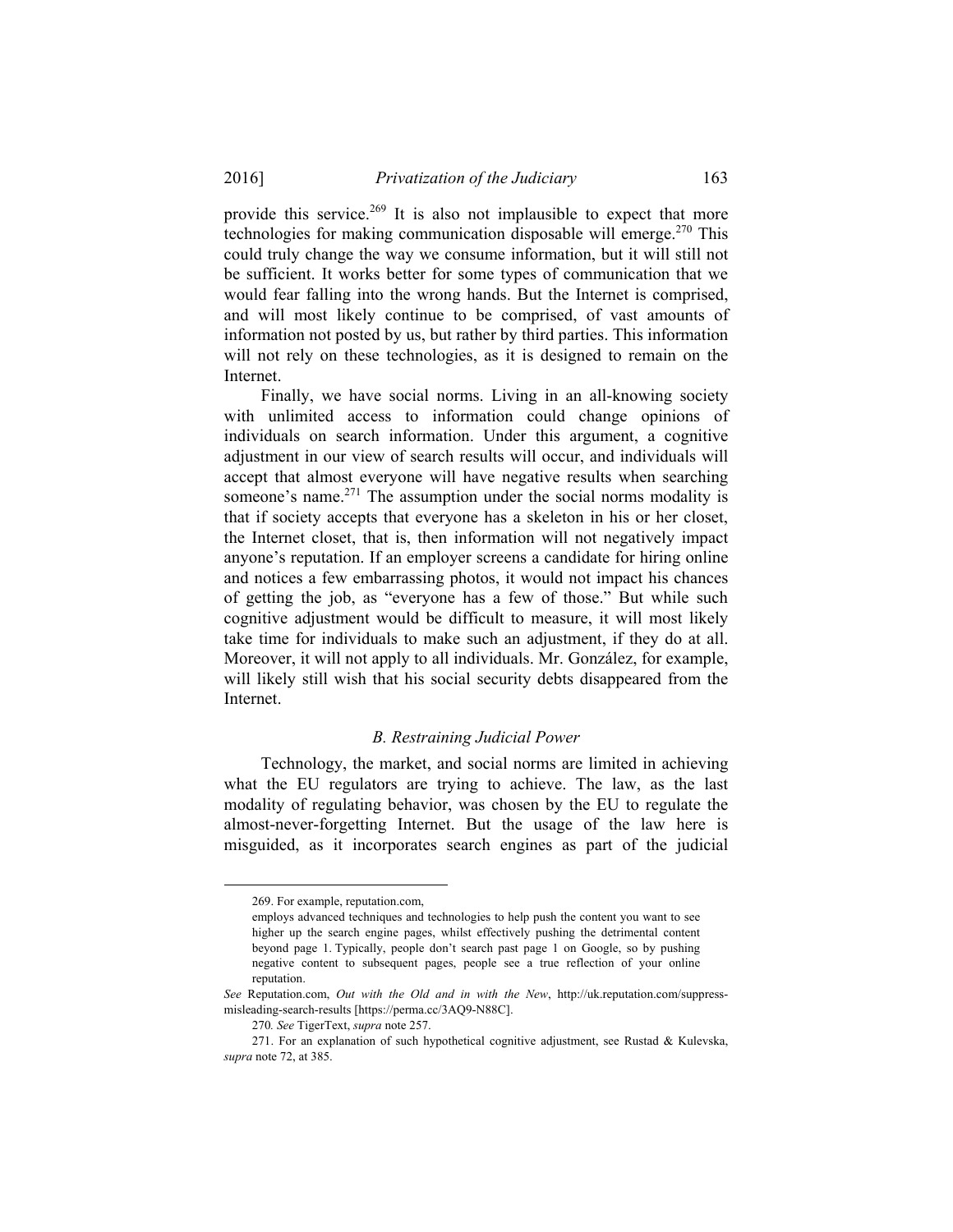system. That is, if we choose the law to achieve the results of the right to be delisted, we need to scrutinize the most appropriate method to protect  $it.<sup>272</sup>$ 

The primary normative claim of this Article is that privatization of the judiciary is highly dangerous for any democratic society. Search engines should not be placed as judge and jury to decide and balance between competing fundamental rights. States that wish to protect individuals against the negative consequences of the Internet should use regulation, with or without other modalities, in a different manner.

The first suggestion is to completely remove search engines from any judicial position in the process of delisting or forgetting. Such decisions should be made only by qualified judicial authorities or a regulator with judicial capabilities and special expertise, $273$  not search engines or any other for-profit commercial entities. The judicial role should be taken by either current DPAs or state courts. It is also plausible that states will create new administrative agencies that will be tasked with the responsibility of dealing with such requests.

The counterargument rests mainly on economic grounds. It will be highly impractical for such bodies to deal with the large amount of removal requests $274$  and, therefore, will not only be impractical, but will lead to suboptimal protection of privacy and data protection rights. I do not take such economic considerations lightly. If the state is unable to deal with such a high volume of requests, then it is not necessarily wise to place it in a position of safeguarding such rights. What I suggest, however, is that search engines will be responsible, at least partially, to fund the operation of such judicial bodies. Generally, I would vote against a practice in which nongovernmental entities fund operation of governmental services as it is inherently flawed.275 It is the state which is

 <sup>272</sup>*. See* Wright, *supra* note 157, at 404 (suggesting that other legal instruments, e.g., common law privacy, nondefamation, confidentiality, emotional distress damages rights, and criminal expungement statutes, jointly provide a better alternative to the right to be forgotten).

 <sup>273.</sup> Heather Greenfield, *CCIA's Response to European Court of Justice Online Privacy Ruling*, CCIA (May 13, 2014), http://www.ccianet.org/2014/05/ccias-response-to-european-court-ofjustice-online-privacy-ruling [https://perma.cc/WHV5-QM7Z] ("[D]ecision about what is and is not in the public interest should be taken by qualified judges, not private censorship departments, which this ruling requires.").

<sup>274</sup>*. Cf.* Jonathan Zittrain, *Righting the Right to Be Forgotten*, FUTURE OF THE INTERNET BLOG (July 14, 2014), http://blogs.harvard.edu/futureoftheinternet/2014/07/14/righting-the-right-to-beforgotten [https://perma.cc/9ET6-4QWB] (arguing "[i]f Google can process 70,000 requests, so can and should the data protection authorities").

<sup>275</sup>*.* Funding from the public for state services actually occurs in the United States. In 2015, the Orleans Public Defenders (OPD) which are Constitutionally-required to provide legal representation in New Orleans, launched a crowdfunding campaign to raise money. *See OPD Launches Crowdfunding Campaign to Meet Funding Gap*, OPD (Sept. 14, 2015),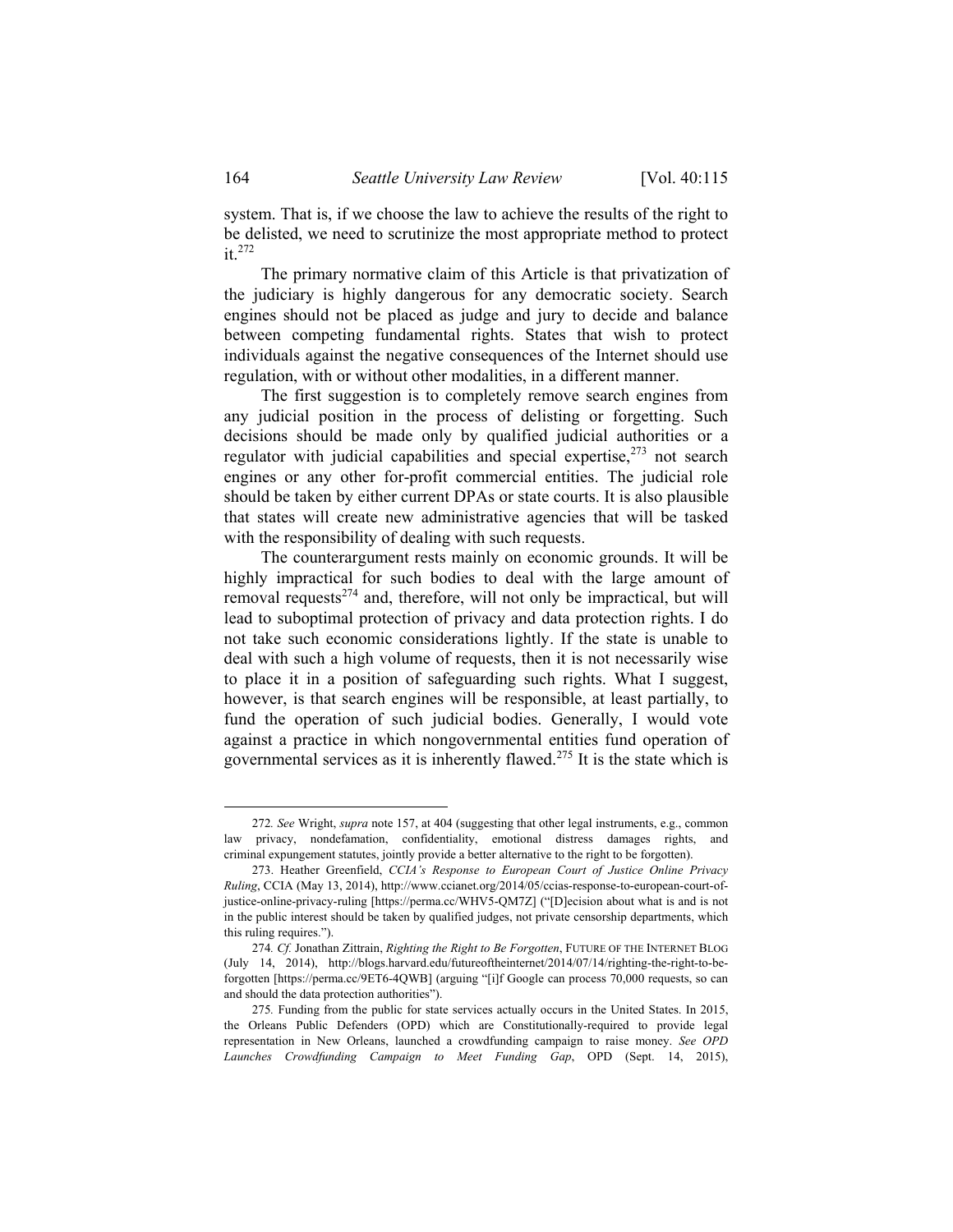tasked with funding such operations. But we can also borrow from the *polluter pays principle* in environmental law.<sup>276</sup> Search engines figuratively "pollute" the Internet. They are creating harm, which could be viewed as an externality, and they should, thereby, internalize the full social cost of their activity. While they can prevent pollution on their own (like they do currently), they could also pay someone else to stop or reduce pollution. Thus, they can fund, partially or fully, the operation of a governmental agency which handles removal requests.

While this Article supports the implementation of the first suggestion, which will cease the privatization of the judiciary, the EU is unlikely to retract from the current application of the right to be delisted. This Article therefore suggests how the EU, and any other state which enacts a right to be delisted, should better deal with it by restraining the judicial powers of search engines.

Restraining the judicial power of search engines under the right to be delisted should begin with transparency and oversight. Generally, if search engines remain in the position of judges, then transparency and oversight are a necessity.<sup>277</sup> We must be more informed on the process, about requests, and about the decisions that search engines make. Arguably, such transparency will undermine the rationales of the right to be delisted.<sup>278</sup> But such assumption is false. There are many ways of achieving transparency and still achieving the purpose behind the right to be delisted.

I begin with a few general recommendations. The delisting process should be more centralized. There is no necessity, and, in fact, it is economically inefficient, to have a decentralized removal process, in which every search engine runs its own services and makes decentralized decisions. Many of these URLs could appear in more than one search engine. Therefore, a standardized, online web form could be a proper

http://www.opdla.org/news-and-events/media-coverage/286-opd-launches-crowdfunding-campaignto-meet-funding-gap [https://perma.cc/TL4P-SRTL].

 <sup>276.</sup> For an analysis of such principle, see generally Michael J. Gergen, *The Failed Promise of the "Polluter Pays" Principle: An Economic Analysis of Landowner Liability for Hazardous Waste*, 69 N.Y.U. L. REV. 624 (1994); Eric Thomas Larson, *Why Environmental Liability Regimes in the United States, the European Community, and Japan Have Grown Synonymous with the Polluter Pays Principle*, 38 VAND. J. TRANSNAT'L L. 541 (2005). For an adoption of the polluter pays principle regarding environmental law in the EU, see Single European Act, 17 Feb. 1986, 1987 O.J. (L 169) 1.

 <sup>277.</sup> Jan Philipp Albrecht, a leading data protection MEP, stated, "We could be clear in the regulation that companies cannot just makes these decisions without some sort of independent oversight." *See* Jennifer Baker, *Right to Be Forgotten? That's Not Google's Call—Data MEP Albrecht*, REGISTER (Jan. 7, 2015), http://www.theregister.co.uk/2015/01/07/ right\_to\_be\_forgotten\_not\_google\_call\_data\_mep\_albrecht [https://perma.cc/BEH6-7XAM].

<sup>278</sup>*. See* Letter from Peter Fleischer, *supra* note 83.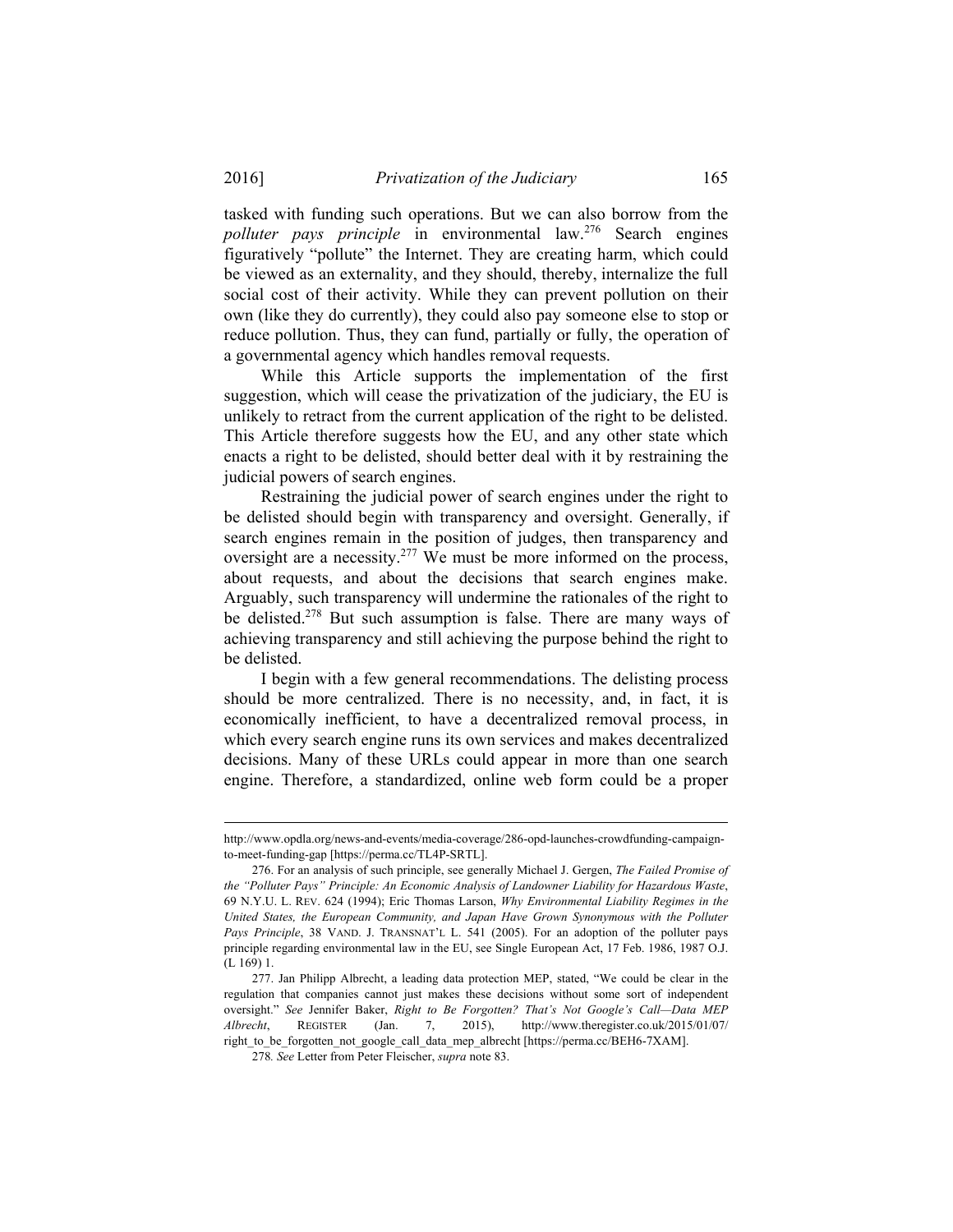solution for this problem.<sup>279</sup> A step further would be to create a forum in which search engines can share their knowledge and expertise from the process. Second, website owners under a removal request should also play a part in the process. It should be guaranteed that they would have the opportunity to review requests and potentially dispute claims. Such a move will increase transparency, reduce the problems of lack of procedural safeguards, and could shed more light on requests by, e.g., providing context to the information.

Now for specific recommendations. First, I propose that publishing decisions with PII could be part of the process. Naturally, that would be the worst fear of the framers of the right to be delisted. But search engines could publish the requests with PII for a limited time period, granting any interested party time to partake in the debate. Under such an approach, the right to be delisted is more forward looking in the sense that only limited harm is imposed when such requests will be available for a short time period before removal. I am aware, however, that such approach will not only fail to sufficiently advance transparency,<sup>280</sup> but could also undermine the rationale behind the right to be delisted.<sup>281</sup> Such an approach, thus, is not obligatory.

Regulators should next consider allowing the publishing of requests without PII.<sup>282</sup> Webmasters that receive notice from search engines should have the opportunity to publish the requests that they received, stripped of PII.<sup>283</sup> In that way, we simultaneously notify individuals in

1

 <sup>279.</sup> Edward Lee offers a solution to few of the problems of the right to be forgotten and Google's role in it. He first proposes to create a standardized online web form for individuals to make one right to be forgotten request. Lee argues that such standardization would reduce the time and hassle of filing separate requests, provide each claim to a second and third pair of eyes, and thereby improve the examination of the applications and improve oversight of decisions. *See* Lee, *supra* note 10, at 53–59.

 <sup>280.</sup> Considering the large volumes of removal requests in the EU thus far and the number of search engines, it would be highly implausible to assert that such limited-time clause will actually be actionable and, thus, transparency here is highly limited.

 <sup>281.</sup> While publishing the removal requests for a limited time could strike as a good solution for transparency, it might be proven harmful for the right to be delisted. First, because in many times, publishing the request made, even for a short while, places focus on the requester and thereby might lead to the before-mentioned "Streisand effect." But perhaps mostly, it would enable third-parties to collect such requests and create a timeless database of all data subjects which could operate outside the EU.

 <sup>282.</sup> The Working Party addressed the possibility of transparency, and stated that a practice of providing information to the public regarding delisted links could only be acceptable "if the information is presented in such a way that users cannot, in any case, conclude that one particular individual has asked for de-listing of results concerning him or her." *See* Working Party, *supra* note 54, at 3.

 <sup>283.</sup> Such market-based solution has already begun in some websites. For example, Wikimedia Foundation, which operates Wikipedia, began listing such requests. *See Notices Received from Search Engines*, WIKIMEDIA FOUNDATION, https://wikimediafoundation.org/wiki/ Notices received from search engines [https://perma.cc/658V-3Z98; Tom Goldstein, *Somewhat*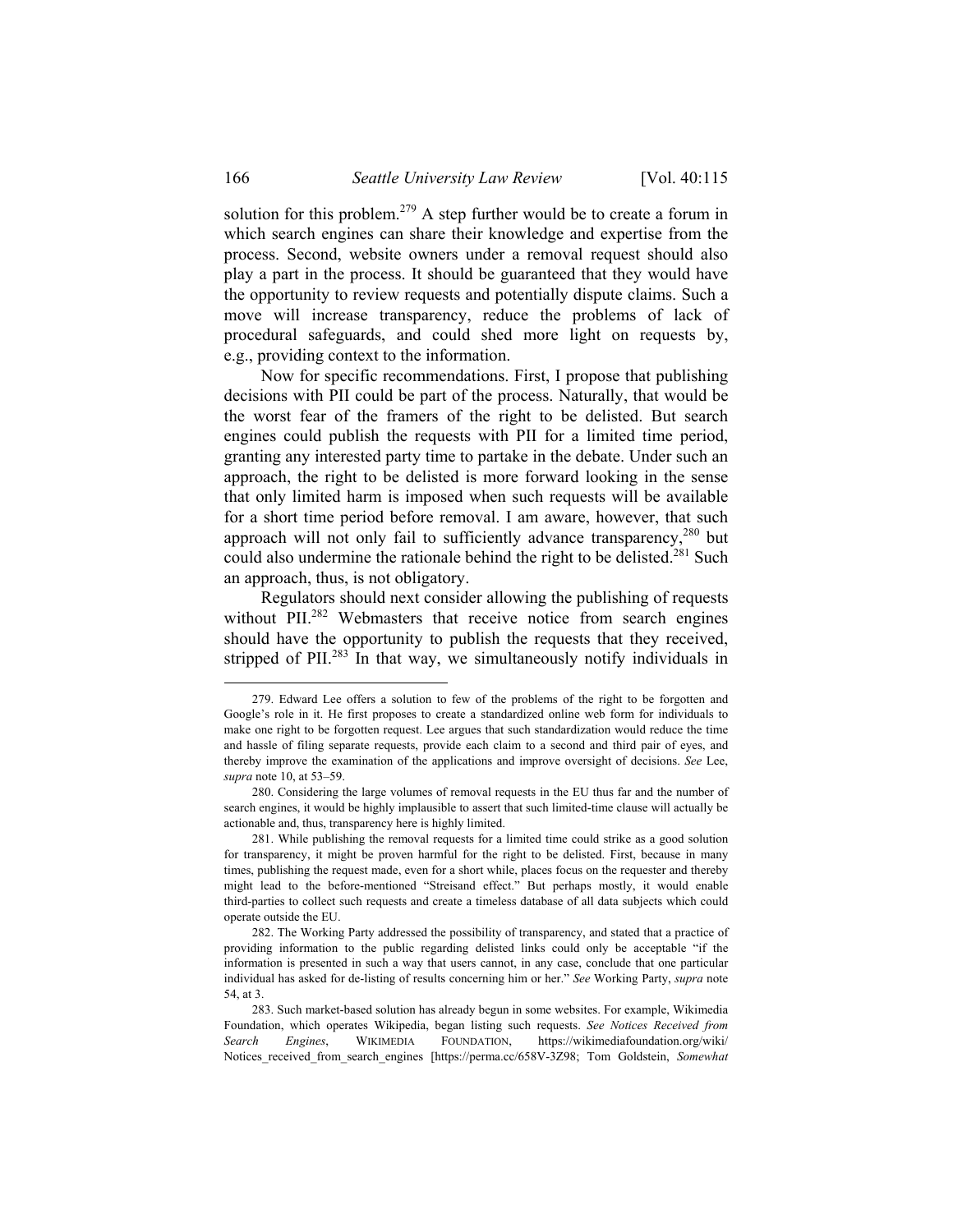society and affected third parties. To address the decentralization problem, meaning that users cannot be expected to examine all websites to find out which links were asked to be removed, such an initiative should be more centralized as it is with the *Lumen* project.<sup>284</sup> However, this practice, while important, is hardly enough in terms of practicality. Aside from the notion that such a practice could be viewed as undermining the rationales behind the right to be delisted, in many instances it would be fairly easy to understand from the URL which individual made the request, and it will be almost impossible for third parties to assess the decisions without information. But in most instances, the problem will be the converse; it will be almost impossible to examine such requests without PII and without context. If Mr. González's request would have been published without PII and without a link to the article, we would simply see a notice like: A Spanish national requested Google Spain to delist results relating to social security debts that were resolved, and thus outdated and irrelevant. What can we really learn from such a request and from Google's decision in this matter? Not much.

A solution could arise, which will safeguard other fundamental rights, by finding a middle ground between protecting the privacy rights of individuals and ensuring proper transparency. Such middle ground could take the form of contextual privacy.<sup>285</sup> While it is evident that publishing the "removed" webpages or the requests for removal, even without PII, could still endanger privacy, an impartial third party could play a role in oversight.286 This could take two forms. The first is an oversight on the judicial process. Under this form of oversight, a third party will examine all requests made and all decisions by the data controllers. It could be done in either real time or over time. Such third party, while exposed to the requests made, is not violating privacy, as it only views such requests in the context of examining them. It is noted that such a mechanism is not economically efficient, and such third party

284. Lumen, *supra* note 107.

l

285. *See generally* HELEN NISSENBAUM, PRIVACY IN CONTEXT: TECHNOLOGY, POLICY, AND THE INTEGRITY OF SOCIAL LIFE (2009).

*Significant Settlement*, SCOTUSBLOG (Feb. 7, 2005, 8:54 PM), http://web.archive.org/web/ 20050208081922/www.scotusblog.com/movabletype, [https://perma.cc/HYH3-VXL6]; Neil McIntosh, *List of BBC Web Pages Which Have Been Removed from Google's Search Results*, BBC (June 25, 2015), http://www.bbc.co.uk/blogs/internet/entries/1d765aa8-600b-4f32-b110 d02fbf7fd379 [https://perma.cc/M2DJ-7DTD]; *see also* Geoff Brigham & Michelle Paulson, *Wikipedia Pages Censored in European Search Results*, WIKIMEDIA BLOG (Aug. 6, 2014), https://blog.wikimedia.org/2014/08/06/wikipedia-pages-censored-in-european-search-results

<sup>[</sup>https://perma.cc/6D4H-JJK3]. The BBC, among others, published a list of articles that have been scrubbed from Internet searches.

 <sup>286.</sup> Edward Lee suggests that oversight should be conducted by a newly formed "hybrid administrative agency." Such agency will bridge between the decisions of search engines and DPAs by serving as an appellate body for removal decisions. *See* Lee, *supra* note 10, at 53–59.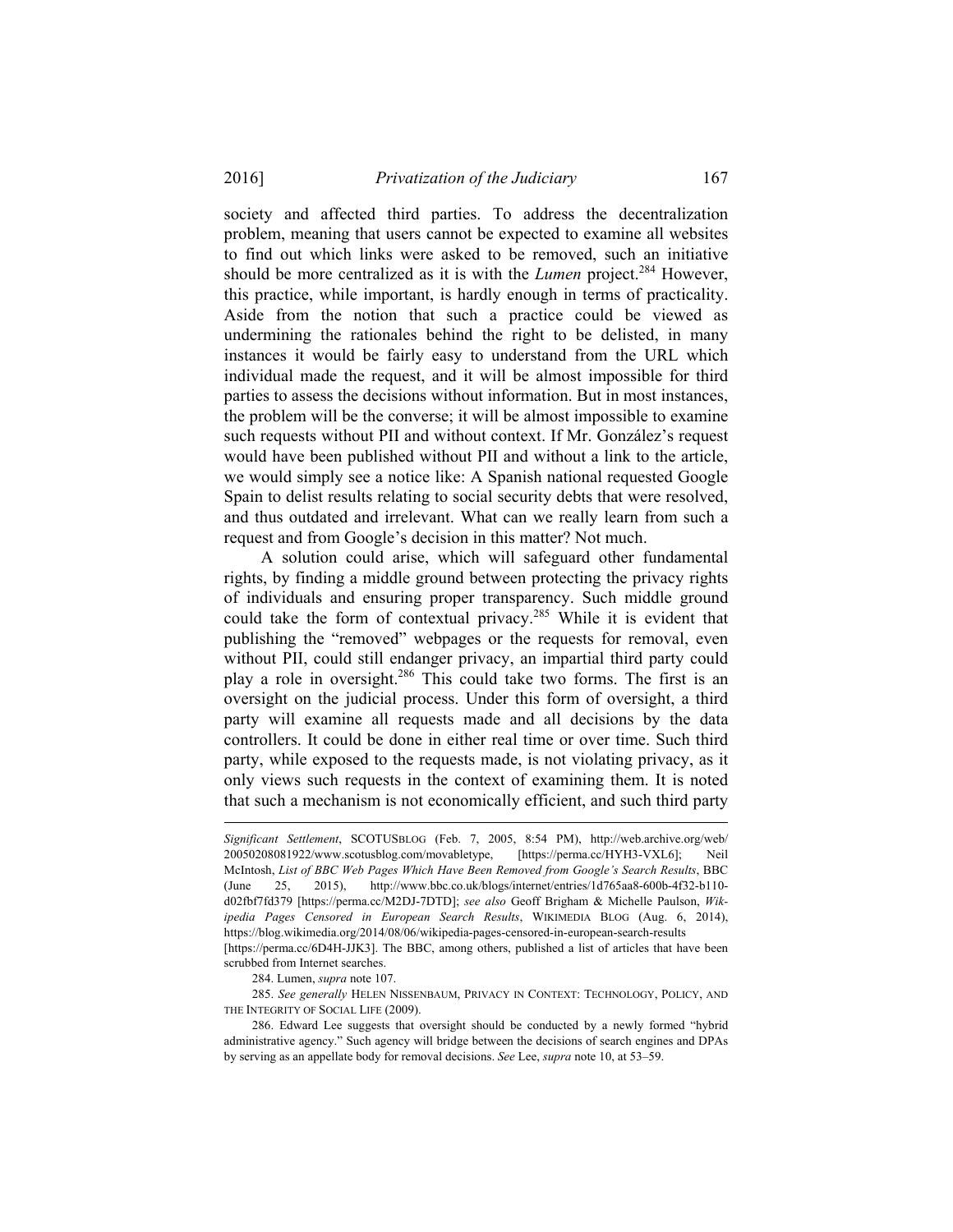should have the judicial role of deciding, but if the EU insists on placing the judicial role on search engines, then such oversight is crucial. Such third party will not only serve as an oversight mechanism in specific cases, but will enable the development of the law. In such review mechanisms, the third party will be able to make recommendations to the regulator on how the shape regulations and guidelines. Unlike the first form, recommendations here are more general, and not individual.

The second form of recommendation relates to the practice of delisting. Currently in the EU, removal is almost perpetual. When search engines decide to delist, the content will most likely remain delisted, unless further action is taken by the website that holds the information. I suggest that removal should not be perpetual under any circumstances. Search engines like Google must not only provide mechanisms to delist, but also a mechanism to relist. While this recommendation is more of a general criticism on the right to be delisted, and not on specifically the privatization of the judiciary, it is highly important to emphasize it as the roles of search engines as judicial bodies enhances this problem. There are three arguments which support obliging such "relisting" provision.

The first argument relates to unjustified removals. Unjustified removal is a crucial element for protecting human rights and liberties, especially when search engines receive large numbers of requests and could possibly become overinclusive in their decisions. Even with oversight, mistakes are inevitable. Therefore, any regulator should necessitate a reversal mechanism, which would allow relisting content.

The second reason relates to the nature of information. What was once "inadequate" and/or "irrelevant" could change over time.<sup>287</sup> Inadequacy is relative term, subject to change by its nature. Irrelevancy is similar in that sense. Information about an unknown individual could become highly relevant if she is suddenly running for office. The opposite could also occur. Once public does not mean always public.288 If a search engine refused to delist results for someone who is currently a public figure, it does not mean that such individual will not become a private figure in the future and will thereby gain a right to delist some links. $289$ 

 <sup>287.</sup> Leta Ambrose, *supra* note 14, at 408 ("Generally, there is no way for researchers to know what information will be relevant, useful, or valuable until time has passed."); Zittrain, *supra* note 274 ("[S]omething that was once relevant could become irrelevant over time . . . .").

 <sup>288.</sup> *See* Briscoe v. Reader's Digest Association, 4 Cal.3d 529, 539 (1971) ("It would be a crass legal fiction to assert that a matter once public never becomes private again.").

 <sup>289.</sup> It is debatable whether such scenario is problematic under the right to be delisted. In such scenario, the previously-public figure—now a private figure—could simply file another removal request. However, as search engines might use the previous decision to repeat the decision, some reassurance that decisions are made interdependently are also crucial.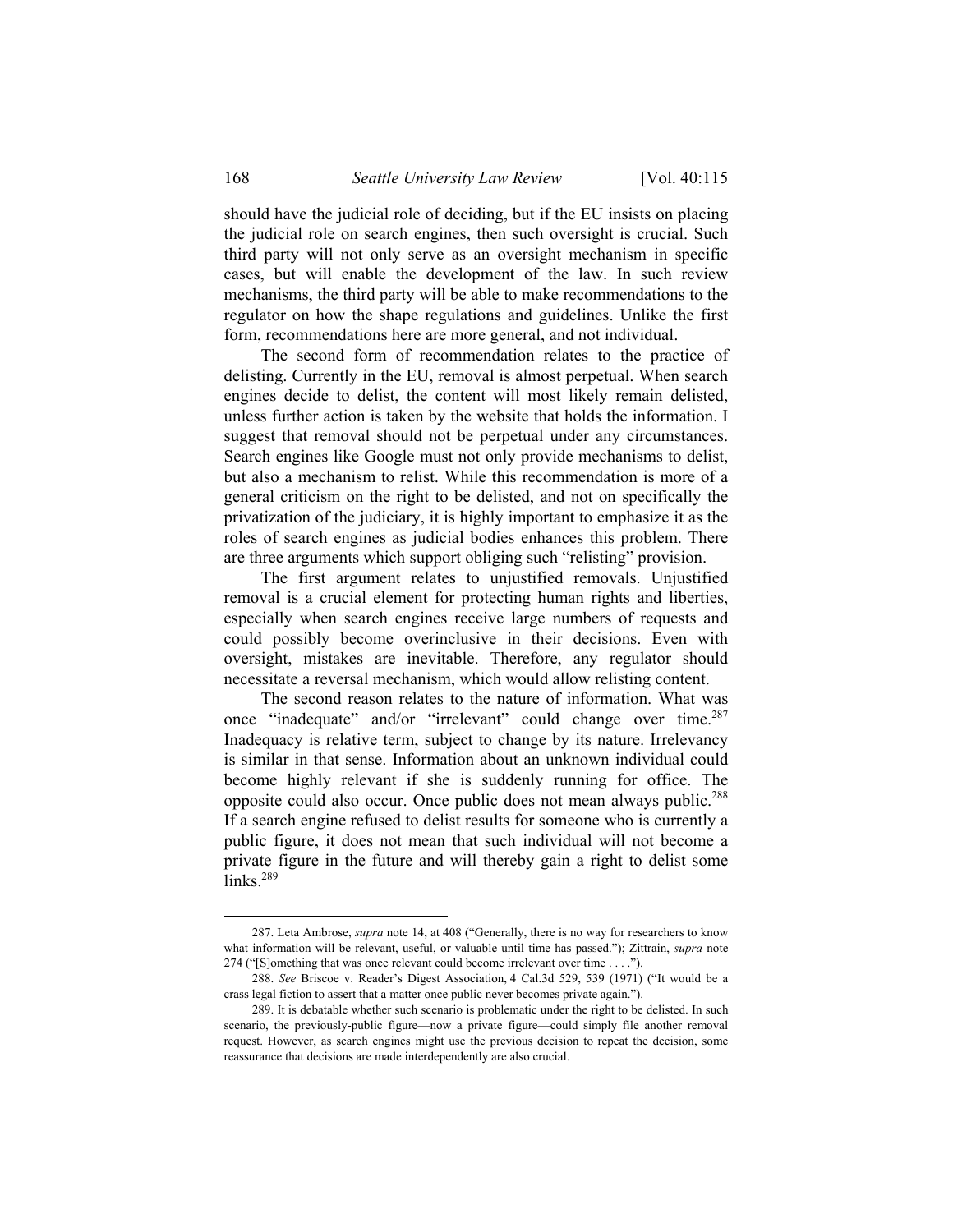Third and finally, relisting ensures the integrity of history. If we set expiration dates on search engines decisions—not data—we reduce the negative impact on human rights and thereby the power of search engines to rewrite history. While human rights could still be impacted, the integrity of history will be reserved.

Such reinsertion process would require changes. It would first necessitate transparency. Obviously, as noted previously, publishing information on removal requests is problematic, with or without PII. Beyond the need for oversight by a third party designated to review requests, we need an impartial third party to have accessibility to all requests, at all times. It requires forming a database, hidden from the public and only viewable for a third party tasked with such mission, to review decisions and re-review them over time. It could be conceived as a *walled garden of information*, meaning that only certain certified individuals are eligible to enter such garden thereby preserving the right. Accessibility could be granted to, e.g., academic researchers<sup>290</sup> and human rights organizations. This approach still leaves public accountability concerns, as these are not public officials, but it could be viewed as the lesser of two evils by the public.

Any removal process must also contain a misuse provision. Fraudulent requests for removal should have consequences. Without a misuse provision, individuals and/or companies might abuse the removal process. A misuse provision is mostly important when search engines are acting in a judicial role because their removal process is free and more accessible than other judiciaries, and is therefore more prone to abuse and misuse. This misuse provision could prove to be more difficult than the mechanism for improper takedowns of alleged copyrighted materials that currently exists under the DMCA. Under the DMCA, the targets of improper takedowns can file suit against the takedown senders.<sup>291</sup> This DMCA misuse provision was designed to ensure that individuals will only file a notice-and-takedown request in appropriate cases. Indeed, the question of copyright infringement is not always clear, especially when there are various exemptions for copyright infringement like fair use,  $292$ which could make a supposedly valid claim of infringement erroneous. Nonetheless, this test is mostly objective and not similar to the right to be delisted. Whether the content in question is inadequate, irrelevant, or

 <sup>290.</sup> Zittrain, *supra* note 274 (suggesting to form a database of takedowns that independent academics can analyze).

 <sup>291. 17</sup> U.S.C. § 512(f) (2012).

 <sup>292.</sup> U.S. copyright law provides a "fair use" exemption to copyright infringement for purposes such as criticism, comment, news reporting, teaching (including multiple copies for classroom use), scholarship, and research. *See id.* § 107.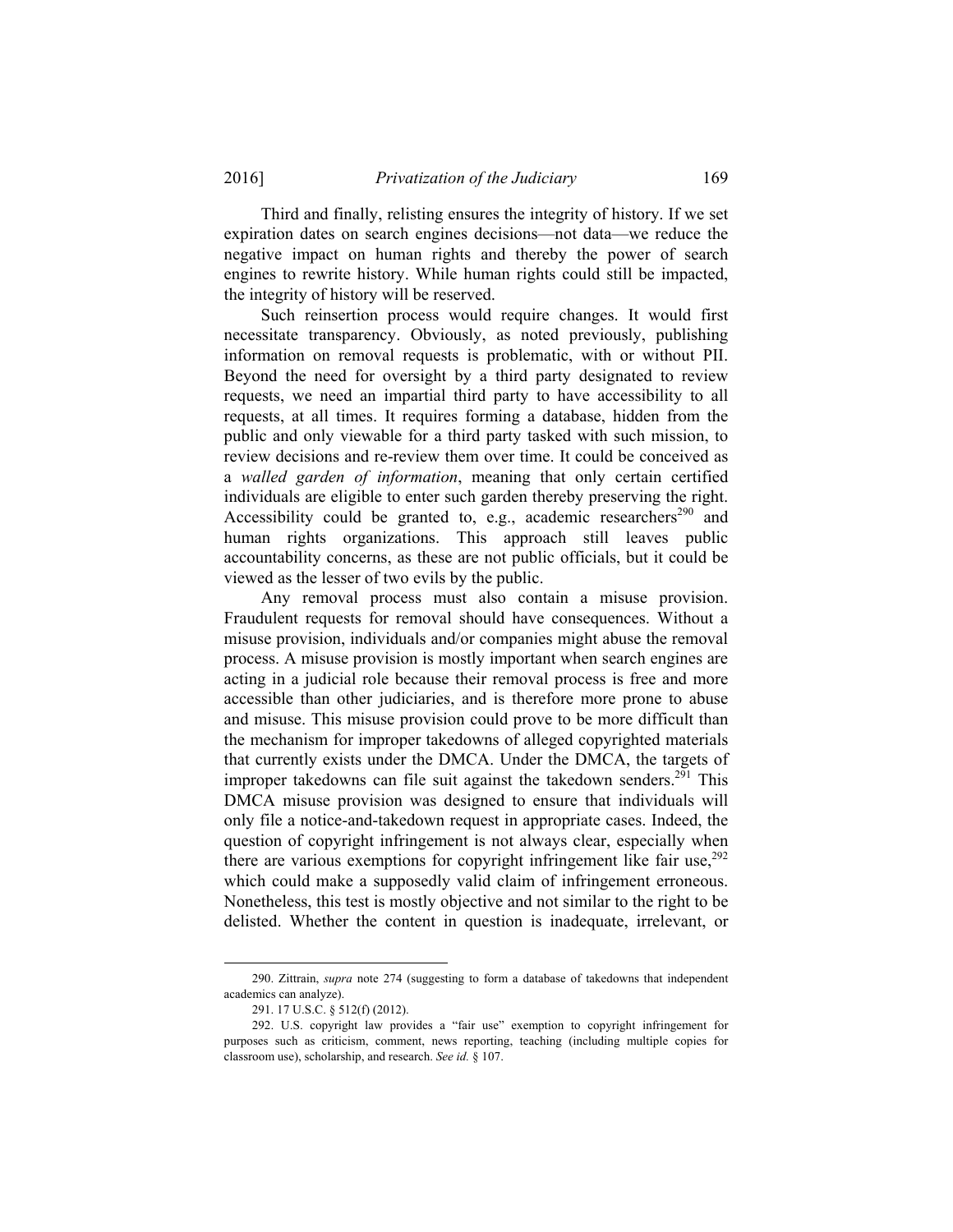excessive in relation to those purposes and in the light of the time that has elapsed is subjective and opened to a much broader interpretation.

But such misuse provision could still be used against individuals where it is clear that their claims were intentionally deceptive. It is plausible to codify a misuse provision in the application of the right to be delisted, to ensure that search engines, the content holder whose link was removed, or even third parties, could take legal action against the individual who requested the removal. But it all goes back to the need of transparency.

The final recommendation is more general to the right to be delisted and refers to procedural safeguards and the process of appeal. Like any court decision, the search engine ruling on a removal request should be subject to appeal. Currently in the EU, the right of appeal is reserved for the data subject who, upon rejection of her request, can ask the local data protection authority, or the relevant judicial authority, to review the search engine's decision.<sup>293</sup> The problem with this appeal system is twofold. First, it seems from practice that it does not work very well.<sup>294</sup> While people exercise their right through search engines, they are less inclined to do so through DPAs because they are either unaware that such DPAs exist<sup>295</sup> or unaware that they possess a right to appeal.<sup>296</sup> The second aspect is related to the parties that are not part of the judicial process. The webmaster and other individuals in society do not receive an appeal right. While webmasters sometimes receive notice of removals,<sup>297</sup> and such notice is not only optional but also perhaps even illegal,298 their "appeal" is limited to asking the search engine to reconsider its decision. Other individuals in society do not receive any right of appeal.

 <sup>293.</sup> Any formal claims should be envisaged by Article 28(4) of the Directive and treated by DPAs under their national legislation in the same manner as all other claims for mediation. *See* Working Party, *supra* note 54, at 11.

<sup>294</sup>*. See supra* note 138.

 <sup>295.</sup> A survey conducted in the UK in May 2015, suggested that only 1% of public have heard of the UK data protection authority (the Information Commissioner's Office). *See* DataIQ News, *ICO Admits Awareness Failings as Only 1% of Public Have Heard of It*, DATAIQ (May 19, 2015), http://www.dataiq.co.uk/news/201505/ico-admits-awareness-failings-only-1-public-have-heard-it [https://perma.cc/38WS-J5VR].

 <sup>296.</sup> Joe McNamee, of the non-profit digital rights lobby group EDRi, suggested that it is plausible that Europeans do not even know they have the right to complain to their DPA. *See* Peter Teffer, *Google Should 'Inform More' on Right to Be Forgotten*, EUOBSERVER (Oct. 12, 2015), https://euobserver.com/digital/130645 [https://perma.cc/ZKF8-W398]. However, it should be noted that upon rejection of a removal request, Google informs the requester of his or her right to bring the matter before the competent data protection authority. *See* Letter from Peter Fleischer, *supra* note 83, at 5.

<sup>297</sup>*. See supra* note 223.

<sup>298</sup>*. See supra* note 225.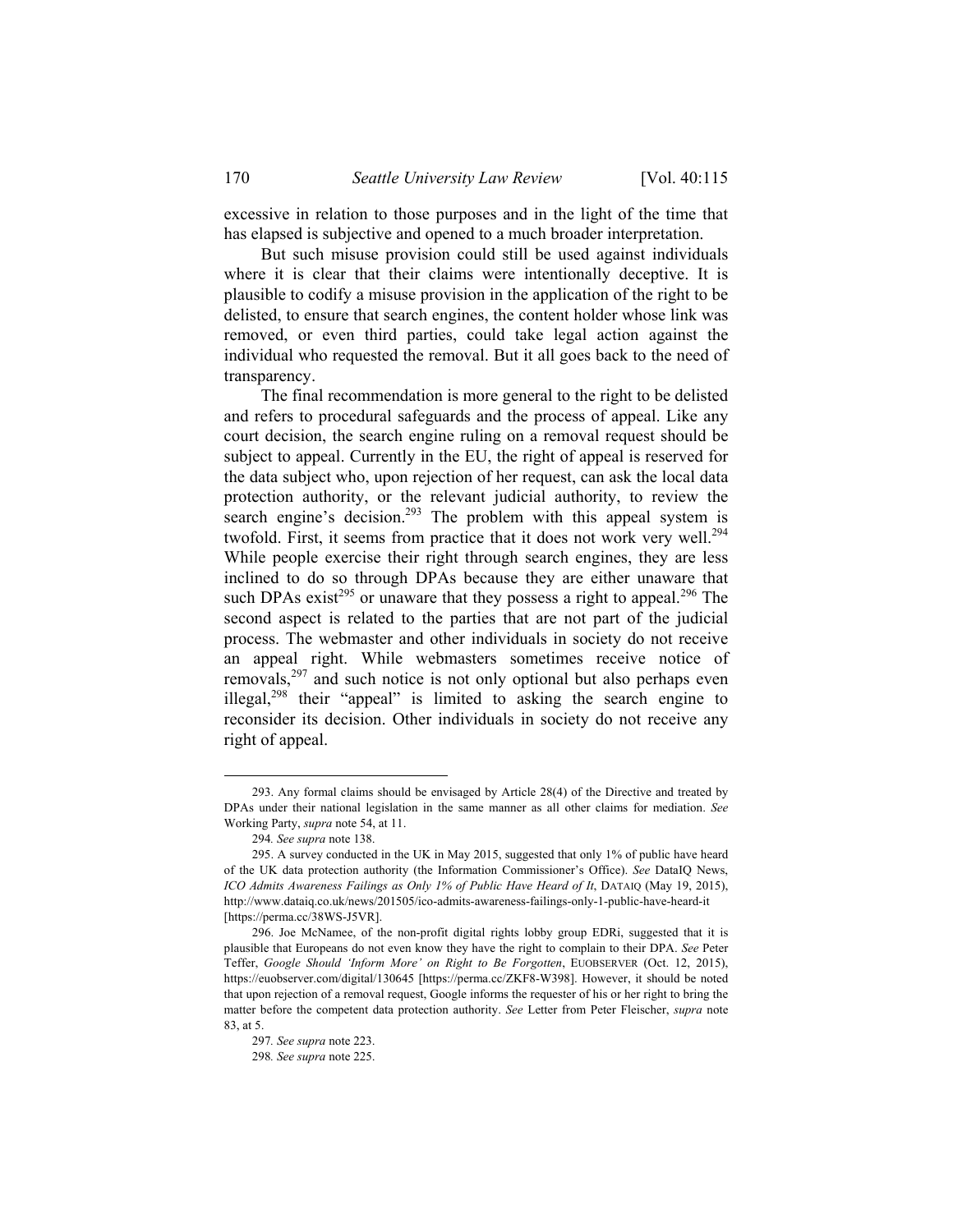Therefore, we need to form a more appropriate appeal mechanism for search engines decisions. If we embrace the *walled garden of information* approach, then these third party examiners will possess the right to file an appeal on behalf of both the third affected party and for the benefit of society. But unfortunately, due to the difficulties of the right to be delisted, in terms of its vagueness and information gaps from its ex-parte nature, such appeal is insufficient as a legal safeguard. While it is still a better practice than currently deployed in the EU, it should not be considered sufficient to protect fundamental rights.

While this Article suggests few methods to better implement a right to be delisted, all in all, it warns against granting judicial power to search engines. They are part of the problem, and could also be part of the solution, but not as a judiciary. Judicial roles should remain in the realm of the state, even if it is less economically efficient. It is crucial for any democratic society that the rule of law will be safeguarded from potential abuse. It is crucial that fundamental rights be protected by the state and not by for-profit organizations. Such a judicial role blurs the distinctions between private and public—the roles of the state, and those of companies.

#### **CONCLUSION**

The *e-memory* revolution presents new challenges for society. Information could not only become perpetual but also highly accessible through search engines. While individuals may evaluate the right to privacy in different manners, it should be evident that this revolution may require a new evaluation of digital technology's risks. The European Union's current right to be delisted and right to be forgotten do exactly that, but they do it poorly. They place a form of censorship on the Internet, while endangering freedom speech, freedom of information, and freedom of the press. They are impractical to a great extent, and they present many challenges for search engines and regulators.

But the main problem with those rights is normatively broader. They represent a dangerous path that modern societies have taken towards the privatization of the judiciary. What began as a quasi-judicial role for search engines under a notice-and-takedown regime of alleged copyright infringement takes a step-up under the EU's new rights enforcement regime. This new form of privatization is truly unique in modern society. Unlike other forms of judiciary privatizations, this judiciary is tasked with safeguarding only certain fundamental rights. It shifts decisions about these fundamental rights from the public sphere. Not only is such privatization unique in the sense of the type of rights that it handles, but it also almost entirely removes democratic safeguards